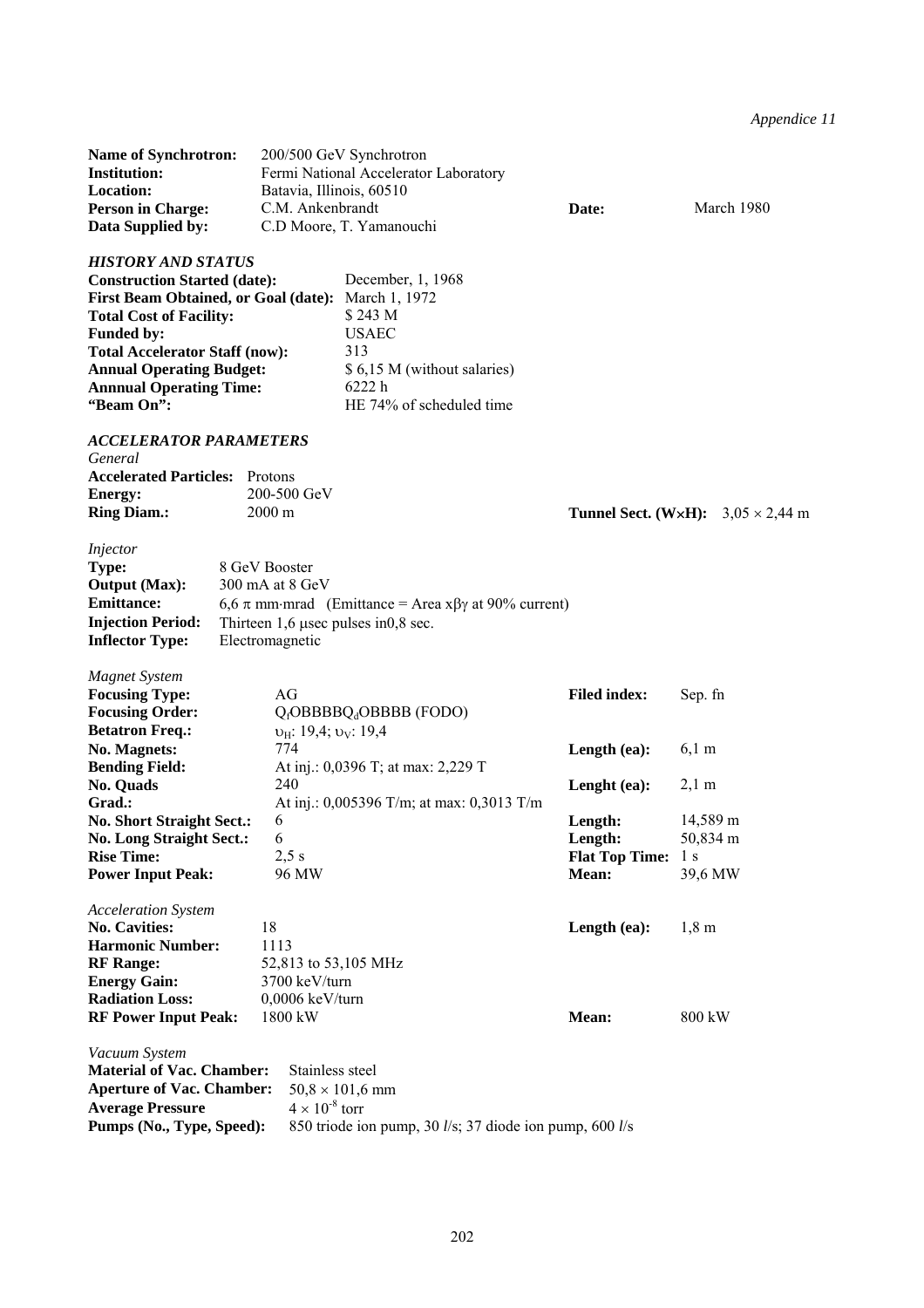| <b>Extraction System</b>                      |                             |
|-----------------------------------------------|-----------------------------|
| Type:                                         | Resonant with F48 septum    |
|                                               | Resonant with D0 septum     |
|                                               | Fast kicker with C48 kicker |
| <b>Length of Spill:</b> $1 \text{ ms}$ to 5 s |                             |
|                                               | 1 ms to 5 s                 |
|                                               |                             |

*Published Articles Describing Machine* 

-

# **ACCELERATOR PERFORMANCE**

|                                    | <b>Normal</b> (or Goal)                                          | <b>Maximum Achieved</b> |
|------------------------------------|------------------------------------------------------------------|-------------------------|
| <b>Energy (GeV):</b>               | 400                                                              | 500                     |
| Resolution $\Delta E/E$ (%):       |                                                                  |                         |
| <b>Repet. Rate (pulse/s):</b>      | 1/10                                                             | 1/8                     |
| <b>Pulse Width at Peak E:</b>      | 1 sec                                                            |                         |
| Duty Factor, Macroscopic (%):      | 86                                                               | 96                      |
| <b>Internal Beam (part/pulse):</b> | $2 \times 10^{13}$                                               | $2.7 \times 10^{13}$    |
| ${\rm (part/s)}$ :                 | $2 \times 10^{12}$                                               |                         |
| <b>Beam Emittance:</b>             | 11,7 $\pi$ mm·mrad (Emittance = Area x $\beta$ y at 90% current) |                         |
| <b>Other Data:</b>                 |                                                                  |                         |

| <b>SECONDARY BEAMS</b> |  |
|------------------------|--|
| <b>Particle</b>        |  |

| <b>Particle</b> | <b>Momentum Range</b>  | <b>No. of Beams</b>         | Other Inform.                  |
|-----------------|------------------------|-----------------------------|--------------------------------|
| Charged hadrons | $20-40$ geV            |                             |                                |
| $K^0$           |                        |                             | $2 \times 10^6$ at 200 GeV     |
| n               |                        |                             |                                |
| $\mathbf{e}$    | 40-300 $GeV/c$         |                             |                                |
| υ               | $10-300$ GeV/c         | $1(4 \text{ targ. system})$ | $2 \times 10^6$                |
|                 | $300 \text{ GeV/c}$    |                             | $1,5 \times 10^6$ µ at 225 GeV |
| u               | $25-272 \text{ GeV/c}$ |                             |                                |
|                 | $10-280$ GeV/c         |                             |                                |

# **RESEARCH PROGRAMME**

-

 *-* 

| <b>Total Experimental Areas:</b>                | $10500 \text{ m}^2$            |                     |  |
|-------------------------------------------------|--------------------------------|---------------------|--|
| <b>No. Internal Targets:</b>                    |                                | No. Ext. Targets: 9 |  |
| <b>No. Separated Beams:</b>                     | $\theta$                       |                     |  |
| <b>No. Beams Served At Same Time:</b>           | $12 \text{ max}$               |                     |  |
| <b>Total Power Used (Average) for Research:</b> | 20 MW                          |                     |  |
| <b>No. User Groups:</b>                         | 135 Total                      |                     |  |
| <b>Total Research Staff:</b>                    | 106 in house, 744 outside      |                     |  |
| <b>Ann. Research Budget:</b>                    | \$ 1 M (without sal.) in house |                     |  |
| <b>Annual Research Time:</b>                    | 5600 h scheduled               |                     |  |

*Other Relevant Parameters or Notable Features* 

*Recent Improvement or Modification to Machine*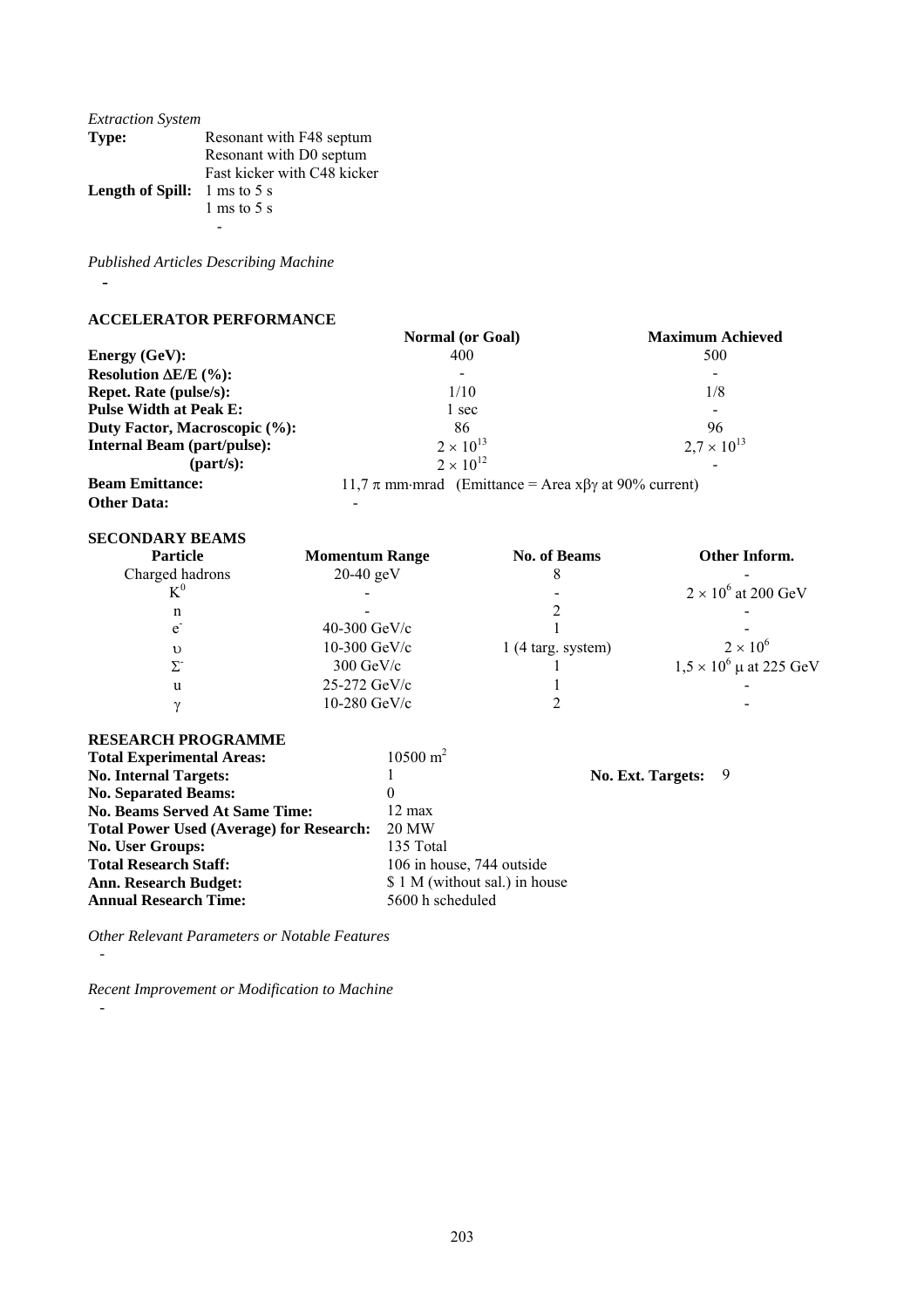# *Appendice 12*

| Name of Synchrotron:<br><b>Institution:</b><br>Location:<br><b>Person in Charge:</b><br>Data Supplied by:                                                                                                                                                                                          | Tevatron<br>Fermi National Accelerator Laboratory<br>Batavia, Illinois, 60510 USA                                                                                       | Date:                                                              | April 1980                                      |
|----------------------------------------------------------------------------------------------------------------------------------------------------------------------------------------------------------------------------------------------------------------------------------------------------|-------------------------------------------------------------------------------------------------------------------------------------------------------------------------|--------------------------------------------------------------------|-------------------------------------------------|
| <b>HISTORY AND STATUS</b><br><b>Construction Started (date):</b><br><b>First Beam Obtained, or Goal (date):</b><br><b>Total Cost of Facility:</b><br><b>Funded by:</b><br><b>Total Accelerator Staff (now):</b><br><b>Annual Operating Budget:</b><br><b>Annnual Operating Time:</b><br>"Beam On": | US Department of Energy                                                                                                                                                 |                                                                    |                                                 |
| <b>ACCELERATOR PARAMETERS</b><br>General<br><b>Accelerated Particles:</b> Protons<br><b>Energy:</b><br><b>Ring Diam.:</b>                                                                                                                                                                          | 800~1000 GeV<br>$2000 \text{ m}$                                                                                                                                        |                                                                    | <b>Tunnel Sect. (W×H):</b> $3,05 \times 2,44$ m |
| <i>Injector</i><br>Type:<br><b>Output (Max):</b><br><b>Emittance:</b><br><b>Injection Period:</b><br>$20 \mu s$<br><b>Inflector Type:</b>                                                                                                                                                          | Main ring (Synchrotron)<br>$2.7 \times 10^{13}$ /pulse at 150 GeV<br>20 π mm·mrad (Emittance = Area xβγ at 90% current)<br>Pulsed magnetic kicker and Lambertson magnet |                                                                    |                                                 |
| <b>Magnet System</b><br><b>Focusing Type:</b><br><b>Focusing Order:</b><br><b>Betatron Freq.:</b>                                                                                                                                                                                                  | AG sep. fn.<br><b>FODO</b><br>$v_{\text{H}}$ : 19,40; $v_{\text{V}}$ : 19,40                                                                                            | <b>Filed index:</b>                                                |                                                 |
| No. Magnets:<br><b>Bending Field:</b><br>No. Quads                                                                                                                                                                                                                                                 | 774<br>At inj.: 0,66 T; at max: 4,42 T<br>216                                                                                                                           | Length (ea):<br>Lenght (ea):                                       | $6,12 \; \rm{m}$<br>$1,68^*$ m                  |
| Grad.:<br><b>No. Short Straight Sect.:</b><br>No. Long Straight Sect.:<br><b>Rise Time:</b><br><b>Power Input Peak:</b>                                                                                                                                                                            | At inj.: 11,4 T/m; at max: 75,9 T/m<br>204<br>6<br>$11 - 17$ s<br>$\overline{a}$                                                                                        | Length:<br>Length:<br><b>Flat Top Time:</b> $1 \sim 10$ s<br>Mean: | $2.3 \text{ m}$<br>53 m                         |
| <b>Acceleration System</b><br><b>No. Cavities:</b><br><b>Harmonic Number:</b><br><b>RF</b> Range:<br><b>Energy Gain:</b><br><b>Radiation Loss:</b><br><b>RF Power Input Peak:</b>                                                                                                                  | 6<br>1113<br>53 MHz<br>1580 keV/turn                                                                                                                                    | Length (ea):<br>Mean:                                              | $2,75 \text{ m}$                                |
| Vacuum System<br><b>Material of Vac. Chamber:</b><br><b>Aperture of Vac. Chamber:</b><br><b>Average Pressure</b><br>Pumps (No., Type, Speed):                                                                                                                                                      | Stainless steel<br>Cold Bore 4,6 K                                                                                                                                      |                                                                    |                                                 |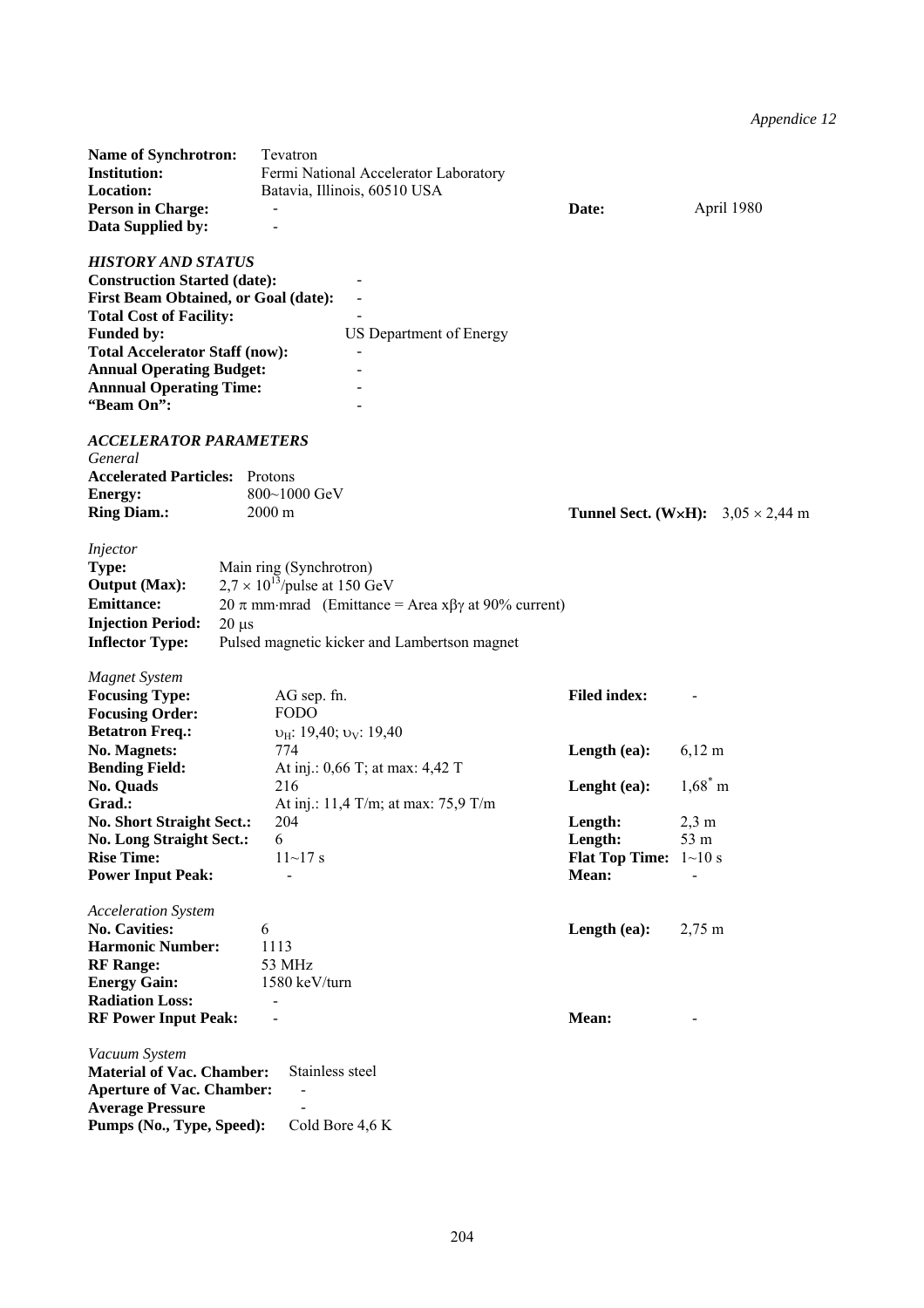| <b>Extraction System</b>           |                                     |
|------------------------------------|-------------------------------------|
| Type:                              | Slow resonant $\frac{1}{2}$ integer |
|                                    | Fast resonant $\frac{1}{2}$ integer |
| <b>Length of Spill:</b> $1 - 10$ s |                                     |
|                                    | $0.1 - 0.3$ ms                      |

*Published Articles Describing Machine* 

A report on the Design of the Fermi National Accelerator Laboratory Superconducting Accelerator, May 1979 Fermi National Laboratory

# **ACCELERATOR PERFORMANCE**

|                                    | <b>Normal</b> (or Goal)                                            | <b>Maximum Achieved</b> |
|------------------------------------|--------------------------------------------------------------------|-------------------------|
| Energy $(GeV)$ :                   | $800 - 1000$                                                       |                         |
| Resolution $\Delta E/E$ (%):       |                                                                    |                         |
| <b>Repet. Rate (pulse/s):</b>      |                                                                    |                         |
| <b>Pulse Width at Peak E:</b>      | $1 \sim 2$ /min                                                    | -                       |
| Duty Factor, Macroscopic (%):      |                                                                    |                         |
| <b>Internal Beam (part/pulse):</b> | $>2 \times 10^{13}$                                                |                         |
| ${\rm (part/s)}$ :                 |                                                                    |                         |
| <b>Beam Emittance:</b>             | 20 $\pi$ mm·mrad (Emittance = Area x $\beta\gamma$ at 90% current) |                         |
| <b>Other Data:</b>                 |                                                                    |                         |

#### **SECONDARY BEAMS**

| Particle                 | <b>Momentum Range</b>    | No. of Beams             | Other Inform.            |
|--------------------------|--------------------------|--------------------------|--------------------------|
| -                        | $\overline{\phantom{a}}$ |                          |                          |
| -                        | $\overline{\phantom{a}}$ | $\overline{\phantom{0}}$ |                          |
|                          | $\,$                     | $\overline{\phantom{0}}$ |                          |
| $\overline{\phantom{0}}$ | $\,$                     | -                        | -                        |
| $\overline{\phantom{0}}$ | $\,$                     | ۰                        |                          |
| $\overline{\phantom{0}}$ | $\overline{\phantom{a}}$ | ۰                        |                          |
| $\overline{\phantom{0}}$ | $\,$                     | -                        | $\overline{\phantom{0}}$ |
| $\overline{\phantom{0}}$ | $\,$                     | $\overline{\phantom{a}}$ | $\,$                     |

# **RESEARCH PROGRAMME**

 *-* 

| <b>Total Experimental Areas:</b>                | -                        |                   |  |
|-------------------------------------------------|--------------------------|-------------------|--|
| <b>No. Internal Targets:</b>                    | $\overline{\phantom{0}}$ | No. Ext. Targets: |  |
| <b>No. Separated Beams:</b>                     | $\qquad \qquad$          |                   |  |
| <b>No. Beams Served At Same Time:</b>           | $\qquad \qquad$          |                   |  |
| <b>Total Power Used (Average) for Research:</b> | $\overline{\phantom{a}}$ |                   |  |
| <b>No. User Groups:</b>                         | -                        |                   |  |
| <b>Total Research Staff:</b>                    | -                        |                   |  |
| <b>Ann. Research Budget:</b>                    | -                        |                   |  |
| <b>Annual Research Time:</b>                    | -                        |                   |  |

*Other Relevant Parameters or Notable Features* 

\* 180 normal quadrupoles. There are 36 matching quadrupoles of various length.

*Recent Improvement or Modification to Machine*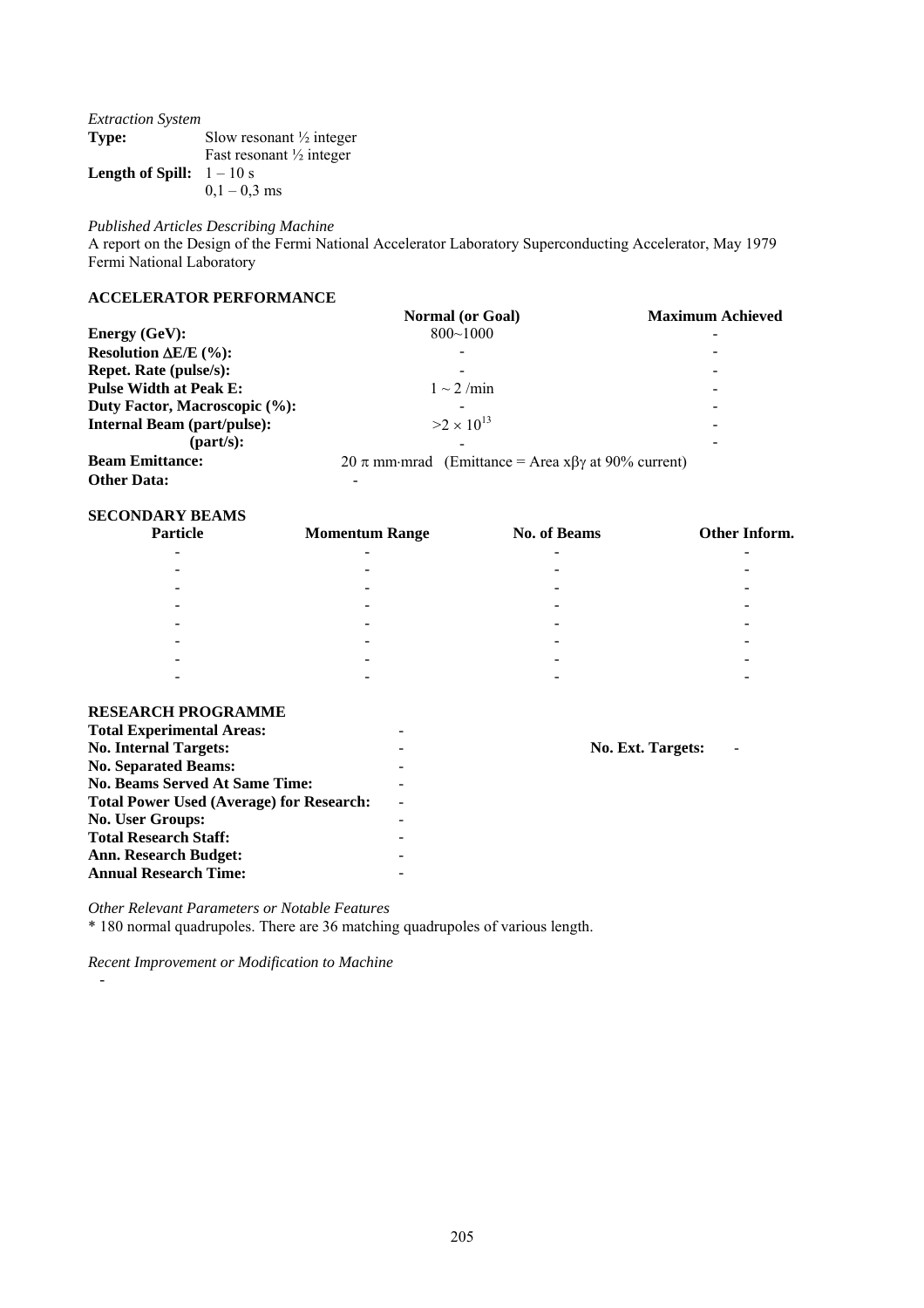*Appendice 13* 

# **THE LATTICE OF THE SPS**

*E.J.N. Wilson* 

 *European Organization for Nuclear Research, CERN, Geneva, Switzerland* 

#### **ABSTRACT**

After reviewing many alternatives, the SPS design team selected a FODO separated function lattice for the SPS. Periodicity and Q were chosen bearing in mind cost of construction, space for major accelerator components, extraction and the provision of adequate beam acceptance in spite of the influence of non-linear stop-bands.

### **1. GENERAL DESCRIPTION**

The 1964 design study<sup>1</sup> of the 300 GeV machine was based upon a combined function lattice rather similar to that of the 25 GeV CERN PS. The mean radius at a field of 1,2 T was 1200 m. In 1967<sup>2</sup> Fermilab decided to adopt a separated function lattice for their main ring. Simple dipole magnets were designed to operate at 1,8 T and a peak energy of 400 GeV was quoted for a ring only 1000 m in radius.

CERN made a detailed reappraisal<sup>3</sup> of both types of lattice and decided to change to a separate function configuration, not because there was any significant cost saving to be had but because there was a certain flexibility in the separate function design. Space for major accelerator components, such as injection ad extraction systems could be provided simply by leaving out bending magnets, this without either interrupting the regular focussing properties of the machine or introducing special matched insertions. Apart from these minor conviences which tipped the scale in favour of the new lattice, the separate function machine had two attractive features which proved crucial when later approval for the project was sought.

This comparison had shown that all other things being equal separated function machines were more compact. Their window frame bending magnets could operate at a field 50% higher than the gradient magnets of a combined function machine. Even allowing space for the quadrupoles of the separate function machine one saved several hundred metres radius. It was possible to propose a 400 GeV machine which fitted the limited confines of the CERN - Prevessin site, taking advantage of CERN's existing infrastructure and resolving the site selection controversy.

The other advantage of the separate function principle was that construction could start with the modest intention of filling half of the space in each cell with bending magnets and later, once the major component costs and construction schedules became clear one might exercise the option to install the missing magnets bringing the energy to 400 GeV.

The only disadvantage for the separate function lattice, which became apparent during running-in, is the need for very careful regulation of the two quadrupole and dipole circuits, but this difficulty has been overcome and is by far outweighed by the freedom to move the Q values at will.

The similarity between the SPS and its elder sister in Batavia is no accident. Many alternatives were studied, but, given similar boundary condition it was not unnatural to arrive at a similar optimum.

### **2. APERTURE REQUIREMENTS**

The SPS was the first CERN machine to rely on closed orbit correction to achieve the full acceptance needed for the design intensity. It was thought, that with careful magnet design, remanent and stray field orbit distortions would be smaller than about 30 mm horizontally, and could be corrected at injection with a small dipole at each quadrupole. Provided the alignment errors could be kept within tolerance met at the ISR, distortions present at high field would be less than 15 mm and be corrected by moving a few selected quadrupoles.

Having used this procedure to arrive at magnet apertures the SPS designers checked that there was sufficient horizontal aperture for the resonant growth of slow extraction needed to reduce losses at the septum an pondered whether magnet pole edges and coil were far enough from the beam to ensure the field tolerances necessary to avoid betatron resonances in a large accelerator. An extra 10 mm was added to the horizontal aperture, a measure which in retrospect seems to have had a beneficial effect at very little extra cost. Fig. 1 shows how apertures were finally defined<sup>4</sup>.

Measurements of closed orbit without correction lie within these predictions and correction procedures are even more effective than had been hoped.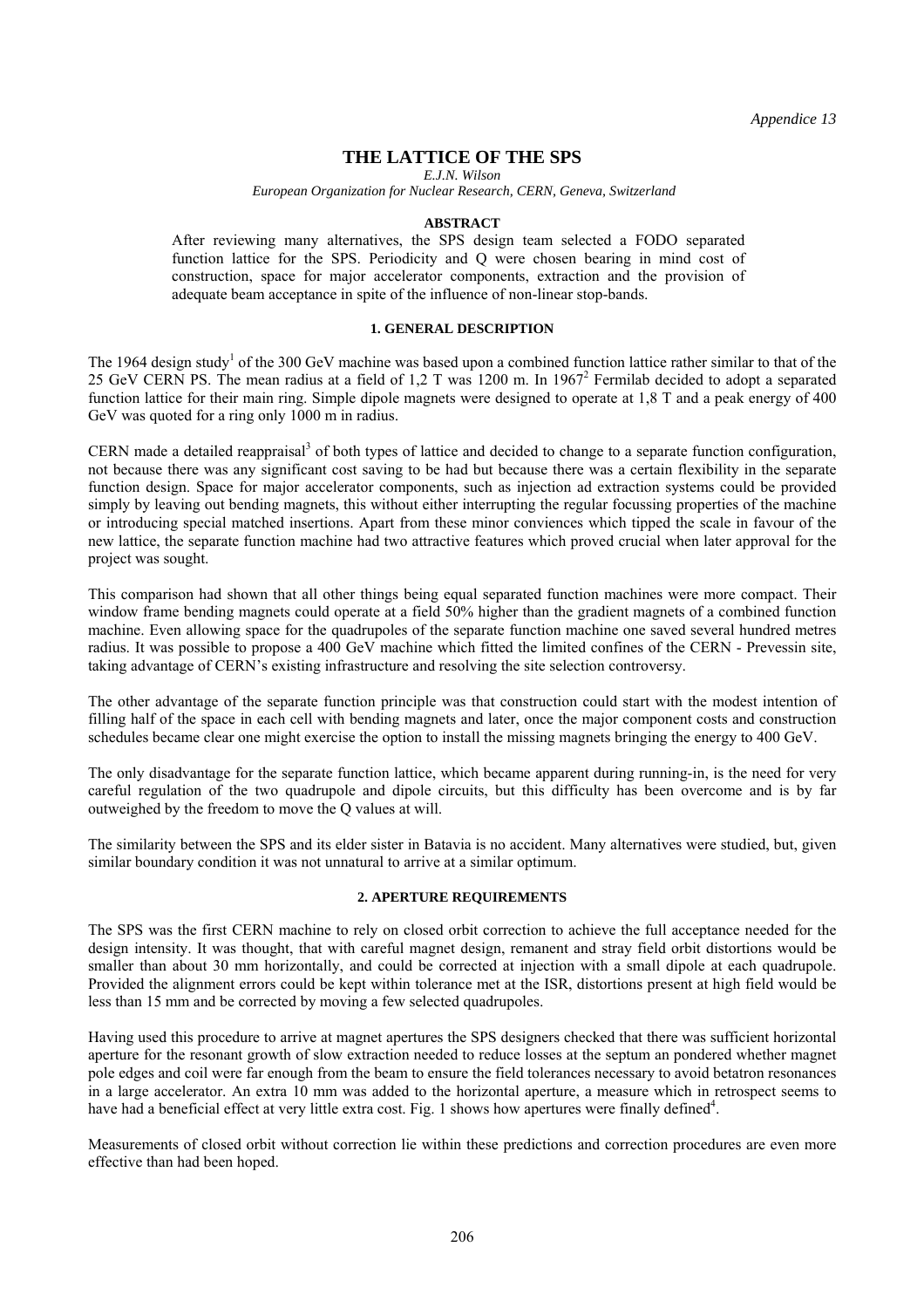



#### **3. PARAMETERS OF A NORMAL PERIOD**

 A FODO configuration was chosen because of its simplicity, because the beta values at the quadrupoles are very different, an important consideration if one wants correction magnets to act orthogonally, and because the fraction of the circumference devoted to quadrupoles is smaller than in other configurations.



Fig. 2 shows the lattice functions. After a careful cost optimisations which included coefficients for magnet aperture, stored energy of the power supply, tunnel circumference and running costs, a periodicity of 108 and a phase advance of 92° per period were chosen. Lattices with fewer periods and lower Q tended to have large lattice functions and apertures. Those with larger number of periods required more focussing and bending magnets. The many factors of 108 left several option open in the symmetrical arrangement of correction magnets and a phase advance of almost 90° was a considerable conceptual simplification.

Un retrospect the rather high Q had another advantage, it tended to reduce  $\alpha_n$  which has a direct influence on the chromaticity Q spread caused by sextupole guide field imperfections.

Fig. 3 shows the envelope of a beam which just fits the mechanical apertures. The cost saving to be had from matching two types of dipole apertures to the envelope outweighed the extra tooling and development costs.

On the other hand although the beam has a very different aspect ratio at F and D quadrupoles both sections fit well into a single symmetrical quadrupole design. Of course the F and D quadrupoles are powered by independent power supplies to allow Q tuning but are otherwise identical.

#### **4. LONG STRAIGHT SECTION INSERTIONS**

The machine is divided into six identical super-periods. Each super-period is composed of fourteen normal periods and a sequence of four special periods which form the long straight section insertion. Bending magnets are omitted from the special periods to make room for the more bulky components of the machine but the regular spacing of quadrupoles is preserved throughout the super-period.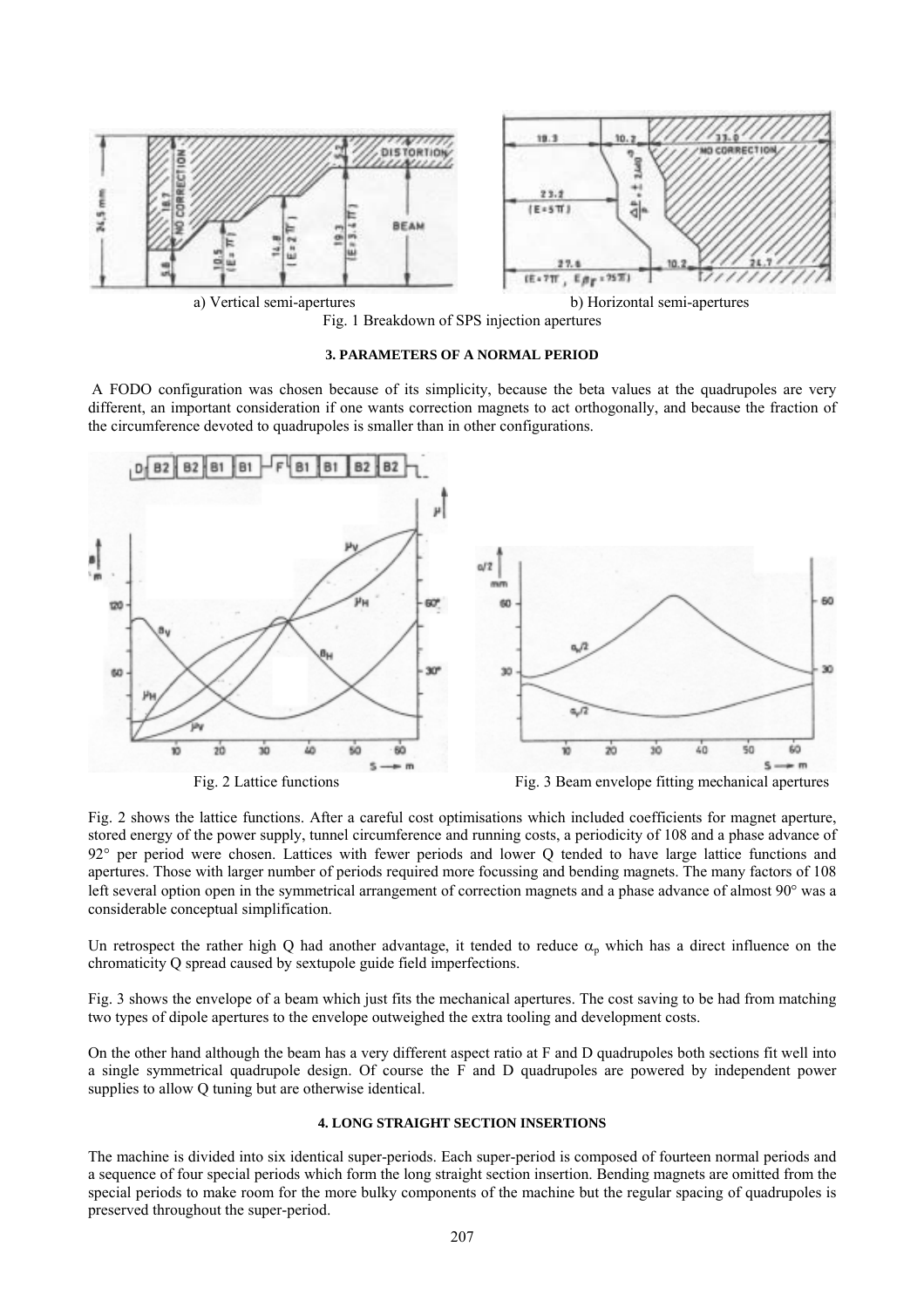The sequence of special periods in the insertion is shown in Fig. 4. the pattern is mainly determined by the design of the extraction channel.



Fig. 4 Long straight section insertion

The six long straight sections of the machine are equally spaced around the ring. Straight section number 1 is assigned to the injection system for the input beam from the CPS, the second to an extraction system to the North Experimental Area, a third to the RF accelerating system, a fourth to a beam dump and the fifth reserved for future developments. Straight section 6 is used for the extraction system to the West Hall.

No special measures were taken to reduce the beat of the momentum compaction function Fig. 5. It is a convenience to have rather small  $\alpha_p$  in the long straight sections.



Fig. 5 Momentum compaction function in one super-period

As the design progressed it was decided to enlarge the four central quadrupoles in the three symmetrically spaced straight sections for extraction and beam dumping. By scaling both length and aperture by the same ratio 11:9, no first order perturbation is made to the dynamics and the larger quadrupoles have space between their coils for the emerging extracted beam.

### **5. CHOICE OF WORKING POINT**

One of the advantages of the separate function machine is that one has the freedom to explore various Q values with the beam. Nevertheless certain elementary precautions must be taken and a nominal Q value must be chosen as a basis for the specification of other components.

Fig. 6 shows the numerology of systematic sum resonances generated by multiples of 6, the superperiodicity of the SPS. The spacing of these lines becomes closer the smaller the superperiodicity but for s=6 none fall within half integer squares. At the extremities of the diagram where Q is a multiple of s the momentum compaction function beats violently. A nominal Q value just above 27,5 was chosen remembering that the flexibility could be exploited to change Q if necessary.

In addition to the structure resonances there are of course the more numerous but weaker stopbands driven by random multipole errors and which have the same pattern in each integer square. It seems prudent to have a small Q split to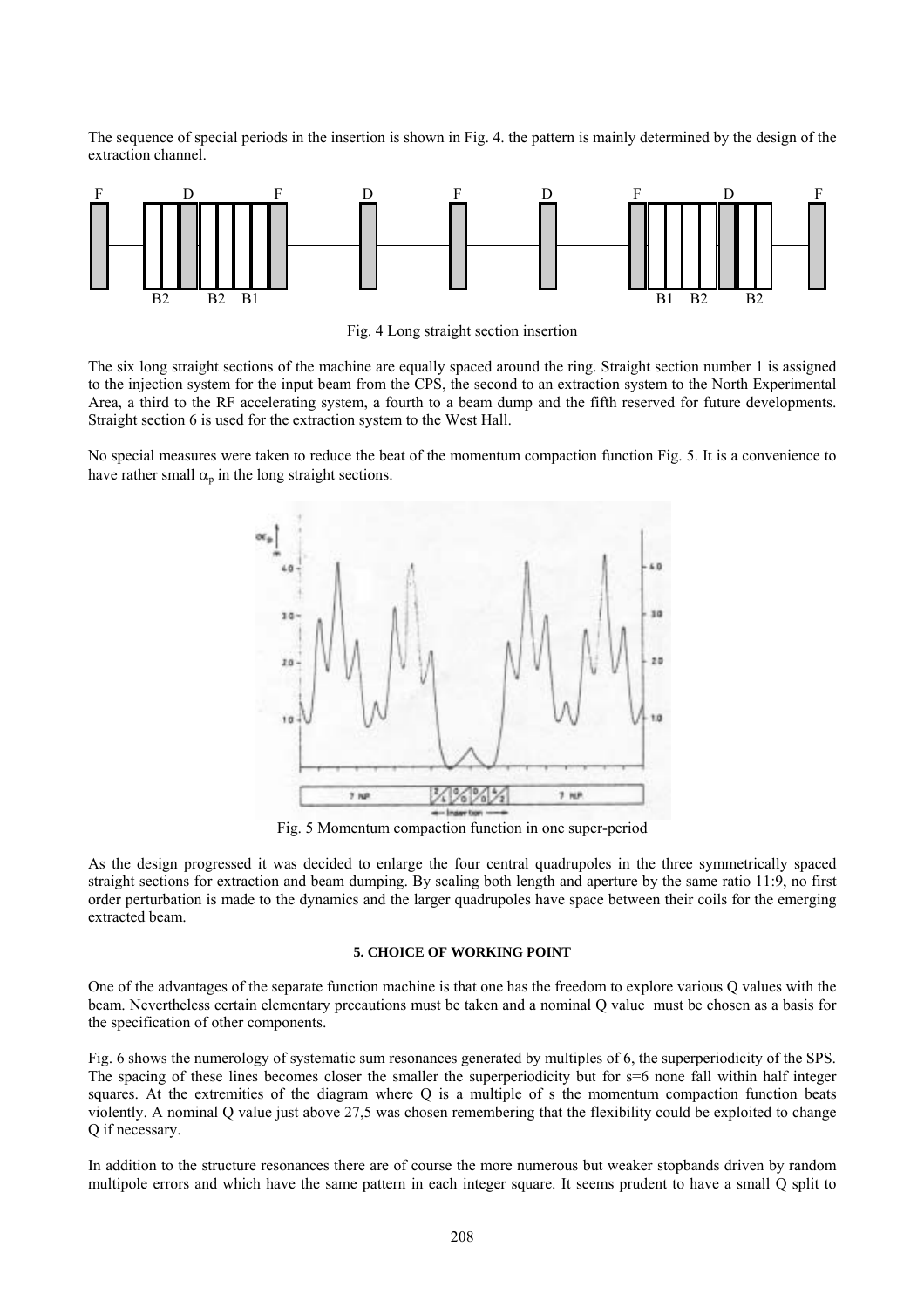avoid the diagonal coupling resonance  $Q_H = Q_V$  and preferable to be close to the half integer rather than the integer where closed orbit magnification factors become large, thus arriving at  $Q_H = 27.6$ ,  $Q_V = 27.55$ .



Fig. 6 Numerology of structure resonances

During construction Fermilab found empirically that fifth order structure resonances, contrary to widely held beliefs, are destructive to a beam when synchrotron motion or magnet ripple causes repetitive crossing. It therefore was no surprise to find that it was better to work the SPS at 27,4 rather than the nominal 27,6 which is a fifth order structure resonance.

#### **6. RUNNING-IN EXPERIENCE**

In general the design calculations of beam sizes and orbit distortions for the SPS have proved valid and the lattice has no unexpected vices. Designers of other machine components have managed to fit into the straight sections available – there is even room to augment some systems. The separated function principle and the flexibility it gives in choice of Q has already proved its worth in avoiding one of the unexpected pitfalls of an extrapolation in accelerator design of factor 10. Some pointers to how one might approach the design of an even larger ring emerge rather clearly.

- i) Steering the first turn and correcting closed orbit distortion to a few millimetres can be assumed from the first days of running-in.
- ii) The control of the chromatic Q spread with sextupoles is both essential and not very difficult in a machine of this size. The high Q of the SPS is an advantage in this respect.
- iii) The SPS though constructed to very fine tolerances must be tuned carefully if beam loss due to non-linear resonances is to be avoided. Future machine designing would do well to weigh this fact strongly in their lattice optimisation and choice of aperture.
- iv) Fifth and higher order stopbands are not stable when crossed repetitively.

#### \* \* \*

#### **REFERENCES**

- 1. CERN 300 GeV Design Study, CERN/563 (1964).
- 2. Design Report, national Accelerator Laboratory, FNAL (1968).
- 3. J.B. Adams, E.J.N. Wilson, Nuc. Inst. Meth., 87 (1970), p.157.
- 4. The 300 GeV Programme, CERN/1050 (1972).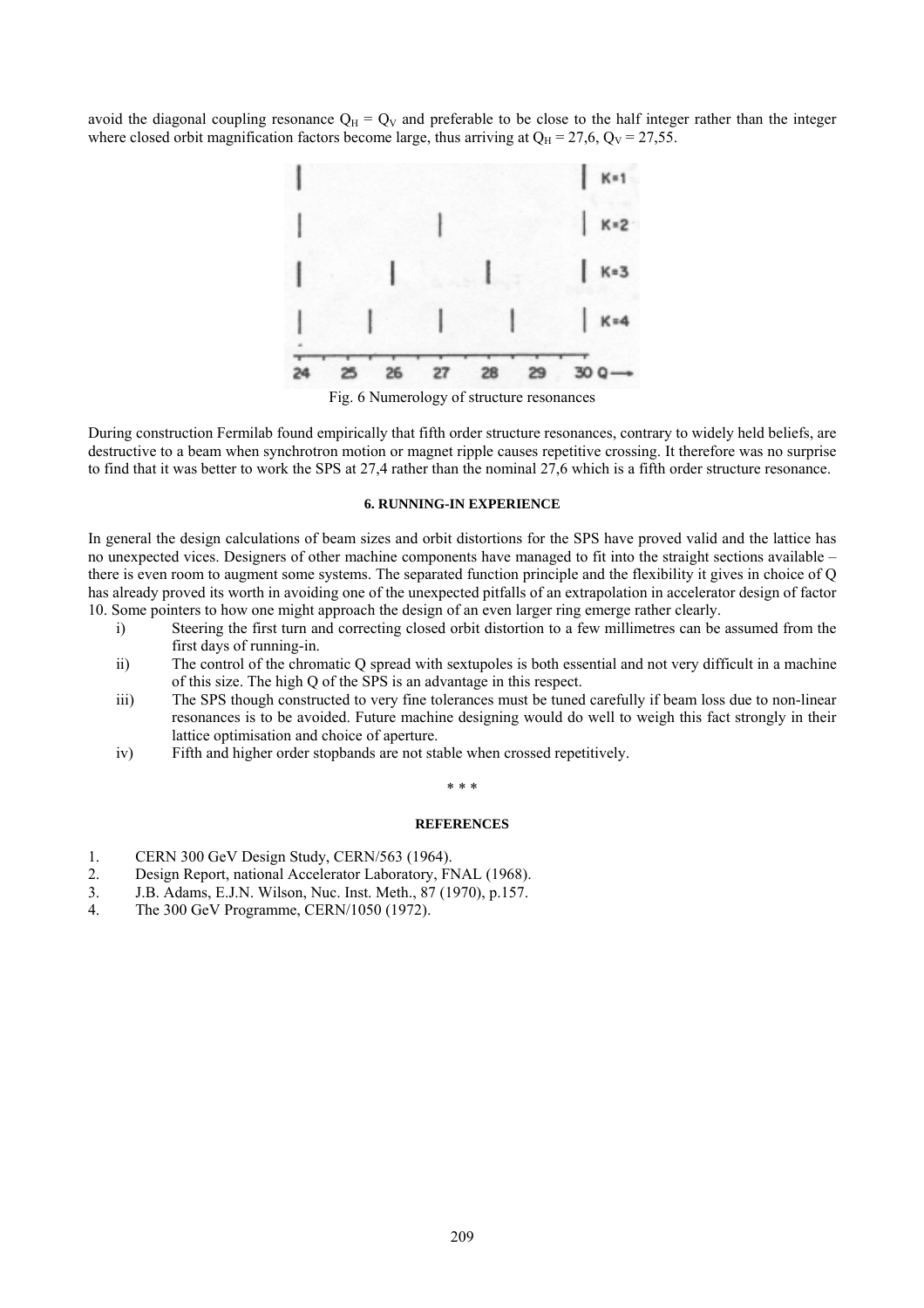# **HIGH-ENERGY COLLIDER PARAMETERS: ep,** *pp* **, and pp Colliders**

The number here were received from representatives of the colliders in late 1999. Many of the numbers of course change with time, and only the latest values (or estimates) are given here. Quantities are, where appropriate, r.m.s. H, V and s.c. indicate horizontal and vertical directions, and superconducting. The SSC is kept for purposes of comparison.

|                                                             | <b>HERA</b><br>(DESY)                        | $Sp\,pS$<br>(CERN)                   | <b>TEVATRON</b><br>(Fermilab) |                     | $LHC$<br>(CERN) | <b>SSC</b><br>(USA)           |
|-------------------------------------------------------------|----------------------------------------------|--------------------------------------|-------------------------------|---------------------|-----------------|-------------------------------|
| Physics start date                                          | 1992                                         | 1981                                 | 1987                          | 2005                |                 | Terminated                    |
| Physics end date                                            | $\blacksquare$                               | 1990                                 | $\doteq$                      |                     |                 |                               |
| Particles collided                                          | ep                                           | p p                                  | p p                           | pp                  | PbPb            | Pp                            |
| Maximum beam<br>energy (TeV)                                | e: 0,030<br>p: 0,92                          | $0,315(0,45)$ in<br>pulsed mode)     | 1,0                           | 7,0                 | 2,76<br>TeV/u   | 20                            |
| Luminosity<br>$(10^{30}$ cm <sup>-2</sup> s <sup>-1</sup> ) | 14                                           | 6                                    | 210                           | 1,0.10 <sup>4</sup> | 0,002           | 1000                          |
| Time between<br>collision $(\mu s)$                         | 0,096                                        | 3,8                                  | 0,396                         | 0,025               | 0,125           | 0,016678                      |
| Crossing angle<br>$(\mu rad)$                               | $\boldsymbol{0}$                             | $\boldsymbol{0}$                     | $\boldsymbol{0}$              | $\geq 200$          | $\leq 200$      | 100 to 200<br>$(135$ nominal) |
| Energy spread<br>(units $10^{-3}$ )                         | e: 0.91<br>p: 0,2                            | 0,35                                 | 0,09                          | 0,1                 | 0,1             | 0,055                         |
| Bunch length<br>(cm)                                        | e: 0,83<br>p: 8, 5                           | 20                                   | 38                            | 7,5                 | 7,5             | 6,0                           |
| Beam radius<br>$(10^{-6} \text{ m})$                        | e: 280 (H), 50 (V)<br>p: $265$ (H), $50$ (V) | p: 73 (H), 36 (V)<br>p: 55(H), 27(V) | p: 34<br>p: 29                | 16                  | 15              | 4,8                           |
| Free space at<br>interaction point<br>(m)                   | ± 5,8                                        | 16                                   | ± 6,5                         | 38                  | 38              | ± 20                          |
| Luminosity<br>lifetime (hr)                                 | 10                                           | 15                                   | $7 - 30$                      | 10                  | 6,7             | $\sim 24$                     |
| Filling time (min)                                          | e: 60<br>p: 120                              | 0, 5                                 | 30                            | 6                   | 20              | 72                            |
| Accelerated<br>period (s)                                   | e: 200<br>p: 1500                            | 10                                   | 86                            |                     | 1200            | 1500                          |
| Injection energy<br>(TeV)                                   | e: 0,012<br>p: 0,040                         | 0,026                                | 0,15                          | 0,450               | 177,4<br>GeV/u  | $\overline{2}$                |
| Transverse<br>emittance $(10^{-9} \pi)$<br>rad-m)           | e: 42 (H), $6(V)$<br>p: 5(H), 5(V)           | p: 9<br>p:5                          | p: 3, 5<br>p:2,5              | 0,5                 | 0,5             | 0,047                         |
| $\beta^*$ , amplitude<br>function at<br>interaction point   | e: $1(H), 0,7(V)$<br>p: 7(H), 0, 5(V)        | $0,6$ (H)<br>0,15 (V)                | 0,35                          | 0,5                 | 0,5             | 0,5                           |
| Beam-beam tune<br>shift per crossing<br>(units $10^{-4}$ )  | e: $190(H)$ , $360(V)$<br>p: 12 (H), $9 (V)$ | 50                                   | p: 38<br>p: 97                | 34                  |                 | 8 head on 13 long<br>range    |
| RF frequency<br>(MHz)                                       | e: 499,7<br>p: 208,2/52,05                   | $100 + 200$                          | 53                            | 400,8               | 400,8           | 359,75                        |
| Particles per<br>bunch (units $10^{10}$ )                   | e: 3<br>p: 7                                 | p: 15<br>p:8                         | p: 27<br>p: 7,5               | 10,5                | 0,0094          | 0,8                           |
| Bunches per ring<br>per species                             | e: 189<br>p: 180                             | 6                                    | 36                            | 2835                | 608             | 17,424                        |
| Average beam<br>current per<br>species (mA)                 | e: 40<br>p: 90                               | p: 6<br>p:3                          | p: 81<br>p:22                 | 536                 | 7,8             | 71                            |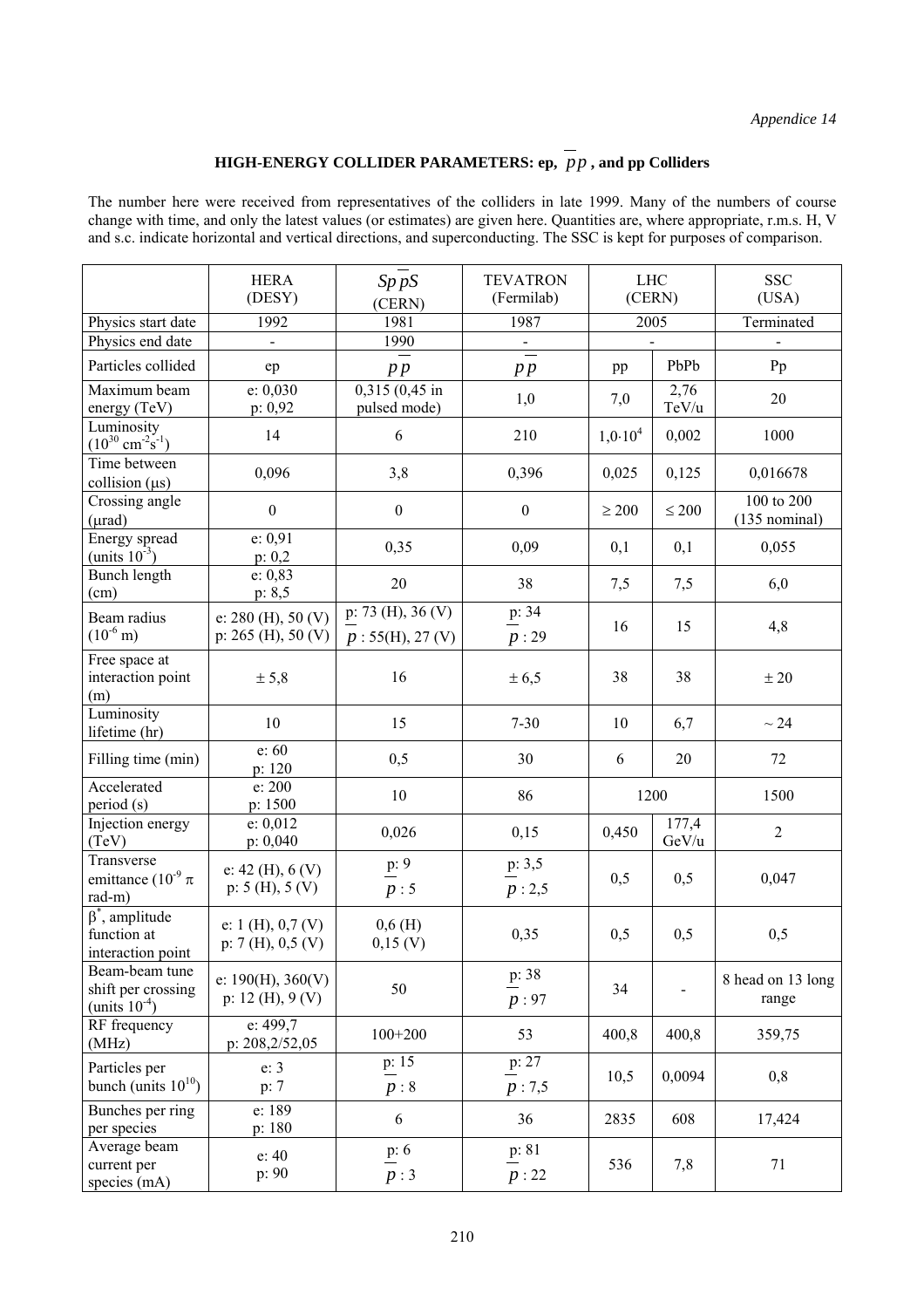| Circumference<br>(km)                                   | 6,336                                           | 6,911                            | 6,28                   | 26,659                      | 87,12                          |
|---------------------------------------------------------|-------------------------------------------------|----------------------------------|------------------------|-----------------------------|--------------------------------|
| Interaction<br>regions                                  | ep: 2; e,p: 1 each,<br>internal fixed<br>target | $\overline{c}$                   | 2 high $L$             | 2 high $L$<br>$+1$          | 4                              |
| Utility insertions                                      | $\overline{4}$                                  |                                  | $\overline{4}$         | 4                           | $\overline{2}$                 |
| Magnetic length<br>of dipole (m)                        | e: 9,185<br>p: 8,82                             | 6,26                             | 6,12                   | 14,3                        | <b>Mostly 14,928</b>           |
| Length of<br>standard cell (m)                          | e: 23, 5<br>p: 47                               | 64                               | 59,5                   | 106,90                      | 180                            |
| Phase advance per<br>cell (deg)                         | e: 60<br>p: 90                                  | 90                               | 67,8                   | 90                          | 90                             |
| Dipoles in ring                                         | e: 396<br>p: 416                                | 744                              | 744                    | 1232 main dipoles           | (H: 8336, V: 88)<br>in 2 rings |
| Quadrupoles in<br>ring                                  | e: 580<br>p: 280                                | 232                              | 216                    | 692 focussing<br>$+96$ skew | $2084$ in 2 rings              |
| Magnet type                                             | e: C-shaped<br>p: s.c., collared,<br>cold iron  | H type with<br>bent-up coil ends | s.c. cosθ warm<br>iron | s.c. $2$ in 1 cold<br>iron  | s.c. cosθ cold iron            |
| Peak magnetic<br>field                                  | e: 0,274<br>p: 4, 65                            | $1,4$ (2 in pulsed<br>mode)      | 4,4                    | 8,3                         | 6,790                          |
| $p$ source accum.<br>rate $\left(\text{hr}^{-1}\right)$ |                                                 | $6 \times 10^{10}$               | $20 \times 10^{10}$    |                             |                                |
| Max. no. $p$ in<br>accum. ring.                         |                                                 | $1,2 \times 10^{12}$             | $2,6 \times 10^{12}$   |                             |                                |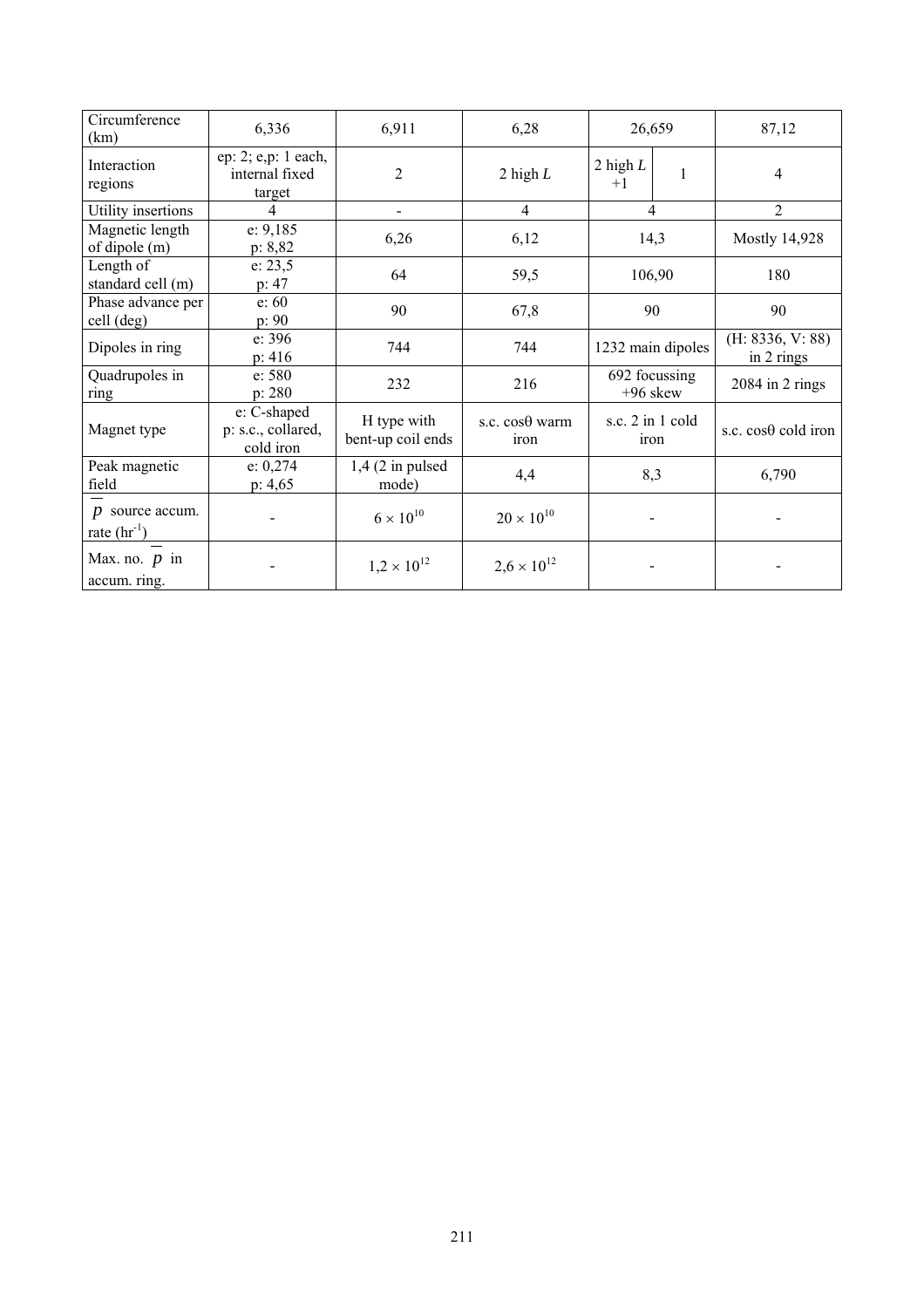# **HIGH-ENERGY COLLIDER PARAMETERS: e<sup>+</sup>e Colliders**

The number here were received from representatives of the colliders in late 1999. Many of the numbers of course change with time, and only the latest values (or estimates) are given here. Quantities are, where appropriate, r.m.s. H, V and s.c. indicate horizontal and vertical directions, and superconducting.

|                                                                  | <b>CESR</b><br>(Cornell)               | <b>KEKB</b>                                | PEP-II                                                                                       | <b>SLC</b>             | <b>LEP</b>                                          |
|------------------------------------------------------------------|----------------------------------------|--------------------------------------------|----------------------------------------------------------------------------------------------|------------------------|-----------------------------------------------------|
| Physics start date                                               | 1979                                   | (KEK)<br>1999                              | (SLAC)<br>1999                                                                               | (SLAC)<br>1989         | (CERN)<br>1989                                      |
| Maximum beam<br>energy (GeV)                                     | 6                                      | $e^{-} \times e^{+}$ : 8 $\times$ 3.5      | $e$ : 7-12 (9,0 nom)<br>$e^{\pm}$ 2,5-4 (3,1 nom)<br>(nominal<br>$E_{cm}: 10, 5 \text{ GeV}$ | 50                     | 101 in 1999<br>$(105 \text{ max})$<br>foreseen)     |
| Luminosity<br>$(10^{30} \text{ cm}^{-2} \text{s}^{-1})$          | 830 at 5,3 GeV                         | 10000                                      | 3000                                                                                         | 2,5                    | 24 at $Z^0$<br>100 at $> 90 \text{ GeV}$            |
| Time between<br>collision $(\mu s)$                              | 0,014 to 0,22                          | 0,002                                      | 0,0042                                                                                       | 8300                   | 22                                                  |
| Crossing angle<br>$(\mu rad)$                                    | $\pm\,2000$                            | ± 11,00                                    | $\boldsymbol{0}$                                                                             | $\boldsymbol{0}$       | $\boldsymbol{0}$                                    |
| Energy spread<br>(units $10^{-3}$ )                              | 0,6 at 5,3 GeV                         | 0,7                                        | $e^{-}/e^{+}$ : 0,61/0,77                                                                    | 1,2                    | $0,7 \to 1,5$                                       |
| Bunch length<br>(cm)                                             | 1,8                                    | 0,4                                        | $e^{-}/e^{+}$ : 1,1/1,0                                                                      | 0,1                    | 1,0                                                 |
| Beam radius<br>$(\mu m)$                                         | H: 500<br>V: 10                        | H: 77<br>V: 1,9                            | H: 157<br>V: 4,7                                                                             | H: 1, 5<br>V: 0, 5     | H: $200 \rightarrow 300$<br>$V: 2, 5 \rightarrow 8$ |
| Free space at<br>interaction point<br>(m)                        | $\pm 2.2$ ( $\pm 0.6$ to<br>REC quads) | $+0,75/0,58$<br>$(+300/-500)$ mrad<br>cone | $\pm 0,2,$<br>$\pm$ 300 mrad cone                                                            | ± 2,8                  | ± 3,5                                               |
| Luminosity<br>lifetime (hr)                                      | $2 - 3$                                | $\overline{2}$                             | 2,5                                                                                          |                        | 20 at $Z^0$<br>10 at $> 90$ GeV                     |
| Filling time (min)                                               | 10 (topping up)                        | 8 (topping up)                             | 3 (topping up)                                                                               |                        | 20 to setup<br>20 to accumulate                     |
| Acceleration<br>period (s)                                       |                                        |                                            |                                                                                              |                        | 600                                                 |
| Injection energy<br>(GeV)                                        | 6                                      | $e^{-}/e^{+}$ : 8/3,5                      | $2,5-12$                                                                                     | 45,64                  | 22                                                  |
| Transverse<br>emittance<br>$(\pi \text{ rad-nm})$                | H: 240<br>V: 6                         | H: 18<br>V: 0,36                           | $e$ : 48 (H), 1,5 (V)<br>$e^{\pm}$ : 48 (H), 1,5 (V)                                         | H: 0, 5<br>V: 0,05     | $H: 20-45$<br>$V: 0,25 \rightarrow 1$               |
| $\beta^*$ , amplitude<br>function at<br>interaction point<br>(m) | H: 1,0<br>V: 0,018                     | H: 0,33<br>V: 0,01                         | $e$ : 0,50 (H),<br>$0,015$ (V)<br>$e^{\pm}$ : 0,50 (H),<br>$0,015$ (V)                       | H: 0,0025<br>V: 0,0015 | H: 1, 5<br>V: 0,05                                  |
| Beam-beam tune<br>shift per crossing<br>(units $10^{-4}$ )       | 480                                    | H: 390<br>V: 520                           | 300                                                                                          |                        | 830                                                 |
| RF frequency<br>(MHz)                                            | 500                                    | 508,887                                    | 476                                                                                          |                        | 352,2                                               |
| Particles per<br>bunch (units $10^{10}$ )                        | 1,15                                   | $e^{-}/e^{+}$ : 1,3/3,2                    | $e^{-}/e^{+}$ : 2,1/5,9                                                                      | 4,0                    | 45 in collision<br>60 in single beam                |
| Bunches per ring<br>per species                                  | 9 trains of 4<br>bunches               | 5120 (5-10% gap<br>is necessary)           | 1658                                                                                         | $\mathbf{1}$           | 4 trains of 1 or 2                                  |
| Average beam<br>current per<br>species (mA)                      | 260                                    | $e^{-}/e^{+}$ : 1100/2600                  | $e^{-}/e^{+}$ : 750/2161                                                                     | 0,0008                 | 4 at $Z^0$<br>$4\rightarrow 6$ at >90 GeV           |
| Beam polarization<br>$(\%)$                                      |                                        |                                            |                                                                                              | $e^{-0.80}$            | 55 at 45 GeV<br>5 at 61 GeV                         |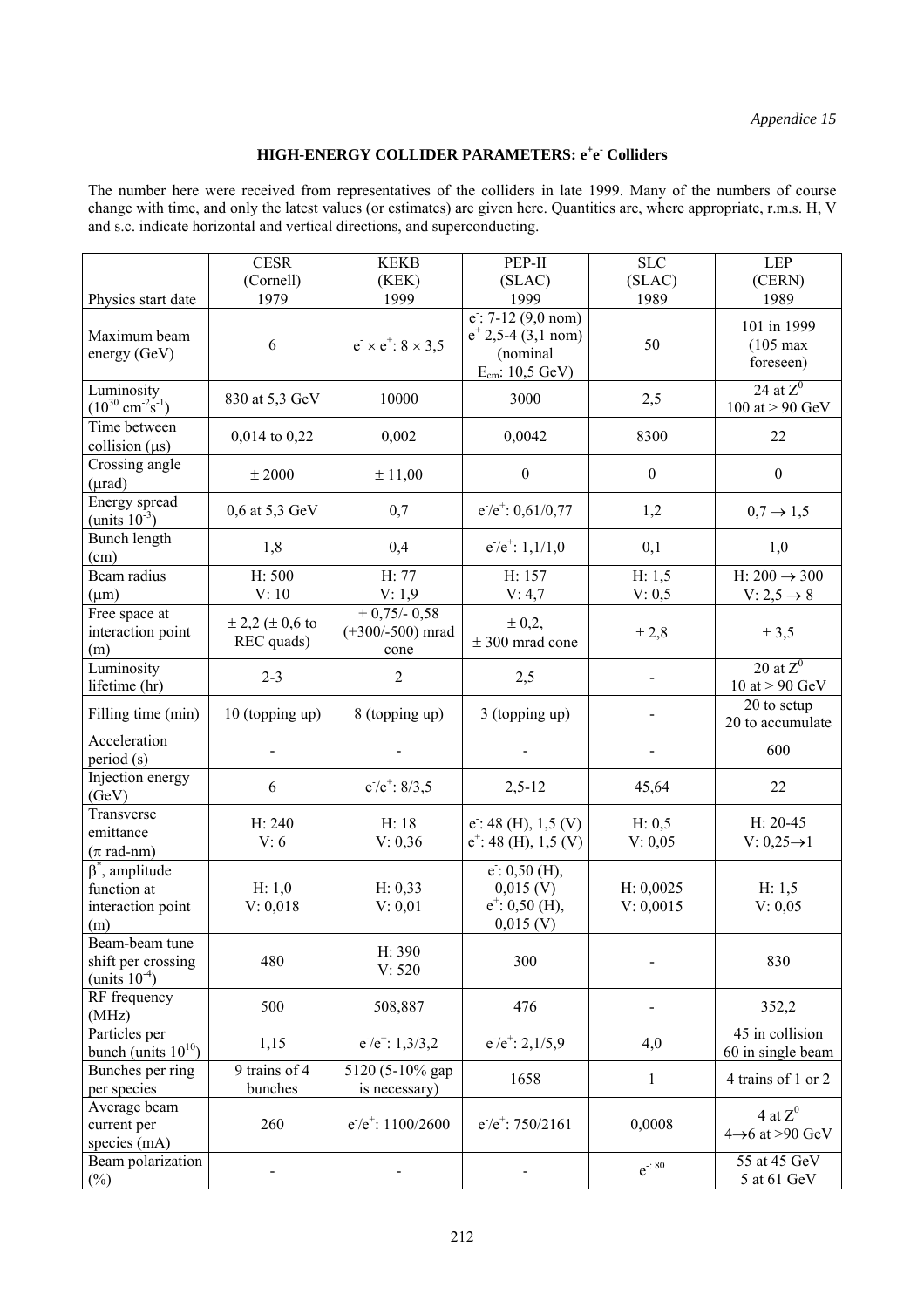| Circumference or<br>length $(km)$  | 0.768                                          | 3.016                      | 2.2                       | $1.45 + 1.47$ | 26.66                        |
|------------------------------------|------------------------------------------------|----------------------------|---------------------------|---------------|------------------------------|
| Interaction<br>regions             |                                                |                            | 1(2 possible)             |               | 4                            |
| Utility insertions                 | 3                                              | 3 per ring                 | 5                         | -             | 4                            |
| Magnetic length<br>of dipole $(m)$ | $1.6 - 6.6$                                    | $e^{-}/e^{+}$ : 5.86/0.915 | $e^{-}/e^{+}$ : 5.4/0.45  | 2.5           | 11.66/pair                   |
| Length of<br>standard cell (m)     | 16                                             | $e^{-}/e^{+}$ : 75.7/76.1  | 15.2                      | 5.2           | 79                           |
| Phase advance per<br>cell (deg)    | $45-90$ (no<br>standard cell)                  | 450                        | $e^{-}/e^{+}$ : 60/90     | 108           | 102/90                       |
| Dipoles in ring                    | 86                                             | $e^{-}/e^{+}$ : 116/112    | $e^{-}/e^{+}$ : 192/192   | $460+440$     | $3280+24$ inj.<br>$+64$ weak |
| Quadrupoles in<br>ring             | 104                                            | $e^{-}/e^{+}$ : 452/452    | $e^{-}/e^{+}$ : 290/326   |               | $520+288$<br>$+8$ s.c.       |
| Peak magnetic<br>field $(T)$       | $(0.3$ normal $0.8$<br>high field) at 8<br>GeV | $e^{-}/e^{+}$ : 0.25/0.72  | $e^{-}/e^{+}$ : 0.18/0.75 | 0.597         | 0.135                        |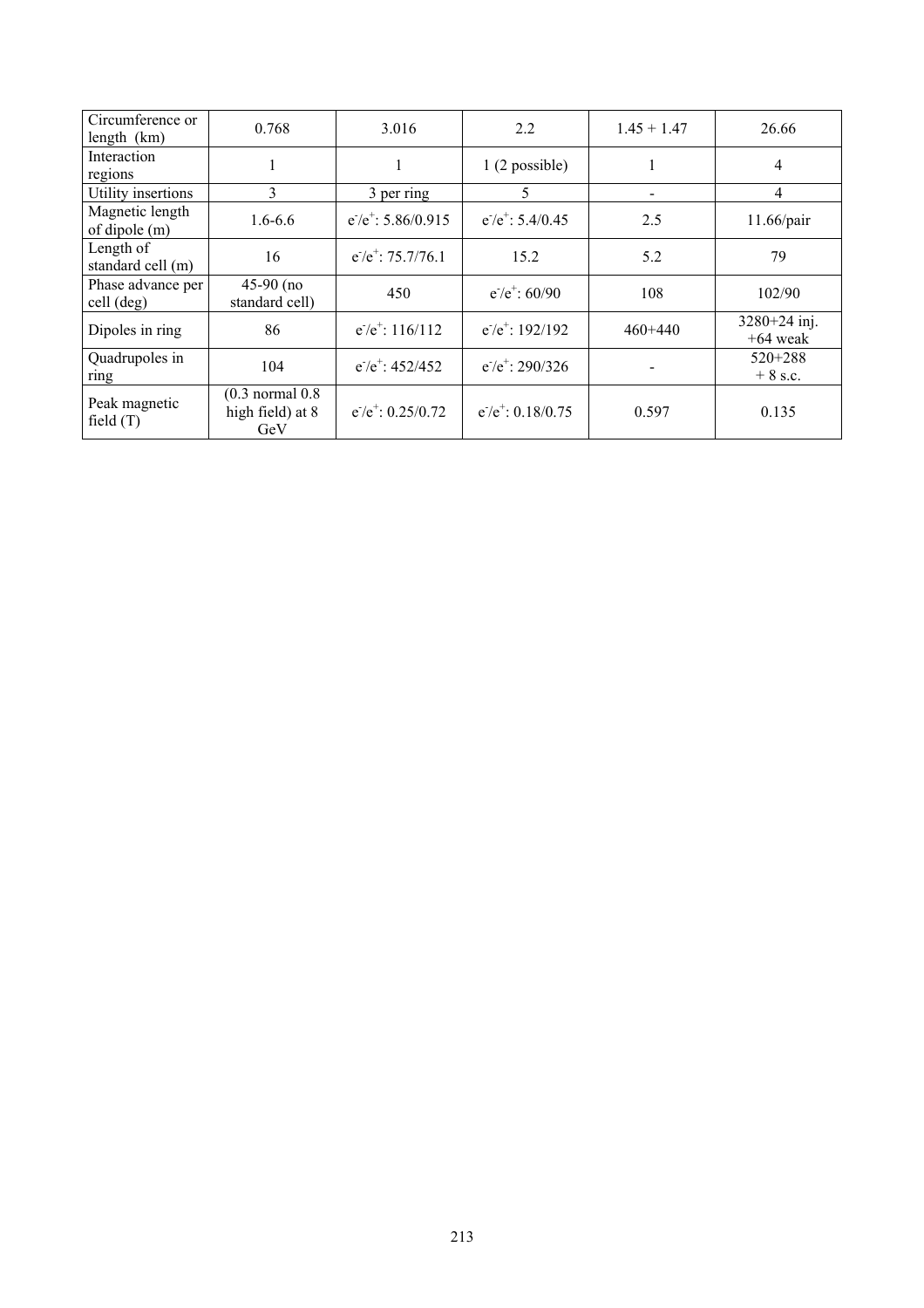|                                                                  | VEPP-2M             | VEPP-2000*         | VEPP-4M            | <b>BEPC</b>                   | <b>DAΦNE</b>                                       |
|------------------------------------------------------------------|---------------------|--------------------|--------------------|-------------------------------|----------------------------------------------------|
|                                                                  | (Novosibirsk)       | (Novosibirsk)      | (Novosibirsk)      | (China)                       | (Frascati)                                         |
| Physics start date                                               | 1974                | 2001               | 1994               | 1989                          | 1999                                               |
| Maximum beam                                                     | 0.7                 | 1.0                | 6                  | 2.2                           | 0.510                                              |
| energy (GeV)                                                     |                     |                    |                    |                               | $(0.75 \text{ max.})$                              |
| Luminosity<br>$(10^{30} \text{ cm}^{-2} \text{s}^{-1})$          | 5                   | 100                | 50                 | 10 at 2 GeV<br>5 at 1.55 GeV  | $5(\rightarrow 50)$                                |
| Time between<br>collision $(\mu s)$                              | 0.03                | 0.04               | 0.6                | 0.8                           | $0.0027 - 0.0108$                                  |
| Crossing angle<br>$(\mu rad)$                                    | $\boldsymbol{0}$    | $\boldsymbol{0}$   | $\boldsymbol{0}$   | $\boldsymbol{0}$              | $\pm (1.0 \text{ to } 1.5) \times 10^{-4}$         |
| Energy spread<br>(units $10^{-3}$ )                              | 0.36                | 0.64               | $\mathbf{1}$       | 0.58 at 2.2 GeV               | 0.40                                               |
| Bunch length<br>(cm)                                             | $\mathfrak{Z}$      | $\overline{4}$     | 5                  | $\approx 5$                   | $2 \rightarrow 3$                                  |
| Beam radius<br>$(10^{-6} \text{ m})$                             | H: 300<br>V:10      | $125$ (round)      | H: 1000<br>V: 30   | H: 890<br>V: 37               | H: 2100<br>V: 21                                   |
| Free space at<br>interaction point<br>(m)                        | ±1                  | ±1                 | ± 2                | ± 2.15                        | ± 0.46<br>$(\pm 157 \text{ mrad cone})$            |
| Luminosity<br>lifetime (hr)                                      | continuous          | continuous         | $\overline{2}$     | $7 - 12$                      | $1(\rightarrow 2)$                                 |
| Filling time (min)                                               | continuous          | continuous         | 15                 | 30                            | 2 (per beam)                                       |
| Acceleration<br>period (s)                                       |                     |                    | 150                | 120                           |                                                    |
| Injection energy<br>(GeV)                                        | $0.2 - 0.6$         | $0.2 - 1.0$        | 1.8                | 1.55                          | 0.510                                              |
| Transverse<br>emittance<br>$(10^{-9} \pi \text{ rad-m})$         | H: 110<br>V: 1.3    | H: 250<br>V: 250   | H: 400<br>V: 20    | H: 660<br>V: 28               | H: 1000<br>V:10                                    |
| $\beta^*$ , amplitude<br>function at<br>interaction point<br>(m) | H: 0.45<br>V: 0.045 | H: 0.06<br>V: 0.06 | H: 0.75<br>V: 0.05 | H: 1.2<br>V: 0.05             | H: 4.5<br>V: 0.045                                 |
| Beam-beam tune<br>shift per crossing<br>(units $10^{-4}$ )       | H: 200<br>V: 500    | H: 750<br>V: 750   | 500                | 350                           | 400                                                |
| RF frequency<br>(MHz)                                            | 200                 | 172                | 180                | 199.53                        | 368.25                                             |
| Particles per<br>bunch (units $10^{10}$ )                        | $\overline{2}$      | 16                 | 15                 | 20 at 2 GeV<br>22 at 1.55 GeV | $3(\rightarrow 9)$                                 |
| Bunches per ring<br>per species                                  | $\mathbf{1}$        | $\mathbf{1}$       | $\overline{2}$     | 1                             | $30 - 120$                                         |
| Average beam<br>current per<br>species (mA)                      | 50                  | 300                | 80                 | 40 at 2 GeV<br>22 at 1.55 GeV | $800 (\rightarrow 1500)$                           |
| Circumference or<br>length (km)                                  | 0.018               | 0.024              | 0.366              | 0.2404                        | 0.0977                                             |
| Interaction<br>regions                                           | $\overline{2}$      | $\overline{2}$     | $\mathbf{1}$       | $\overline{2}$                | $1(\rightarrow 2)$                                 |
| Utility insertions                                               | $\mathbf{1}$        | $\overline{2}$     | $\mathbf{1}$       | $\overline{4}$                | $2\times2$                                         |
| Magnetic length<br>of dipole (m)                                 | $\mathbf{1}$        | 1.2                | $\overline{2}$     | 1.6                           | $e^{\text{+}}$ : 1.21/0.99<br>$e$ : 1.21/0.99      |
| Length of<br>standard cell (m)                                   | 4.5                 | 12                 | 7.2                | 6.6                           |                                                    |
| Phase advance per<br>cell (deg)                                  | 280                 | H: 738<br>V: 378   | 65                 | $\approx 60$                  |                                                    |
| Dipoles in ring                                                  | $\,8\,$             | $8\,$              | 78                 | $40 + 4$ weak                 | $e^{\pm}$ :8(+4 wigglers)<br>$e$ : 8 (+4 wigglers) |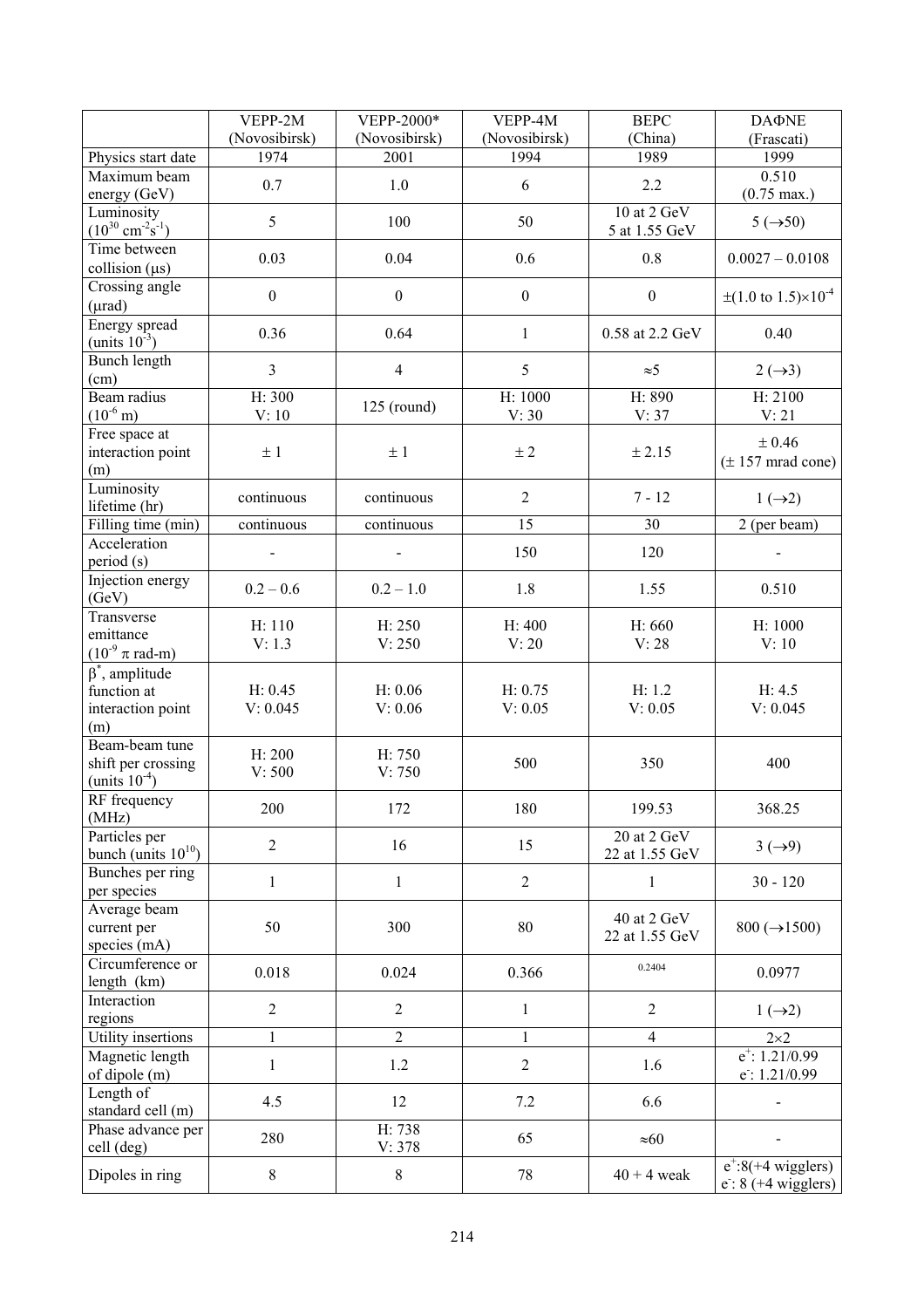| Quadrupoles in<br>ring       | 20 | 20  | l 50 | 68                  | $e^+/e$ : 53/53                                       |
|------------------------------|----|-----|------|---------------------|-------------------------------------------------------|
| Peak magnetic<br>field $(T)$ |    | 2.4 | 0.6  | $0.9028$ at 2.8 GeV | $1.2 \ (\rightarrow 1.76)$<br>dipoles<br>1.8 wigglers |

\*VEPP-2000 is a major upgrade of VEPP-2M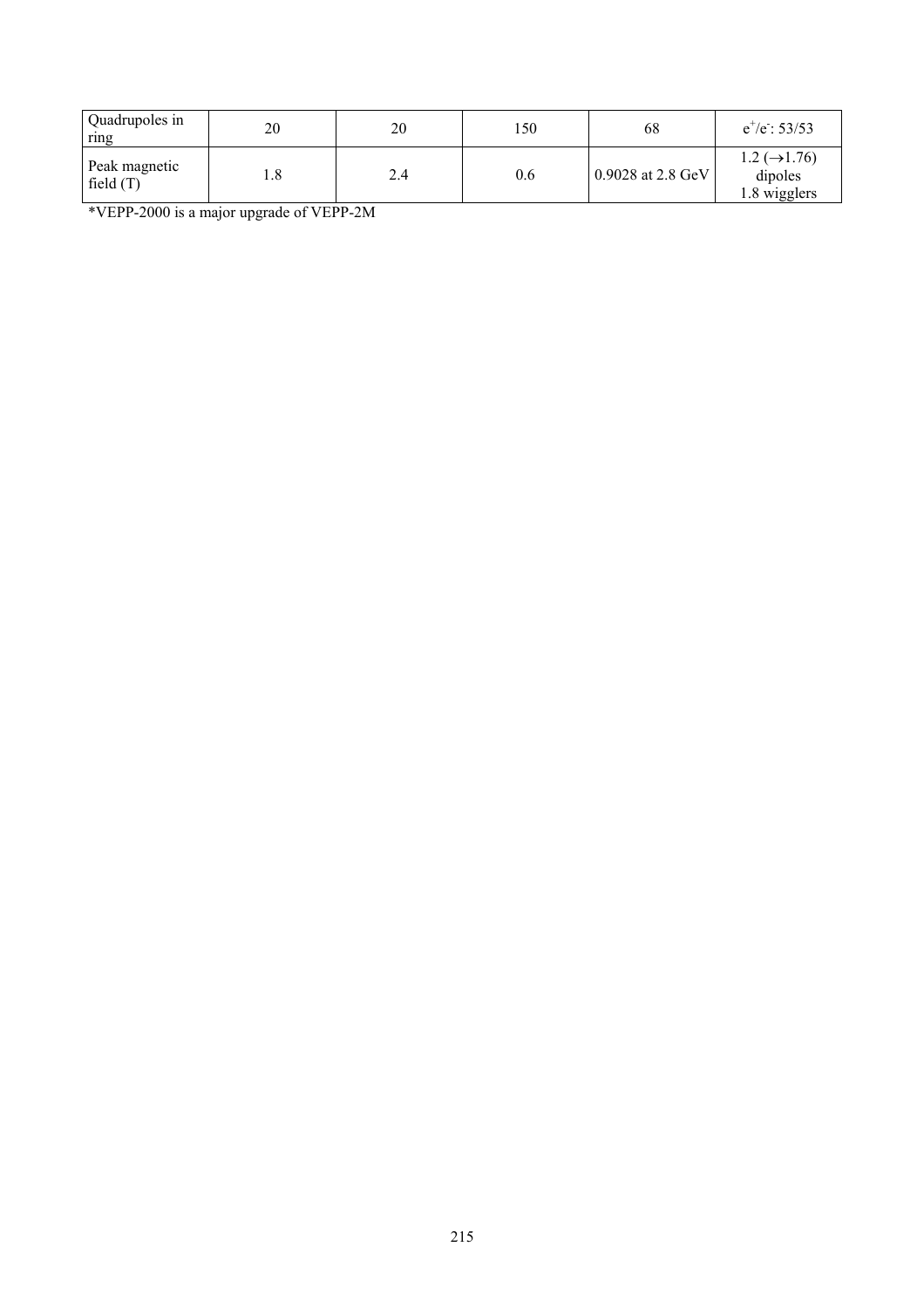# **THE DESIGN OF THE WNR PROTON STORAGE RING LATTICE**

*R.K. Cooper and G.P. Lawrence University of California Los Alamos Scientific Laboratory, P.O. Box 1663, Los Alamos, New Mexico, 87545* 

#### **1. INTRODUCTION**

The Weapons Neutron research Facility, now approaching operational status, is a pulsed neutron time-of-flight facility utilizing bursts of 800 MeV protons from the LAMPF linac. The protons strike a heavy metal target and produce a broad energy spectrum of neutrons via spallation reactions. Ideally the width of the proton pulse should approach a delta function in order to achieve good neutron energy resolution. Practically, the shortest pulse that can be employed in the facility is that produced by a single LAMPF micropulse, which, at design current, contains approximately  $5 \times 10^8$ protons. With the addition of a storage ring capable of accumulating many micropulses, this intensity can be increased, as can the repetition rate. Moreover, by storing an unbunched beam, a low repetition rate, very intense proton burst can be generated. This latter mode of usage allows neutron time-of-flight studies using large neutron targets, for which pulse lengths of the order of several hundreds nanoseconds are suitable. The primary goals of the ring reported on here are: (i) to increase the intensity of the burst to 10<sup>11</sup> protons while retaining a short pulse length; (ii) to increase the repetition rate of the bursts by at least a factor of six; and, (iii) to store as many particles as possible, uniformly distributed around the ring

#### **2. OPERATIONAL CHARACTERISTICS**

In the mode of operation in which short pulses are accumulated for time-of-flight use, the ring will be filled 120 times per second and will essentially superpose [in six dimensional phase space, employing charge exchange (stripping) injection] 200 LAMPF micropulses<sup>1,2</sup>. the LAMPF H<sup>-</sup> pulse structure will be modified for ring injection purpose so that micropulses will be separated by 50 ns instead of the usual 5 ns (during that portion of the LAMPF pulse for which the ring is not being filled, i.e., 440 µs out of 500 µs, the pulse structure will be unchanged). Since the circulation time of the ring is 300 ns, it will contain six circulating bunches, each of which will be separately extracted during the 7.8 ms between filling periods. Thus the pulse repetition frequency of the facility will be increased by a factor six, while the pulse intensity will be increased by a factor of 200.

In the high current mode of operation, it is expected that the ring will be filled (again employing charge exchange injection) with one or more full LAMPF macropulses ( $5 \times 10^{13}$  protons/macropulse). Each macropulse requires that the beam emittance be greater than 1.36  $\pi \times 10^{-5}$  m-rad to contain this current. The repetition rate for this mode is limited by the existing shield at the WNR target which permits 1-2% of LAMPF design intensity to be used.

#### **3. THE DESIGN**

The ring lattice was chosen to have a separated function for tune flexibility and simplicity of construction. In order to avoid the negative mass instability for the high current mode it was decided to operate the ring below transition; the particle  $\gamma$  is 1.85, so a design transition gamma of approximately 2 was chosen. This figure in turn indicates that a nominal radial tune,  $v_x$ , of 2.25 would be desirable.

The circumference of the ring was chosen to be compatible with a maximum pulse length generated by single turn extraction of approximately 250 ns. A number of straight sections appropriate to injection, extraction and beam manipulation, including the possibility of future development of a second extraction section were deemed required. With a tune of 2.25 and a betatron phase advance of approximately  $\pi/2$  per period to minimize the betatron functions, an eight-sided figure seemed indicated. An octagonal lattice was in fact chosen to allow placing the injection and extraction functions in separate straight sections within the constraint that the ring must be supplied from and return particles to the WNR beam line. Figure 1 shows the component layout of the ring lattice, while Table 1 summarizes the lattice parameters and Table 2 the ring operating characteristics. Figure 2 is a plot of the square root of the radial and vertical betatron functions as well as the off momentum function  $\eta = \Delta r/(\Delta p/p)$ .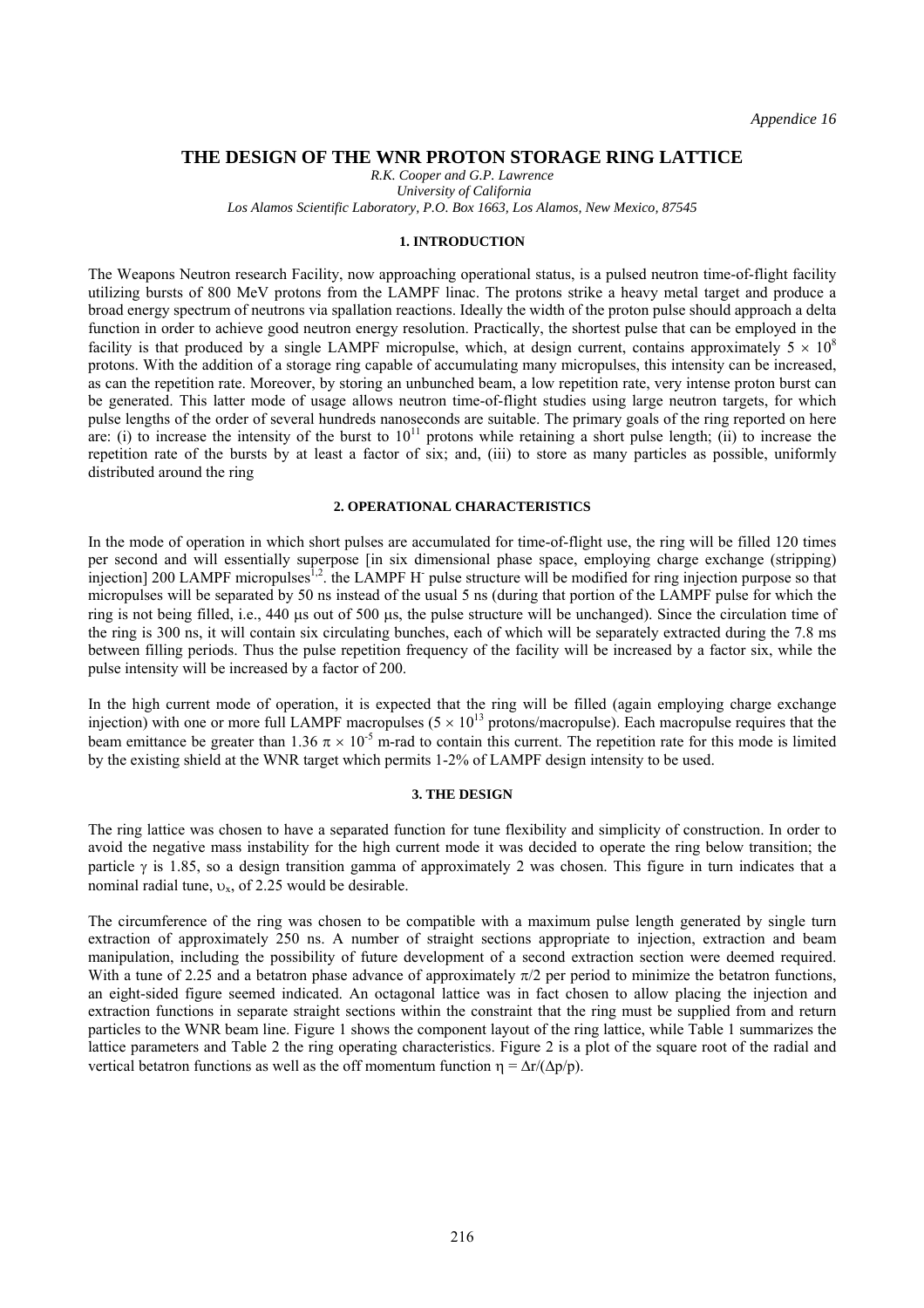

Fig. 1. Plan View of the Ring

| Circumference                   | 75,240 m              |
|---------------------------------|-----------------------|
| Mean Radius                     | 11,975 m              |
| Orbit Radius in bending magnets | 4,881 m               |
| Length of bending magnets       | 3,834 m               |
| Gap height                      | $0,080 \; \mathrm{m}$ |
| Gap width (useful field)        | $0,12 \; \rm{m}$      |
| Length of quadrupole magnets    | $0,400 \; \mathrm{m}$ |
| Bore of quadrupole magnets      | $0,11 \; \text{m}$    |
| Length of straight section      | $4,171 \text{ m}$     |
| Table 1. Ring Dimensions        |                       |

| Betatron Oscillations per revolution (nominal)                                                                  |                       |  |  |
|-----------------------------------------------------------------------------------------------------------------|-----------------------|--|--|
| Radial, $v_x$                                                                                                   | 2.25                  |  |  |
| Vertical, $v_v$                                                                                                 | 2.25                  |  |  |
| Transition gamma, $\gamma_t$                                                                                    | 2.07                  |  |  |
| Bending magnet field strength                                                                                   | 1.000T                |  |  |
| Focusing quadrupole gradient                                                                                    | $3.116$ T/m           |  |  |
| Defocusing quadrupole magnet                                                                                    | $-3.980$ T/m          |  |  |
| Bunched operation                                                                                               |                       |  |  |
| No. of bunches                                                                                                  | 6                     |  |  |
| Length of bunch                                                                                                 | 1 <sub>ns</sub>       |  |  |
| RF frequency                                                                                                    | 603.75 MHz            |  |  |
| Harmonic number                                                                                                 | 180                   |  |  |
| Space charge limit for $\varepsilon_x = \varepsilon_y = \pi \times 10^{-5}$ m-rad $1.23 \times 10^{11}$ p/bunch |                       |  |  |
| $(\Delta v=0.2)$                                                                                                |                       |  |  |
| Unbunched operation                                                                                             |                       |  |  |
| Space charge limit for $\varepsilon_x = \varepsilon_y = \pi \times 10^{-5}$ m-rad                               | $3.69 \times 10^{13}$ |  |  |
| Chromaticity $\partial v / \partial (\Delta p/p)$                                                               |                       |  |  |
| Radial                                                                                                          | $-0.30$               |  |  |
| Vertical                                                                                                        | $-0.33$               |  |  |

Table 2. Operating Characteristics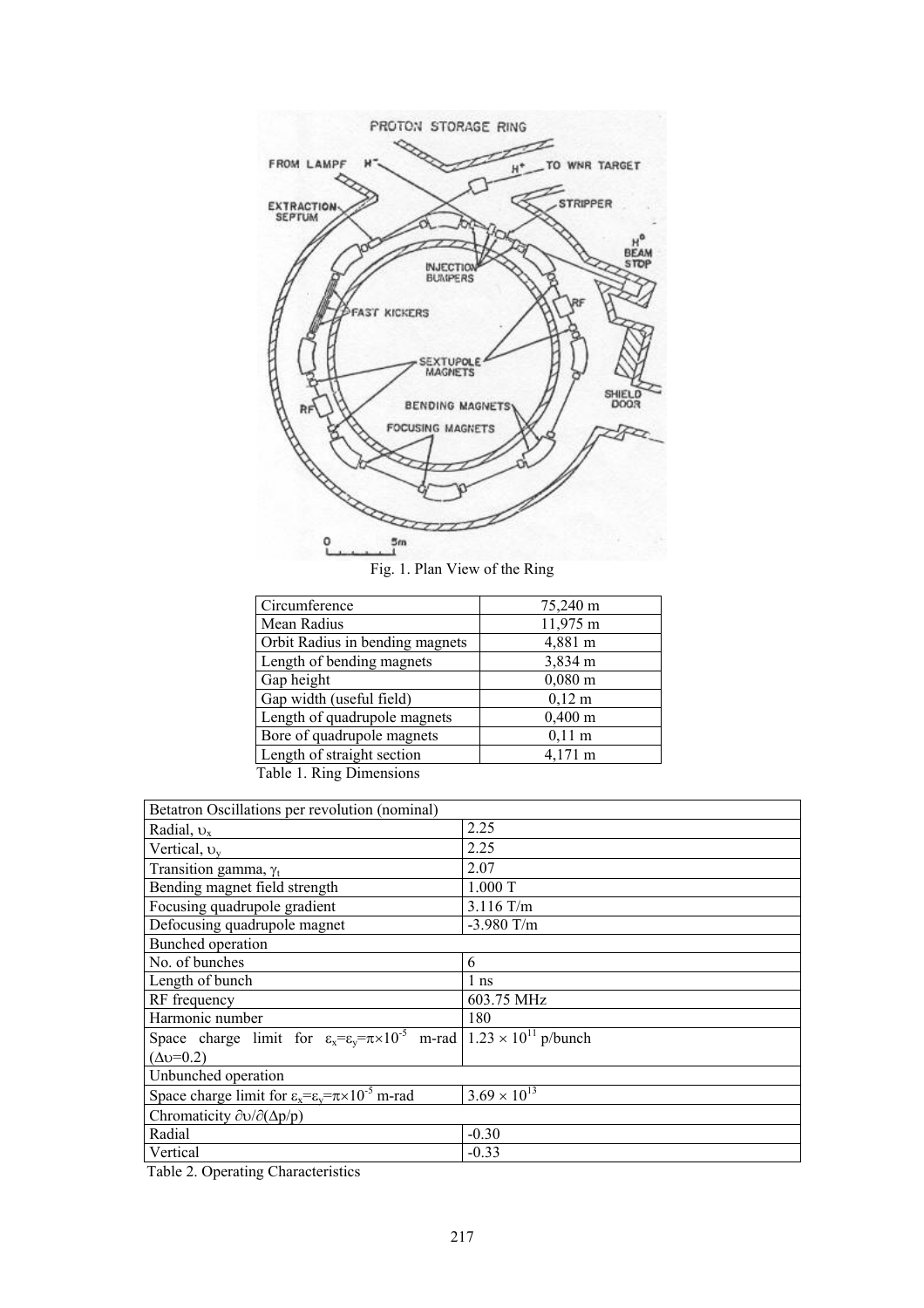Injection is accomplished through a set of pulsed magnets which bring the circulating proton beam and the incoming Hbeam into spatial coincidence at the location of the stripper foil. The magnets are pulsed in order to increase foil lifetime and to control emittance growth effects due to scattering in the foil<sup>3</sup>. A calculation of the space charge limit for the bunched mode of operation for the given lattice shows that the (unnormalized) emittance of the stored beam must be greater than 0.8  $\pi \times 10^{-5}$  m-rad (both planes); since the emittance of the LAMPF linac is approximately 0.1  $\times$  10<sup>-5</sup> m-rad, the emittance must be degraded by injecting off the equilibrium orbit.

The rf system to maintain the bunch length of the accumulated micropulses must provide somewhat larger buckets than those in the LAMPF accelerator, due to the fact that the micropulses spread in length in the beam transport system. For a LAMPF  $\Delta p/p$  of 0.002 (FWHM), a 450 kV, 603.75 MHz rf bunching system will maintain a 1ns bunch<sup>4</sup>. This rf voltage may be applied in one or more of the straight sections. Additional rf may be required for synchrotron frequency splitting<sup>5</sup>, or for bunching on the first harmonic to minimize spill during single turn extraction.



Fig. 2. Beta Functions and Off-Momentum Orbit

The bunches are separately extracted by a set of fast kicker magnets of the parallel plate transmission line type. These kickers must perform their function within 100 ns (twice the time between bunches) and with a 720 Hz repetition rate. These parameters represent the state of the art; further improvements would enhance the capabilities of the WNR facility as a pulsed neutron source. The kickers give an overall kick of 6 mrad; the beam then receives a further kick from the defocusing quadrupole magnet. Upon leaving the following focusing quadrupole, the beam is headed toward the equilibrium orbit but is intercepted by the extraction septum magnet. Figure 3 shows the details of the extraction orbit.

#### **4. CALCULATIONS**

A summer study which used a reference lattice similar to that reported on here was held in Los Alamos in August, 1976. The rf bunching requirements were examined, the extraction system was studied, and various instability growth times were calculated. No serious obstacle to successful operation of the ring was discovered. The results of the summer study are summarized in the report cited in Ref. 4.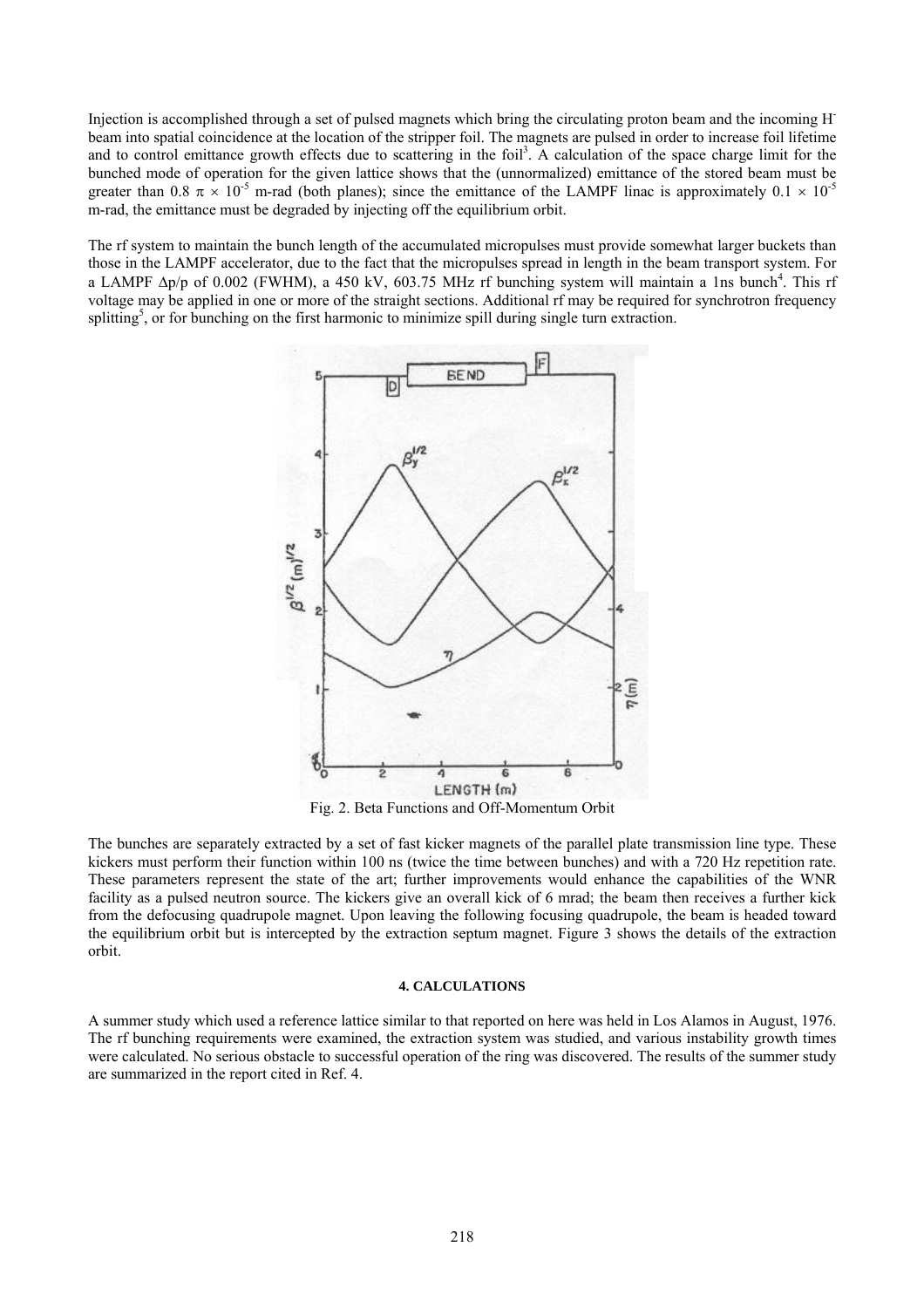

\* \* \*

#### **ACKNOWLEDGMENT**

The authors wish to tanks Drs. A. Garren and M. Foss for helpful discussion and criticism.

# **REFERENCES**

- 1. J. Simpson, "Operating Results from the ANL Booster", IEEE Trans. On Nucl. Science NS-20, pp 198-201 (1973).
- 2. A. Kaminsky, R. Meshcherov and M. Popova, "Efficency of Charge Exchange Injection in Proton Accelerators and Storage Rings", Nucl. Inst. And Meth. 137, pp. 183-188 (1976).
- 3. R. Cooper and G. Lawrence, "Beam Emittance Growth in a Proton Storage Ring Employing Charge Exchange Injectionî, IEEE Trans. On Nucl. Science NS-22, pp 1916-1918 (1975).
- 4. L. Smith, in "Proton Storage Ring Summer Workshop Contributions", LA-6749-C (in preparation), Los Alamos Scientific Laboratory.
- 5. M. Allen, M. Lee and P. Morton, "Synchrotron Frequency Splitting in the SLAC Storage", IEEE Trans. On Nucl. Science NS-18, 1084-1085 (1971).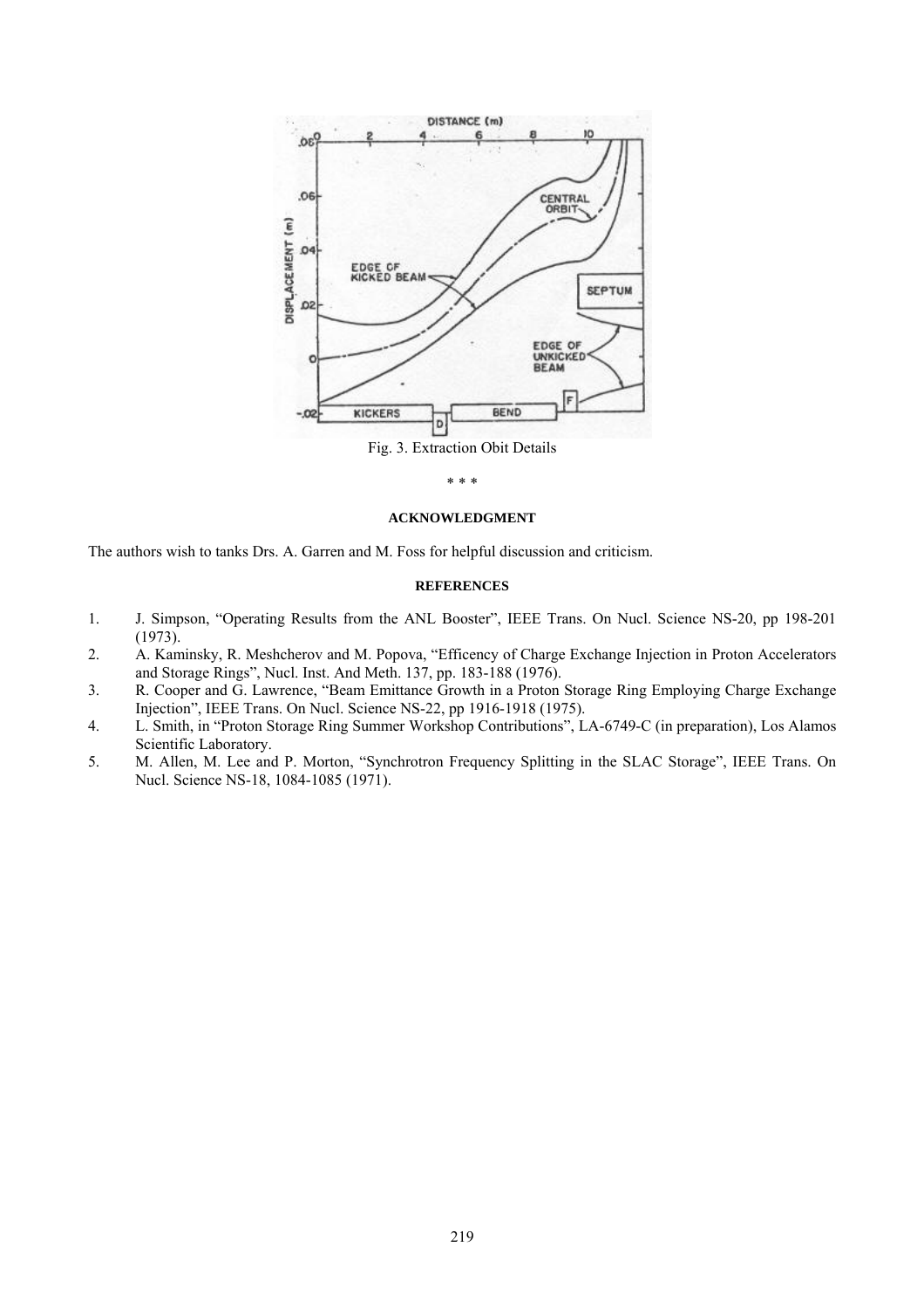*Appendice 17* 

| <b>Name of Machine:</b>  | Clinton P. Anderson Meson Physics Facility (LAMPF) |       |            |
|--------------------------|----------------------------------------------------|-------|------------|
| <b>Institution:</b>      | Los Alamos Scientific Laboratory                   |       |            |
| <b>Location:</b>         | Loas Alamos, New Mexico, USA                       |       |            |
| <b>Person in Charge:</b> | L. Rosen                                           | Date: | March 1980 |
| Data Supplied by:        | D. Hagerman                                        |       |            |

# *HISTORY AND STATUS*

| <b>Construction Started (date):</b>             | 1968                      |
|-------------------------------------------------|---------------------------|
| First Beam Obtained, or Goal (date): June, 1972 |                           |
| <b>Total Cost of Facility:</b>                  | \$57 M                    |
| <b>Funded by:</b>                               | U.S. Department of Energy |
| <b>Total Accelerator Staff (now):</b>           | 100                       |
| <b>Annual Operating Budget:</b>                 |                           |
| <b>Annual Operating Time:</b>                   | 4500 h (1979)             |
| "Beam On":                                      | 80% of scheduled time     |

#### *ACCELERATOR PARAMETERS*

| <b>Physical Dimensions</b>                          |       |       |  |
|-----------------------------------------------------|-------|-------|--|
| <b>Accelerator Length:</b>                          | 785 m | Diam: |  |
| <b>Tunnel Size (LxHxW):</b> $900 \times 4 \times 4$ |       |       |  |
| <i>Injection System</i>                             |       |       |  |

| <b>Ion Source:</b>    | Duoplasmatron                  |                   |   |
|-----------------------|--------------------------------|-------------------|---|
| Output :              | 30 mA                          | <b>Emittance:</b> | - |
| <b>Injector Type:</b> | Cockcroft-Walton (3)           |                   |   |
| Output:               | 25 mA                          | <b>Emittance:</b> | - |
| <b>Buncher:</b>       | Double-drift, Single-frequency |                   |   |

# *ACCELERATION SYSTEM*

|                                   |               | $\mathbf{I}$        |
|-----------------------------------|---------------|---------------------|
| Type (Linac):                     | Drift Tube    | Side-Coupled Cavity |
| <b>Beam Energy (MeV):</b>         | $0.75 - 100$  | 100-800             |
| Total Length (m):                 | 63            | 727                 |
| <b>Energy Gain (MeV/m):</b>       | $1 - 1.9$     | 11                  |
| RF Freq. (MHz):                   | 201.25        | 805                 |
| <b>Field Mode:</b>                | TM010         | <b>TM010</b>        |
| $Q (x 10^3)$ :                    | 60-75         | 18-25               |
| Equil. Phase $(°)$ :              | $-26$         | $-30$               |
| Shunt Imped. $(M\Omega/m)$ :      | 60-70         | 38-47               |
| Filling Time $(\mu s)$ :          | 220           | 80                  |
| No. Tanks:                        | 4             | 44                  |
| <b>Tank Diam.:</b>                | 94-88         | 26                  |
| <b>No. Drift Tubes:</b>           | 161           |                     |
| Drift Tube Length (mm):           | 49-373        |                     |
| Drift Tube Diam. (mm):            | 180-160       |                     |
| <b>Gap/Cell Length Ratio:</b>     | $0.21 - 0.41$ |                     |
| <b>Iris Thickness:</b>            |               |                     |
| <b>Iris Spacing:</b>              |               |                     |
| Aperture (mm):                    | $15 - 30$     | 40                  |
| No. Quads:                        | 134           | 104 doublets        |
| Gradient (T/m):                   | $77-5$        | $20 - 30$           |
| <b>No. RF Power Units:</b>        | 4             | 44                  |
| <b>RF Power Input, Peak (MW):</b> | 9.5           | 35                  |
| Mean (MW):                        | 1.3           | 4.2 (9% beam df)    |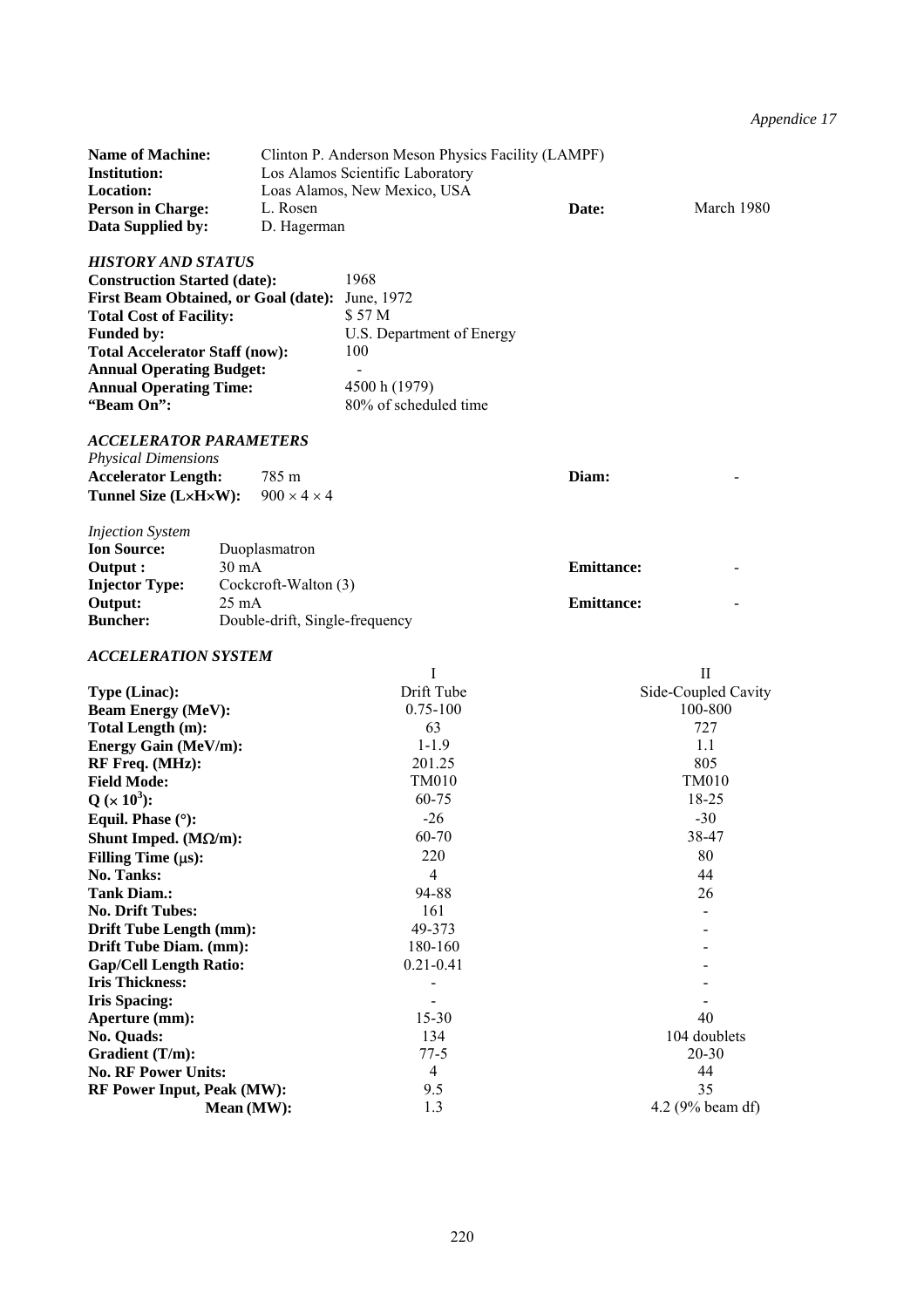| Vacuum System                    |                                                     |
|----------------------------------|-----------------------------------------------------|
| <b>Material of Vac. Chamber:</b> | Copper and stainless steel                          |
| <b>Aperture of Vac. Chamber:</b> |                                                     |
| <b>Average Pressure</b>          | $3 \times 10^{-8}$ torr                             |
| Pumps (No., Type, Speed):        | 10 Ion pumps at 2400l/s and 133 Ion pumps at 600l/s |

*Published Articles Describing Machine* 

See proceedings of recent accelerator conferences and LAMPF Users Handbook.

# **ACCELERATOR PERFORMANCE**

|                                    | Goal                                                              | <b>Maximum Achieved</b>   |
|------------------------------------|-------------------------------------------------------------------|---------------------------|
| Energy $(GeV)$ :                   | 0.8                                                               | 0.8                       |
| Resolution $\Delta F/E$ (%):       | 0.5                                                               | 0.2                       |
| <b>Repet. Rate (pulse/s):</b>      | 120                                                               | 120                       |
| <b>Pulse Width at Peak E:</b>      | $1000 \mu s$                                                      | $750 \text{ }\mu\text{s}$ |
| Duty Factor, Macroscopic (%):      | 12                                                                | $\Omega$                  |
| <b>Internal Beam (part/pulse):</b> | $5 \times 10^{13}$                                                | $3 \times 10^{13}$        |
| ${\rm (part/s)}$ :                 | $6 \times 10^{15}$                                                | $4 \times 10^{15}$        |
| <b>Emittance at Peak E:</b>        | $3 \pi$ mm·mrad (Emittance = Area x $\beta\gamma$ at 90% current) |                           |
| <b>Other Data:</b>                 |                                                                   |                           |

# **SECONDARY BEAMS**

| <b>Particle</b>    | <b>Momentum Range</b> | <b>No. of Beams</b> | Other Inform.                             |  |
|--------------------|-----------------------|---------------------|-------------------------------------------|--|
| $\pi^{\pm}$        | 100-700 MeV/c         |                     | Up to $10^{9} \pi^{+}/s$                  |  |
| $\pi^\pm$          | 125-400 MeV/c         |                     | For pion spectro.                         |  |
| $\mu^{\pm}$        | $0-250$ MeV/c         |                     | $> 10^7 \mu^{\text{*}}/s$                 |  |
| $\pi$ <sup>-</sup> | 150-200 MeV/c         |                     | For biomed. Appl.                         |  |
| p                  | 1000-1500 MeV/c       |                     | Up to $50$ nA                             |  |
| p                  | 1000-1500 MeV/c       |                     | $P1 \div P4$ , P8For high re.<br>Spectro. |  |
| n                  | $600 - 1500$ MeV/c    |                     |                                           |  |
| $v_{e}$            | $20-50$ MeV/c         |                     |                                           |  |
| p                  | $1500$ MeV/c          |                     | For pulsed neutron TOF<br>experiments     |  |

### **RESEARCH PROGRAMME**

| <b>Total Experimental Areas:</b>                | $4600 \text{ m}^2$       |                   |
|-------------------------------------------------|--------------------------|-------------------|
| <b>No. Internal Targets:</b>                    |                          | No. Ext. Targets: |
| <b>No. Separated Beams:</b>                     |                          |                   |
| <b>No. Beams Served At Same Time:</b>           | 12                       |                   |
| <b>Total Power Used (Average) for Research:</b> | 25 MW                    |                   |
| <b>No. User Groups:</b>                         |                          |                   |
| <b>Total Research Staff:</b>                    | In house 25, outside 429 |                   |
| <b>Ann. Research Budget:</b>                    |                          |                   |
| <b>Annual Research Time:</b>                    | 4000 h (1979)            |                   |

*Other Relevant Parameters or Notable Features* 

Simultaneous  $H^+$  and  $H^-$  beams are accelerated to full energy at same duty factor. Options on  $H^-$  are reduced energy (to 400 MeV), polarized 10 nA or, unpolarized 5  $\mu$ A average current while H<sup>+</sup> beam is provided at 800 MeV, 600  $\mu$ A average current. Irradiation facilities in primary and secondary proton beam stops are provided for radiochemistryand isotope production.

*Recent Improvement or Modification to Machine*  Increased average current and duty factor, variable energy H and, polarized H.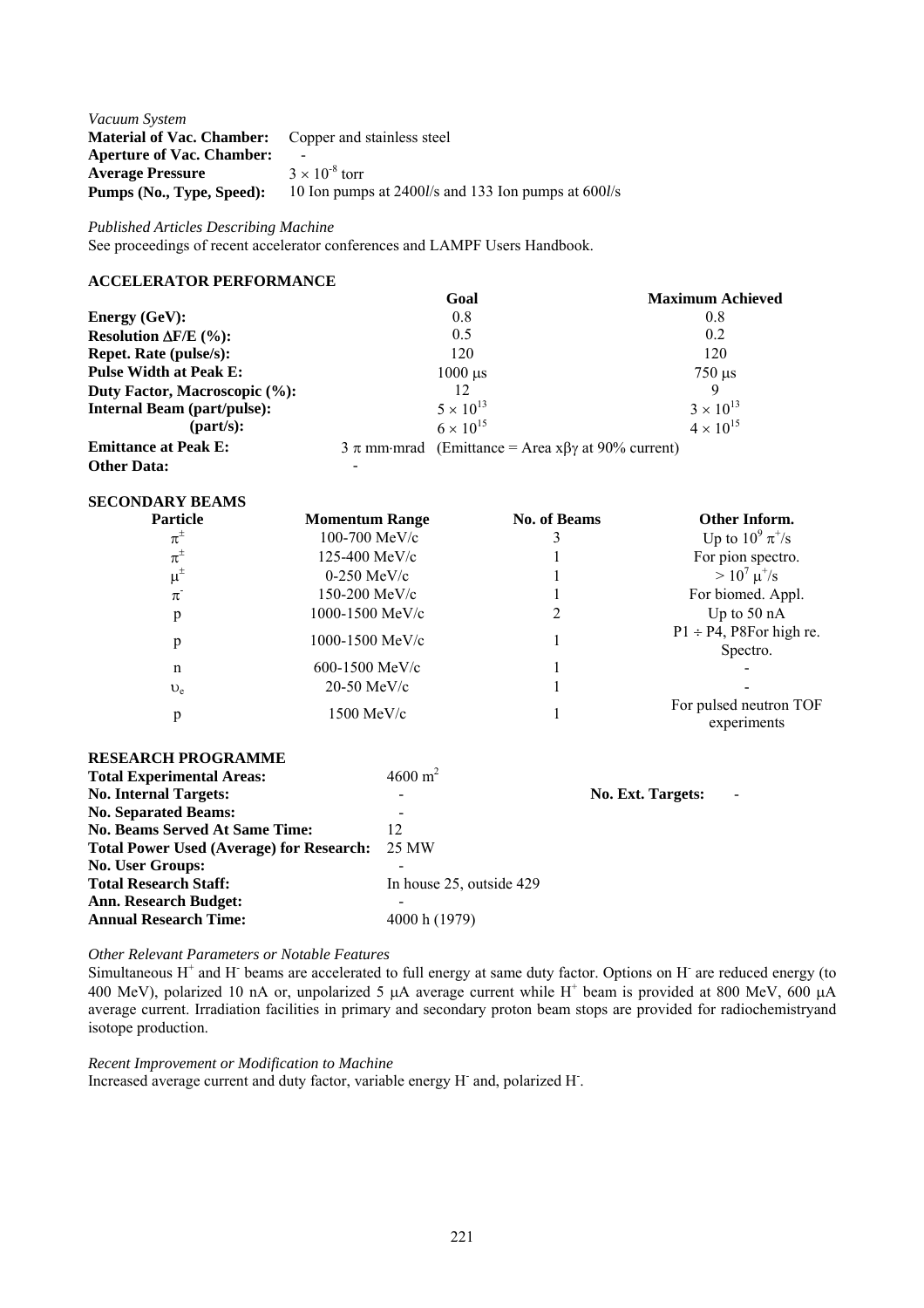### **EXTRACTION FROM THE CERN SPS**

*Y. Baconnier, P. Faugeras, K.H. Kissler, B. de Raad, W. Scandale CERN, Geneva, Switzerland* 

#### **1. SUMMARY**

The experimental programme requires three different modes of extraction from the SPS: fast extraction (burst duration from 3µs to 23µs), slow resonant extraction (spill duration 0.5s to 2s) and fast resonant extraction (spill duration shorter than 3ms). All three modes have been successfully tested and brought into operation. Fast extraction of the full beam is 100% efficient. By fast beam shaving, fraction as low as 1% of the circulating beam can be extracted in a fairly stable way. Third-integer extraction is used to produce slow spills of 700 ms or more. The efficiency of resonant extraction is currently some 97%. The spill duty factor at present amounts to about 40%. Fast resonant spills of less than 2 ms were achieved with both integer and half-integer extraction. The different modes of extraction are consecutively performed during each accelerator cycle. At present, a 1s third-integer spill at 200GeV/c is followed by a fast shaving extraction at 210GeV/c and by fast or fast resonant extraction of the remaining protons at 400GeV/c.

### **2. EXTRACTION CHANNEL**

The beam is extracted in the horizontal plane. The layout of the extraction channel is shown in Fig. 1 together with the mechanical aperture in the extraction region and beam envelopes for third-integer extraction.



Fig.1 Layout of the SPS extraction channel

The first deflecting device of the extraction channel, the electrostatic septum ZS, is followed by two septum magnets MST and MSE consisting of several units each which bend the extracted protons away from the machine. The beam splitting plane of the electrostatic septum consist of a row of vertical tungsten wires with a diameter of 0.12 mm, spaced at 1.5 mm intervals. The wires are at ground potential. Parallel to the plane of wires an oxydized aluminium cathode can be remotely adjusted in a range from about 0 to 40mm. In general it is set to 20mm with a cathode potential at  $-200kV$ . The wires of the septum anode are spring loaded in such a way that broken wires are automatically retracted from the machine aperture. The electrostatic septum consists of 4 separate units, 3m long each. These units are aligned on a common support which can be remotely adjusted. In addiction, individual remote adjustment of each of the 4 wire planes permits to minimize the extraction losses.

During extraction the closed orbit position and direction at each septum of the extraction channel are accurately controlled by a set of 5 horizontal and 4 vertical dipoles.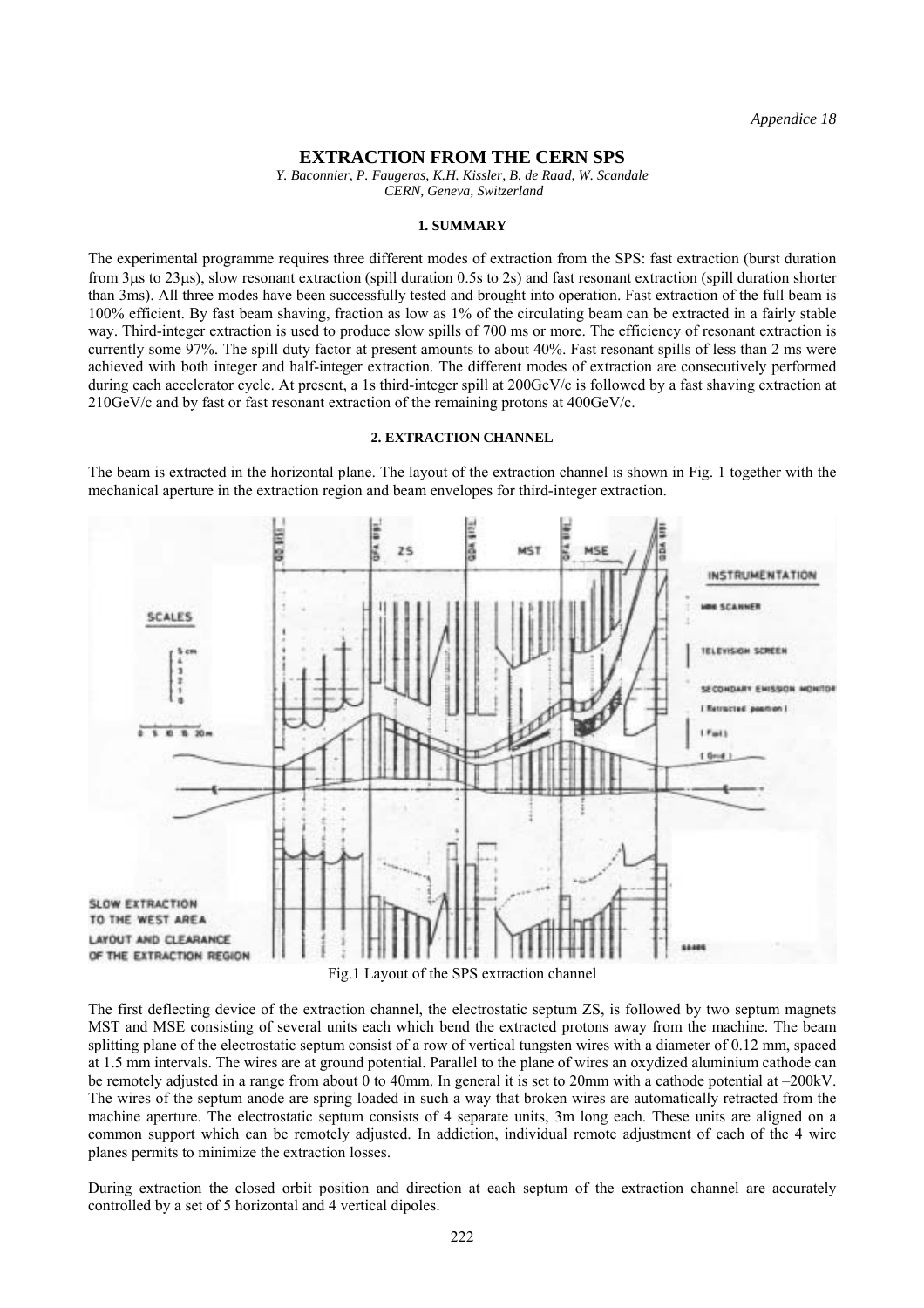As indicated in Fig.1 a number of beam monitors have been installed along the extraction channel which permit detailed studies of the extraction process. Particularly, miniscanners give precise measurements of parameters like jump size and divergence of the resonant proton beam at the electrostatic septum or beam separation at the copper septa. These scanners consist of thin metallic flags that can be moved in steps through the beam. The positive charge of the flag created by the traversing protons yields a measure of the proton flux at the scanner position. The range of the scan, step size and number of steps, as well at the timing of the acquisition can be varied by a computer program over a wide range.

A total of 14 ionization chambers installed at crucial positions in the extraction channel allow to analyse the losses at the septa and to optimise the adjustment.

### **3. FAST EXTRACTION**

Once the extraction channel has been adjusted, fast extraction is obtained by a rapid deflection of the beam with a pair of fast kicker located one quarter betatron wavelength upstream of the electrostatic septum. Protons which are not sufficiently deflected to jump the septum start a coherent betatron oscillation which is cancelled by another pair of kickers about one wavelength downstream of the first pair. In order to cope with different tunes of the machine, a fifth kicker is used for an optimal compensation of the kick and is located in between the two pairs. All five kickers have rise and fall times of about 900ns. They can give up to three kicks per machine cycle, each independently adjustable in amplitude and duration. The maximum deflection at the ZS entrance is 24 mm at 400GeV/c.

Two modes of fast extraction are used in operation:

- 1. Fast extraction of the full beam, obtained with a kick duration of 23.2µs. the extraction efficiency is 100% when the rise of the kickers is correctly synchronized with the 2 $\mu$ s hole in the circulating beam which results from injection.
- 2. Fast extraction of part of the beam, which is obtained by reducing the kick duration. Usually the kick amplitude is reduced in addition so that only a fraction of the beam cross section jumps the electrostatic septum ("shaving"). In this way it is possible to extract very small percentage of the circulating beam. With a kick duration of about 5µs and with 60% of the nominal deflection, fractions as low as 1% have been extracted. The extracted intensity fluctuated in this case by about 40% from cycle to cycle as only the edge of the beam profile was shaved off. For 2.5% extracted, the fluctuation are reduced to about 10% of the extracted intensity. Fig. 2 which was obtained with a fast digitising technique shows the circulating beam and the shaving of a fraction of 3%.

Recently a "learning programme" has been implemented which averages over a few cycles the extracted intensity and the acts on the kicker settings in order to keep the extracted percentage constant.



### **4. SLOW RESONANT EXTRACTION**

Slow resonant extraction has been successfully tested at the following horizontal tunes:  $27 \frac{1}{3}$ ,  $27 \frac{1}{3}$ ,  $27 \frac{1}{3}$ ,  $27 \frac{1}{3}$  and 28. these tests confirmed the prediction that integer and half-integer extraction are more sensitive to ripple on the various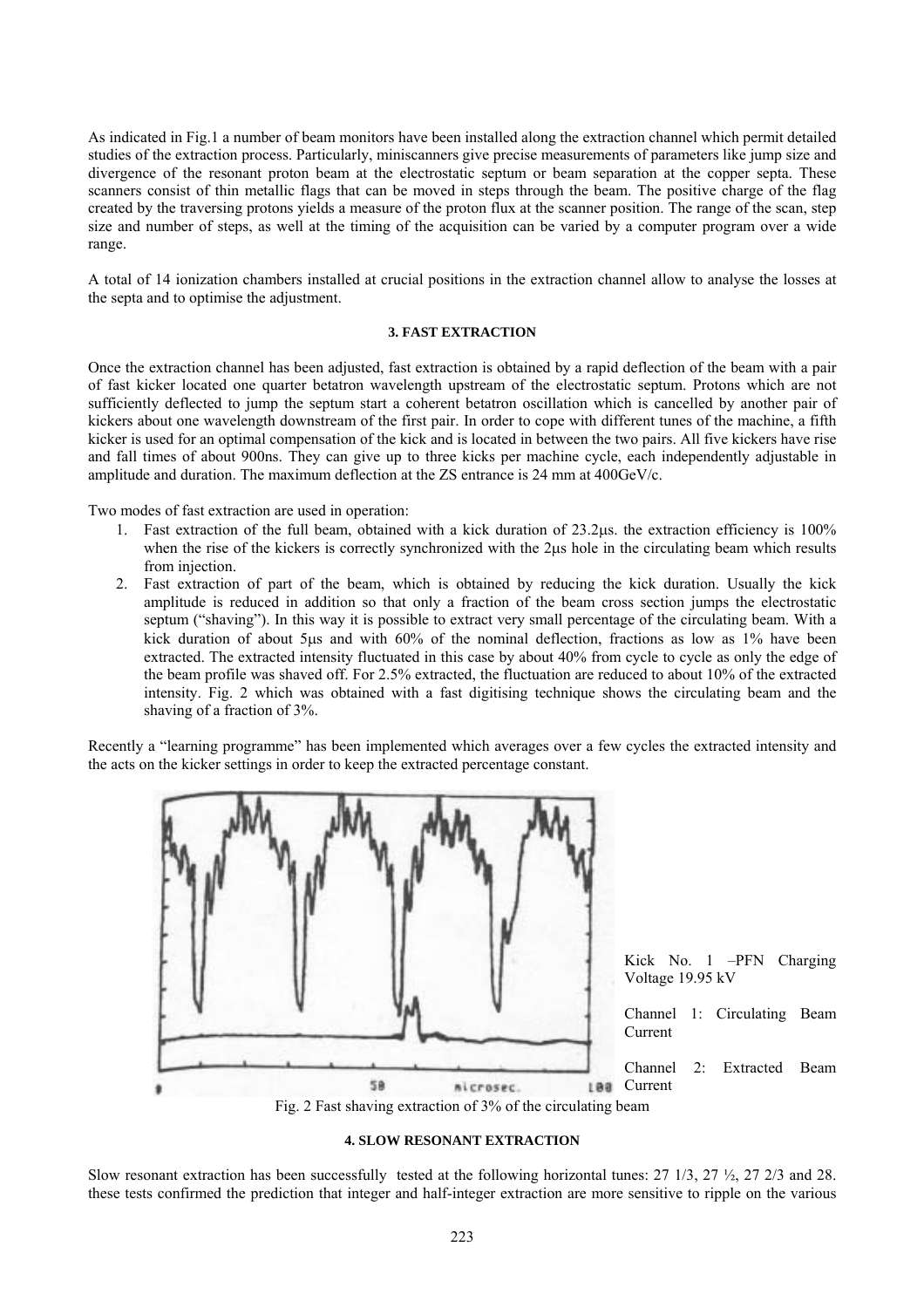magnet currents than third-integer extraction. Moreover, in the SPS  $v_H$ =27.4 was found to be a better working point than  $v_H$ =27.6. (There is evidence for a 5<sup>th</sup> order structure resonance at  $v_H$ =27.6 linked to the 6-fold symmetry of the accelerator). For these reasons slow resonant extraction is done at  $v_H=27$  1/3 in present operation and the results reported below refer to this resonance.

#### **Extraction procedure**

The third-integer resonance at  $v_H=27$  1/3 is excited by 4 sextupoles, which are located in such a way that they create a field perturbation containing a strong  $82<sup>nd</sup>$  harmonic with a suitable phase at the electrostatic septum. Protons are gradually brought into resonance by changing the current in the main machine quadrupoles to lower the radial tune.

Slow extraction is currently made on an intermediate 200GeV/c flat top, keeping the radio frequency (RF) on in order to allow for subsequent acceleration of the non extracted proton to top energy. To achieve a uniform spill a real time feedback system is used. The spill signal from a secondary emission monitor is compared with a reference signal. The difference between the two signals is amplified and acts on the radial position loop of the RF, changing the momentum and therefore the υ-value of the beam.

### **Extraction losses and efficiency**

If the extraction channel is correctly adjusted, noticeable losses are only observed at the electrostatic septum. Figure 3 shows a typical density distribution at this septum (extracted protons are on the left of the wire plane indicated at position  $\hat{O}$ . The density at the wires is some 12% per mm. This, together with an effective geometrical septum thickness of 0.2 to 0.25 mm (after careful adjustment of the 4 anodes) permits to deduce that present extraction losses are approximately 3%. No absolute measurement of the losses has been preformed to date.



Fig. 3 Density distribution at the electrostatic septum ZS for slow resonant extraction.

#### **Spill duration, spill structure, beam survival**

A typical spill is shown in Fig.4. Longer spills up to 2.7s duration have been achieved with a similar time structure. At present the duty factor for the slow spill is limited to about 40%. This limitation is mainly due to some residual magnet ripple, to an instability of the real time feedback system and to a high frequency time structure (frequencies greater than or equal to the SPS revolution frequency).

Whereas our initial effort was concentrated on the investigation of the different resonant extraction schemes and their relative merits, the main work is now directed towards an improvement of the spill duty factor.

It is typical for third-integer extraction that part of the protons survive the extraction process and emerge on the other side of the resonance. Beam survival of somewhat less than 10% is usually observed during operation with RF on (the surviving protons are subsequently fast or fast-resonant extracted during the same accelerator cycle).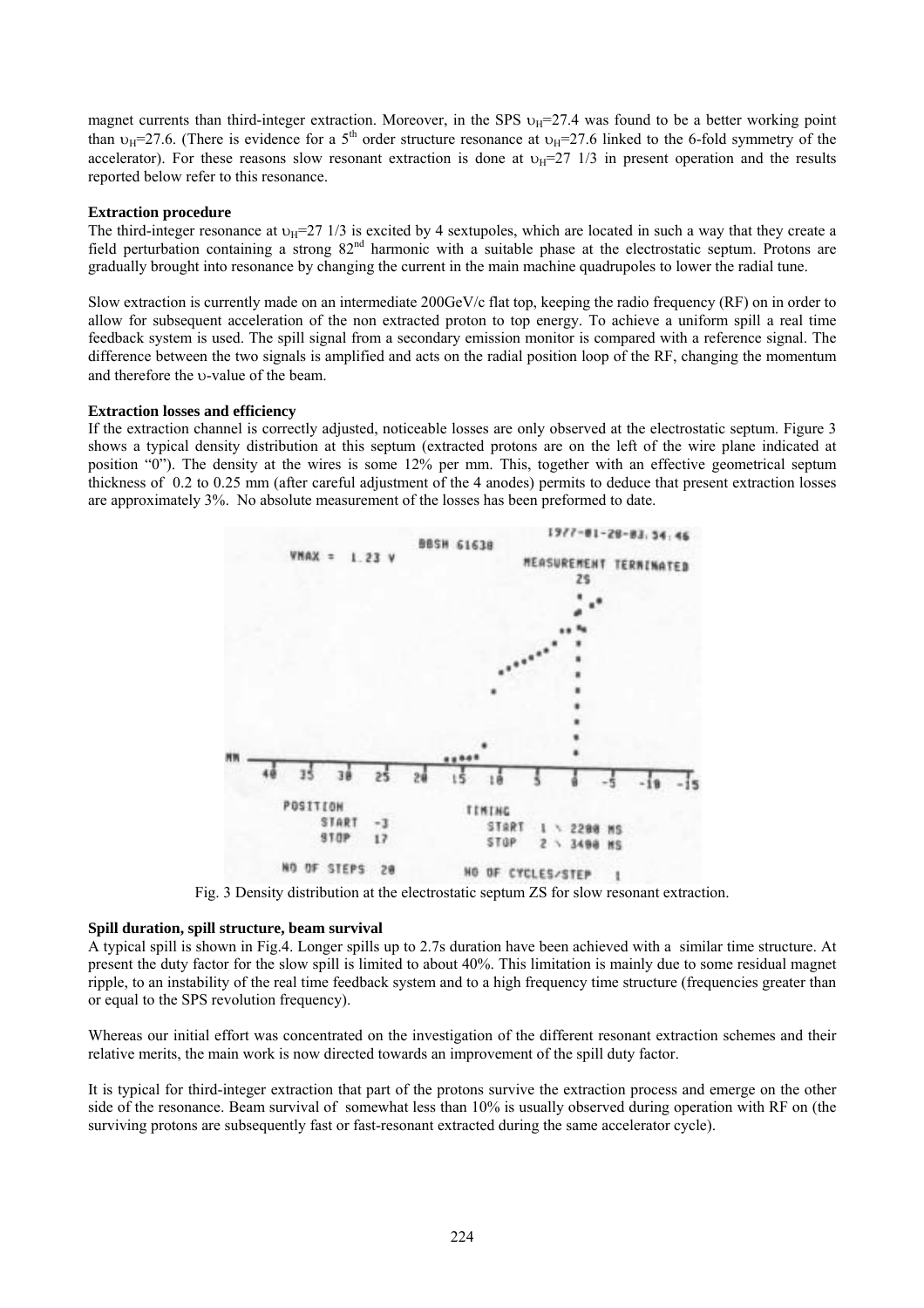

Fig. 4 Slow third-integer spill, controlled by a real time feedback system. Upper trace: Spill signal from a secondary emission monitor (100 ms/div). Lower trace: Integrated losses at ZS.

### **Transverse beam properties**

At 200 GeV/c the following emittances of the slow extracted beam are usually measured:  $\varepsilon_H \approx 0.15\pi$  mm mrad,  $\epsilon_V \approx 0.15\pi$  mm mrad.

The horizontal emittance strongly depends on the RF voltage which is kept on during the flat top. At full voltage the emittance increases up to a factor of 10 compared to low RF voltage.

The extracted beam properties also strongly depend on the current in the Landau damping octupoles powered at higher intensities mainly to damp the head to tail instability in the SPS.

### **5. FAST RESONANT EXTRACTION**

Fast spills of less than 2ms were successfully achieved with both integer and half-integer extraction. After excitation of suitable extraction lenses – one quadrupole and two sextupoles for integer extraction, one quadrupole and 4 octupoles for half-integer – the proton beam was rapidly brought into resonance by one half of the following methods:

For half-integer extraction the current in the machine quadrupoles was simply changed at the maximum possible rate and this resulted in the desired short spill.

For integer extraction two different ways were used to spill out the protons rapidly: The first method consists in displacing the beam in the extraction quadrupoles by switching the Rf off and changing the main magnet field. The resulting deflection in the extraction quadrupole strongly displaces the beam in the sextupoles which then yield the necessary  $v_H$ -shift. In the second method the required deflection at the position of the extraction quadrupole is made by a pulsed dipole field close to it. With this second method resonant spills as short as 700 us were obtained.

For a 2 ms integer spill the properties of the extracted beam are not noticeably different from those of a beam extracted within several 100 ms. For half-integer extraction the divergence at the electrostatic septum for a 2 ms spill is twice as large as for a long spill.

#### \* \* \*

#### **ACKNOWLEDGMENTS**

Many people contributed to the construction of the SPS extraction system and to the successful running-in. the authors would like to thank them all. We particularly acknowledge the contributions of K. Bätzner, R. Bonvin, J. Bosser, G. Corazza, M. Cornacchia, R. Dubois, J. Dupin, R. Guinand, C. Harrison, H. Kuhn, V. Rödel and G. Schröeder.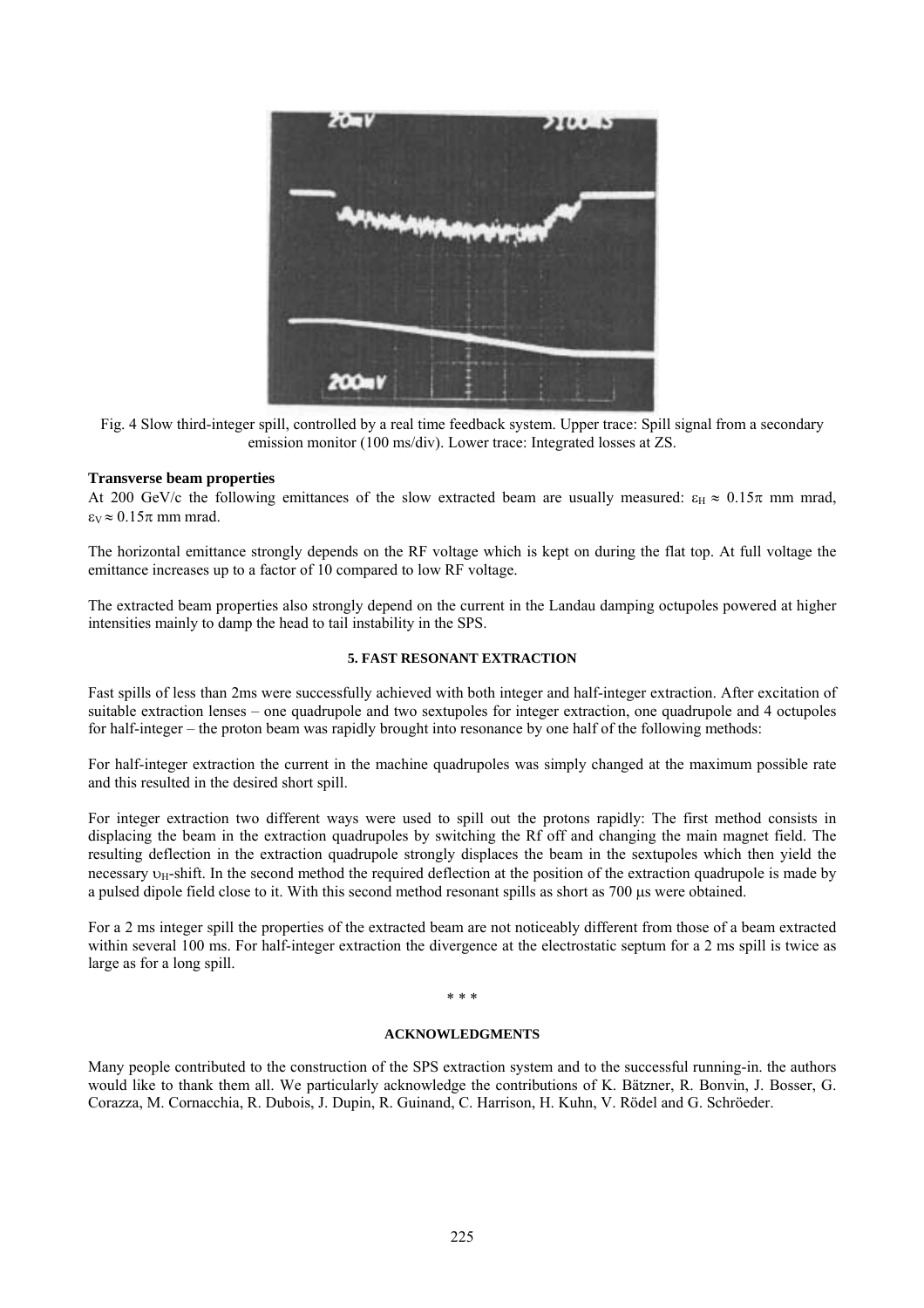### **INJECTION METHODS IN THE FERMILAB BOOSTER**

*D.F. Cosgrove, C. Curtis, E. Gray, C. Hojvat, R.P. Johnson and C. Owen Fermi National Accelerator Laboratory\* Batavia, Illinois 60510, USA* 

#### **1. SUMMARY**

At present there are two working injection methods: single-turn using a ferrite kicker magnet and multiturn using a pulsed set of 4 dipoles in one straight section. The operating characteristics of these methods are described. The expected implementation of H<sup>-</sup> injection will involve the incorporation of devices for all three methods in one 6-m long straight section. The H<sup>-</sup> scheme is described and the expected operating characteristics compared to the present methods.

#### **2. INTRODUCTION**

A booster synchrotron, cycling at 15 Hz, receives 200-MeV beam from a proton linac and delivers 8-GeV beam to the main-ring synchrotron. There are certain limitations which restrict the performance of the booster. These include, among other things, the intensity, transverse emittance and momentum spread of the linac beam as well as the transverse and longitudinal acceptance of the booster. Residual radioactivity resulting from loss of injected beam also places a premium on efficiency of capture and transmission of the linac beam.

The original booster design<sup>1</sup> provided for multiturn injection, however, a single-turn kicker was added during construction. The design acceptances were  $90\pi$  mm-mrad,  $45\pi$  mm-mrad, and 3.0 eV-sec for horizontal, vertical and longitudinal acceptances respectively. These values are adequate to accept into horizontal phase space four turns of linac beam with transverse emittance in both planes of  $10\pi$  mm-mrad, and a momentum spread of  $\Delta P/P$  of  $\pm 0.9 \times 10^{-3}$ . A design linac<sup>1</sup> beam of 75 mA having these properties would then give in excess of  $5 \times 10^{13}$  protons per main ring pulse, the design goal, for 13 booster batches. These properties for the linac beam were in practice achieved for 90% of the beam<sup>2</sup>. On the other hand, the booster has achieved its design values for only the longitudinal acceptance, which necks down to this value at approximately 3 msec into the acceleration cycle. The operational acceptances are ∼25π and  $16\pi$  mm-mrad<sup>3,4,5</sup> in the horizontal and vertical planes respectively. The vertical emittance is limited by the extraction septum.

Three methods of injection are discussed in this paper. Single-turn and multiple-turn injection have been used. Hinjection with stripping is in the planning stage.

#### **3. MULTITURN INJECTION**

After the early stage of booster operation with single-turn injection, multiturn operation was the rule<sup>2</sup>. Figure 1 shows the parallel displacement of the equilibrium orbit over to the wire septum of an electrostatic inflector by four orbitbump dipole magnets. A pulsed septum magnet bends the incoming beam 8.3° before the final bend of 0.7° by the electrostatic inflector. The bump-magnet field was designed to decay at a rate of approximately one-half beam width per turn in order to stack beam in horizontal phase space . The original plane employed half-integral tune at injection. A more usual tune value in use is about 6.62.



Fig. 1. Multiturn Injection System

The small radial acceptance has made capture of beam for more than three turns very efficient. Some beam intensities achieved from the booster transmission are shown in Table I. Maximum main-ring beam does not always correspond to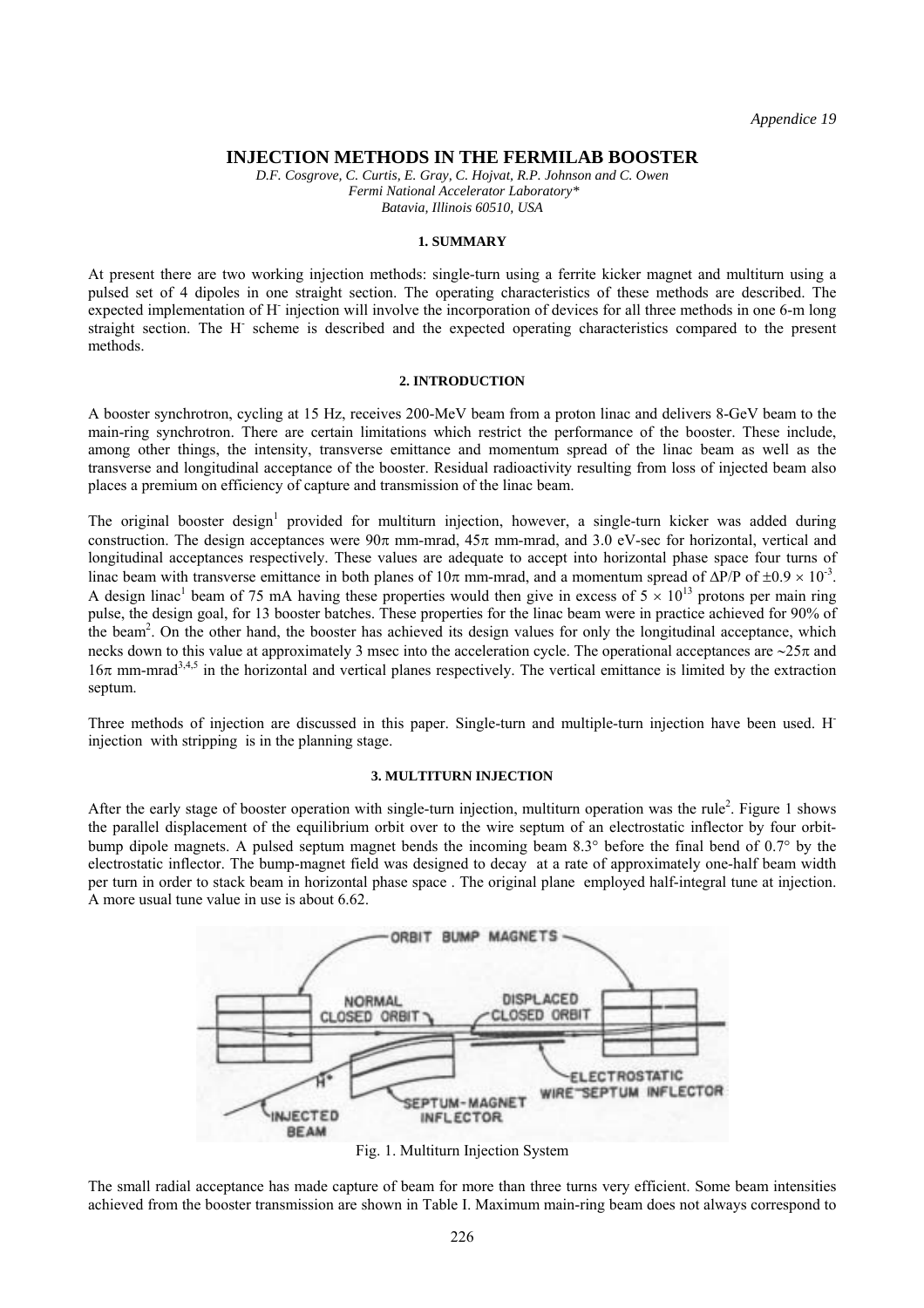maximum booster beam. Much accelerator operation has used two-turn method, the beam is susceptible to loss vertically through coupling of the large radial amplitudes with vertical motion.

| <b>Operational Intensity Records</b> |              |                          |                                           |                                                    |                |                                                                                                |               |
|--------------------------------------|--------------|--------------------------|-------------------------------------------|----------------------------------------------------|----------------|------------------------------------------------------------------------------------------------|---------------|
| <i>Injection</i><br>Method           | No. of Turns | Linac<br>Current<br>(mA) | <i>Booster/Linac</i><br>Efficiency<br>(%) | Max.<br><b>Booster</b><br>Intensity<br>$(10^{12})$ | Date           | Max. main<br>Ring<br>Intensity<br>$(10^{13})\overline{13}$<br><b>Booster</b><br><b>Batches</b> | Date          |
| Orbit Bump                           | 4            | 85                       | 29                                        | 1.71                                               | $6 - 10 - 75$  | 1.75                                                                                           | $6 - 10 - 75$ |
|                                      | 3            | 115                      | 36                                        | 2.12                                               | $12 - 8 - 75$  | 1.73                                                                                           | $12 - 8 - 75$ |
|                                      | 2            | 150                      | 37                                        | 1.93                                               | $1 - 20 - 76$  | 2.02                                                                                           | $1 - 20 - 76$ |
| Single-Turn<br>Kicker                |              | $265*$                   | 50                                        | 2.33                                               | $12 - 11 - 76$ | 2.48                                                                                           | $1 - 20 - 76$ |
| H Stripping                          | $\geq$ 20    | 30                       |                                           |                                                    |                |                                                                                                |               |

Table I

\* maximum current is 300 mA for 4 µsec pulse.

#### **4. SINGLE-TURN INJECTION**

The same electrostatic inflector and septum magnet in Fig. 1 are used for single-turn injection and, in principle, no orbit-bump magnets are required. The incoming beam upon entering the booster is parallel to the closed orbit and displaced outward from it. Approximately one-quarter betatron wavelength downstream, in the next long straight section, a ferrite kicker removes the crossing angle at the central orbit. In practice, for much of the single-turn operation, a bump was placed in the closed orbit in the region of injection by four dc trim dipoles. This bump permitted careful alignment of the injection orbit and displacement of the orbit toward the inflector from which it returned to its normal position during acceleration. More recently the pulsed orbit-bump magnets are used to provide part of this orbit displacement so that the bump is more localized and the orbit moves faster back to its normal position.



Fig. 2. Linac emittance as a function of current for a variety of operating conditions.

Because of the greater booster transmission efficiency for single-turn over multiturn injection, a serious study of singleturn injection for higher linac beam current began in January 1976. It was possible at the time to operate at currents to 160 mA for short beam pulses. Momentum slewing because of insufficient rf power in the linac was compensated by the debuncher, which also reduced the increased momentum spread resulting from space charge. This immediately gave beam from the booster (and main ring) in excess of 80% of the intensity obtained by multiturn injection. In the months that followed, operation alternated between single-turn and two-turn injection while modifications to the column of the Cockcroft-Walton accelerator were in progress to increase further the linac beam current. Use of single-turn injection exclusively since last fall has given record 8-GeV and 400-GeV intensities (See Table I) of  $2.3 \times 10^{12}$  protons per booster cycle and  $2.5 \times 10^{13}$  protons per main-ring cycle.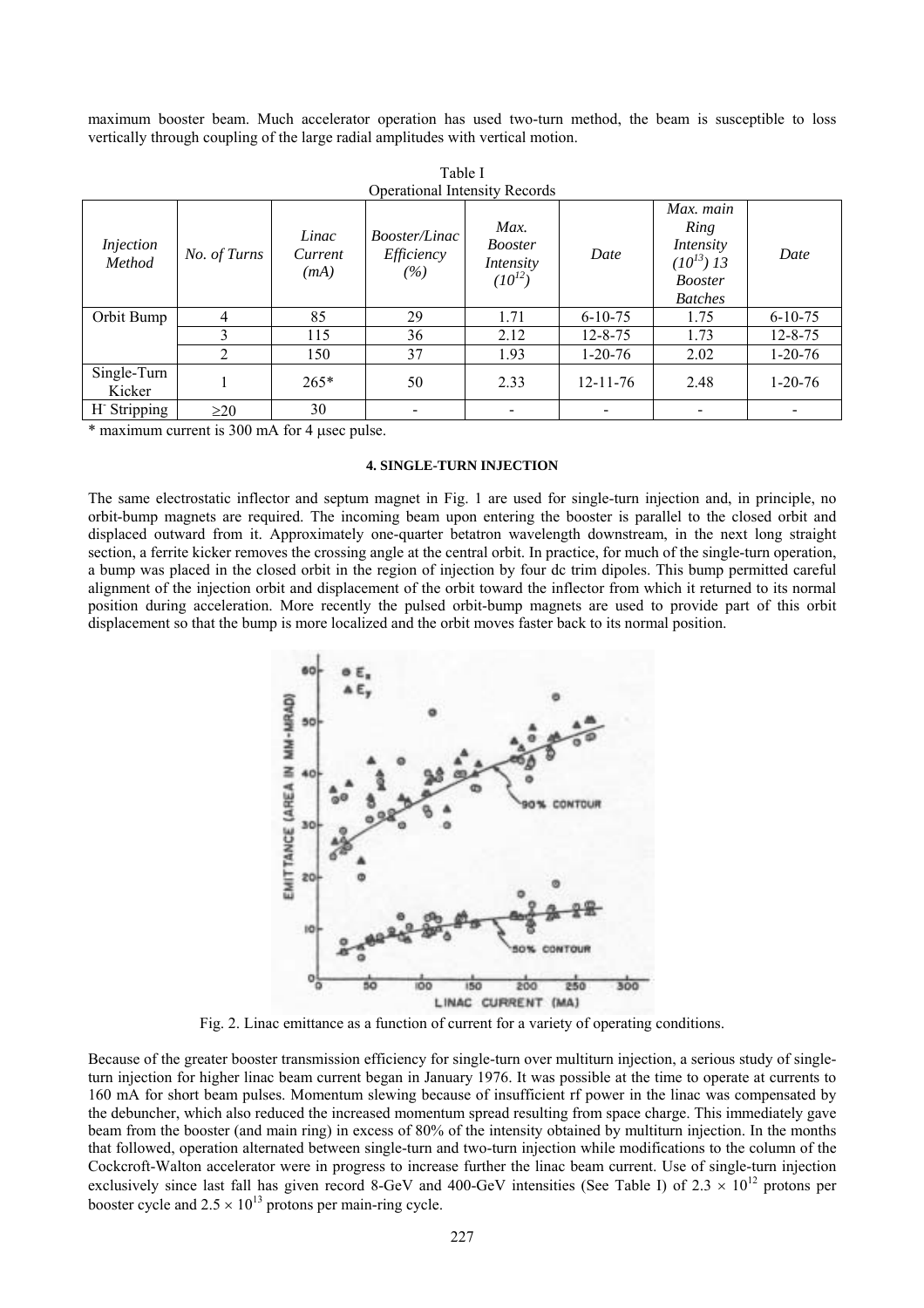Measured linac emittance typically has increased with increasing beam current but slowly enough that the brightness increases. This behaviour favors high-current single-turn injection. Linac currents up to 300 mA in a pulse length of 4 µsec have been achieved. See Fig. 2 for an accumulation of operating emittance values over a period of time for three variations of the accelerating column.

Figure 3 shows an accumulated record of operating booster transmission as a function of beam current for single-turn injection. Note the linear upper boundry of the booster transmission.



Fig. 3. Booster efficiency measured as the ratio of 8-GeV beam to 200-MeV beam out of the linac for single-turn injection. The solid curve represents the approximate maximum transmission attainable.

#### **5. H- INJECTION**

Increase in phase-space density by stripping the two electrons from H<sup>-</sup> beam injected for many turns on the same orbit, long suggested, has been demonstrated nicely at Argonne<sup>6,7</sup>, the injection process as envisioned at Fermilab is shown in Fig. 4. The same long straight section will be used for either  $H^+$  or  $H^-$  injection by using some of the same magnets in both cases. A third pair of orbit-bump magnets will change places with the electrostatic inflectors for H<sup>-</sup> injection as shown. The orbit is held fixed during injection and is returned to its normal position during the first few turns after injection. An example of the numbers involved to reach the design goal,  $5 \times 10^{13}$  protons per cycle out of the main ring, is as follows. If we assume 80% transmission of the main ring, 50% transmission of the booster and 90% stripping efficiency, a linac beam of 30 mA will require about 21 turns or a linac pulse length of about 58 µsec. For this stripping efficiency, a foil of the Argonne variety (mostly carbon) has a thickness of about 300  $\mu$ gm/cm<sup>2</sup>. It will produce a trivial energy loss of 1 keV/turn and produce an rms scattering angle of less than ½ mrad for those protons longest on the foil. If we assume a linac emittance of  $10\pi$  mm-mrad, the growth in emittance for a matched beam due only to multiple scattering is approximately 6% and 22% in the horizontal and vertical planes respectively<sup>8</sup>.

A few foils prepared at Argonne have been tested in the 200-MeV circulating beam of the booster<sup>9</sup>. The thinner foils tend to confirm the lifetime of ∼1018 protons achieved at Argonne. A multiple-foil holder and changer is required.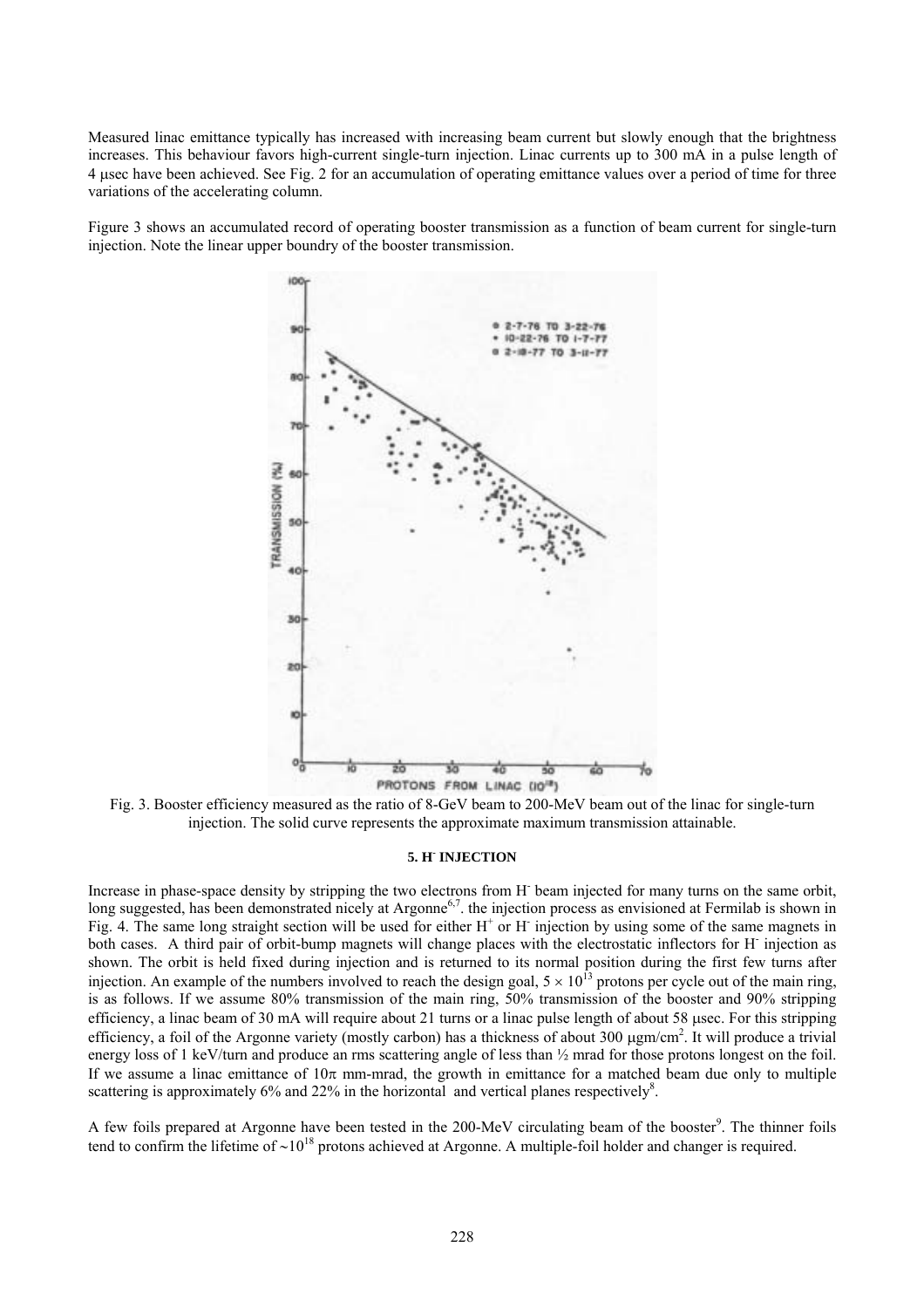

Fig. 4. H<sup>-</sup> injection system

#### **6. COMPARISON AND CONCLUSIONS**

Single-turn injection proves a practical competitive scheme for sufficiently high linac-beam intensity. It has yield ∼25% more beam intensity at 400 GeV than the multiturn injection. In addition, the efficiency of single-turn injection is much higher and leads to less residual radioactivity. Linac beam currents greater than 250 mA have rarely been used because of little gain in booster intensity at these levels but more importantly because of increased booster beam size which the main ring cannot accept. These facts as well as the linear fall off of booster transmission with increasing current and other data suggest space charge limited performance within the available booster acceptance. A recent experiment which detailed the beam loss over a large time interval during the acceleration cycle, for which the maximum energy was 4 GeV, also points toward this conclusion.

In view of the possible approach to the space-charge limit from incoherent tune shift, it is difficult to predict great improvement in performace with H<sup>-</sup> injection, without further improvement in the booster's transverse acceptance. The smaller momentum spread and emittance in the injected H<sup>-</sup> beam, however, should prove some advantage.

#### \* \* \*

#### **ACKNOWLEDGMENTS**

The authors wish to recognize the assistance of Mr. J. Lackey and Mr. K. Meisner in the injection studies, dr. L. Teng in design studies of H- beam transport and Mr. M. Joy in stripping technique studies and foil testing. They recognize also the great role played by the accelerator division who have contributed to continuing improvements in the booster and to increase of the linac beam intensity.

### **REFERENCES**

- 1. National Accelerator Design Report, Universities research Association, Batavia, Ill (1968)
- 2. C.D. Curtis and C.W. Owen, "Operation of the Fermilab 200-MeV Proton Linac", Proc. of the Fourth All-Union National Conf. on Particle Accelerators, Vol.1, P.136, Moscow, U.S.S.R. (1974)
- 3. Paul J. Reardon, "Status of the Fermilab 400-GeV Accelerator", Proc. of the Fourth All-Union National Conf. on Particle Accelerators Vol.1, p25, Moscow, U.S.S.R. (1974)
- 4. E.R. Gray et. al., "Transverse Beam Motion in the Fermilab Booster Accelerator", IEEE Trans. Nuclear Sci. NS-22 1900 (1975)
- 5. E.R. Gray et. al., "Longitudinal Beam Motion in the Fermilab Booster Accelerator", IEEE Trans. Nuclear Sci. NS-22 1897 (1975)
- 6. J.D. Simpson, "Operating Results from the ANL Booster", IEEE Trans. Nuclear Sci. NS-20 198 (1973)
- 7. Charles Potts, "Negative Hydrogen-Ion Injection into the ZGS", proceedings of his conference.
- 8. C. Schmidt and C. Curtis, "Negative Hydrogen-Ion Program at Fermilab", Proc. of the 1976 Proton Linear Accelerator Conf., Chalk River, Ontario, p.402
- 9. Marshall Joy, "Charge Changing Methods for H<sup>-</sup> Injection into the Booster Synchrotron", fermilab internal report TM-699 (1976).

\* Operated by Universities Research Association Inc. under contract with the Energy Research and Development Administration.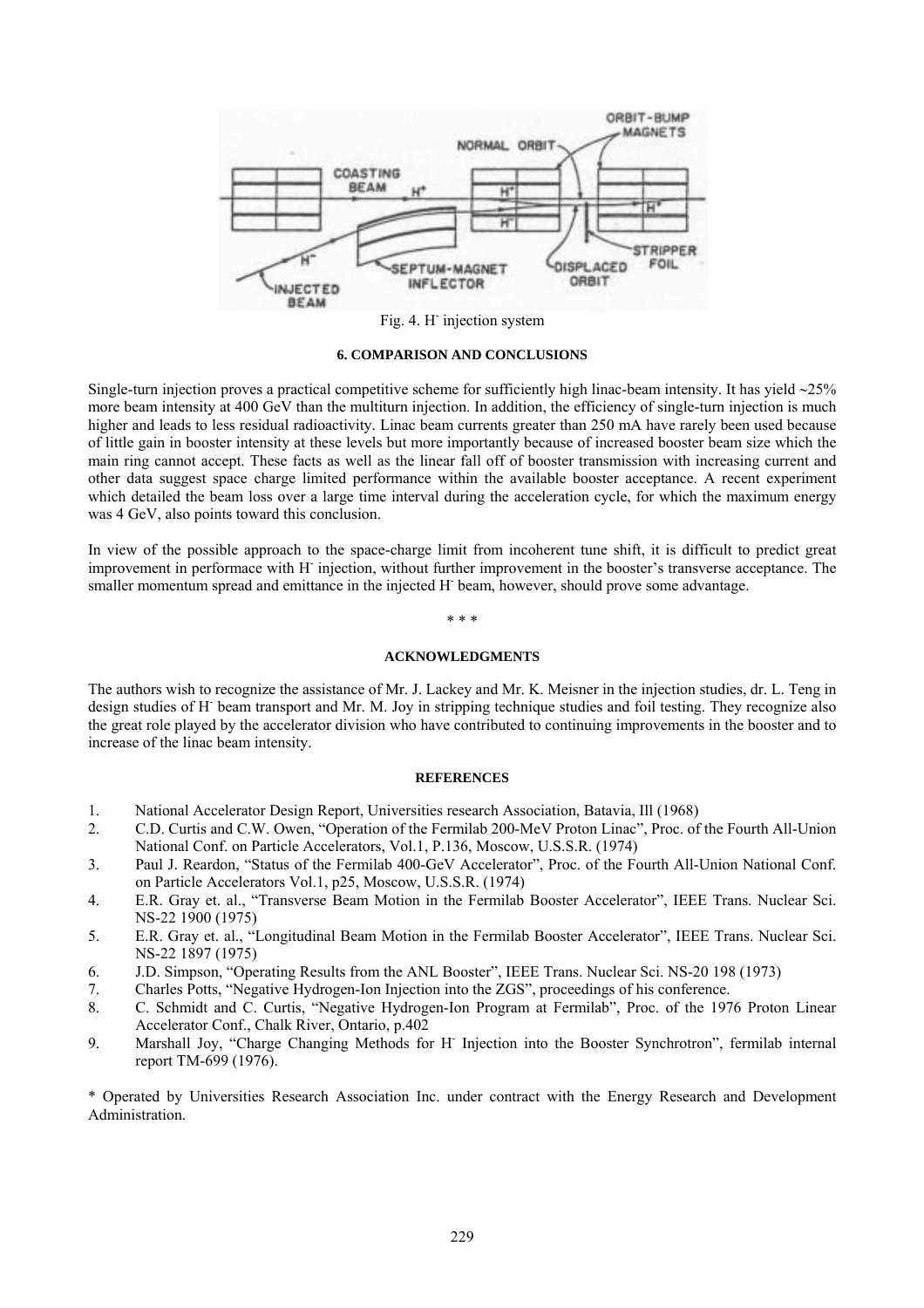# **ELEMENTARY DESIGN AND SCALING CONSIDERATIONS OF STORAGE RING COLLIDERS**

*Alexander W. Chao SSC Central Design Group, Berkeley, California 94720* 

#### **ABSTRACT**

This article is a compilation of some considerations encountered in the design of storage ring colliders. It consists of two chapters. The first chapter describes an approach to the collider design from a particular point of view at an elementary level. The second chapter discusses a few semi-empirical scaling properties in the collider parameters.

### **1. ELEMENTARY DESIGN CONSIDERATIONS**

In this chapter, the design of a storage ring collider is described from a particular point of view. We begin with the luminosity requirement on the collider and proceed to describe the various design features needed to provide the luminosity. Design features chosen to be discussed follow from the viewpoint chosen. No attempt has been made to cover all important features in a collider design. For illustration, a numerical example is carried along with the discussion. To avoid possible confusion the general equations are arranged in a numerical sequence: Parameters used in the numerical example are arranged in an alphabetical sequence.

#### **1.1 Luminosity**

The end product of a storage ring collider can be summarized by three parameters: the type of particles, the particle energy E and the luminosity L. The type of particles is most likely electron or proton. In the following discussions, we assume that the particle type and particle energy are given and begin by a discussion on luminosity. Consider a certain type of high energy physics events of interest with cross-section Σ. The counting rate R of these events in a collider is proportional to  $\Sigma$ . The proportionality constant is called the luminosity, i.e.

$$
R = L\Sigma
$$
 (1)

Consider two bunches with N particles each colliding head-on. Let the beams have a uniform transverse distribution with area A, as shown in Fig. 1. Let f be the frequency for collisions occurring at the collision point under consideration. Luminosity is given by

$$
L = \frac{Nf^2}{A}
$$
 (2)



Figure 1. Two colliding bunches.

The collision frequency is related to the revolution frequency  $f_{rev}$  by:

$$
f = f_{rev}B \tag{3}
$$

where B is the number of bunches in each beam. In case the two beams have a round gaussian distribution in the transverse dimensions with rms size  $\sigma$ , the effective beam area is<sup>[1]</sup>

$$
A = 4\pi\sigma^2 \tag{4}
$$

It is sometimes convenient to remove the factor  $N^2$  from the luminosity expression (2). The remaining quantity is called the specific luminosity. It depends only on the overlapping geometry of the two transverse distributions and is independent of beam intensities, type of events, particles type and beam energy.

As a numerical example, consider an event type with  $\Sigma$ =1 picobarn=10<sup>-36</sup> cm<sup>2</sup>. Suppose a counting rate of R=1/day is required on this particular event type, the needed luminosity is

$$
L = \frac{R}{\Sigma} = 10^{31} \, \text{cm}^{-2} \, \text{s}^{-1} \tag{a}
$$

To achieve this luminosity, a possible set of parameters is

$$
N = 10^{11}
$$
  

$$
f_{rev} = 10^5 s^{-1}
$$
 (b)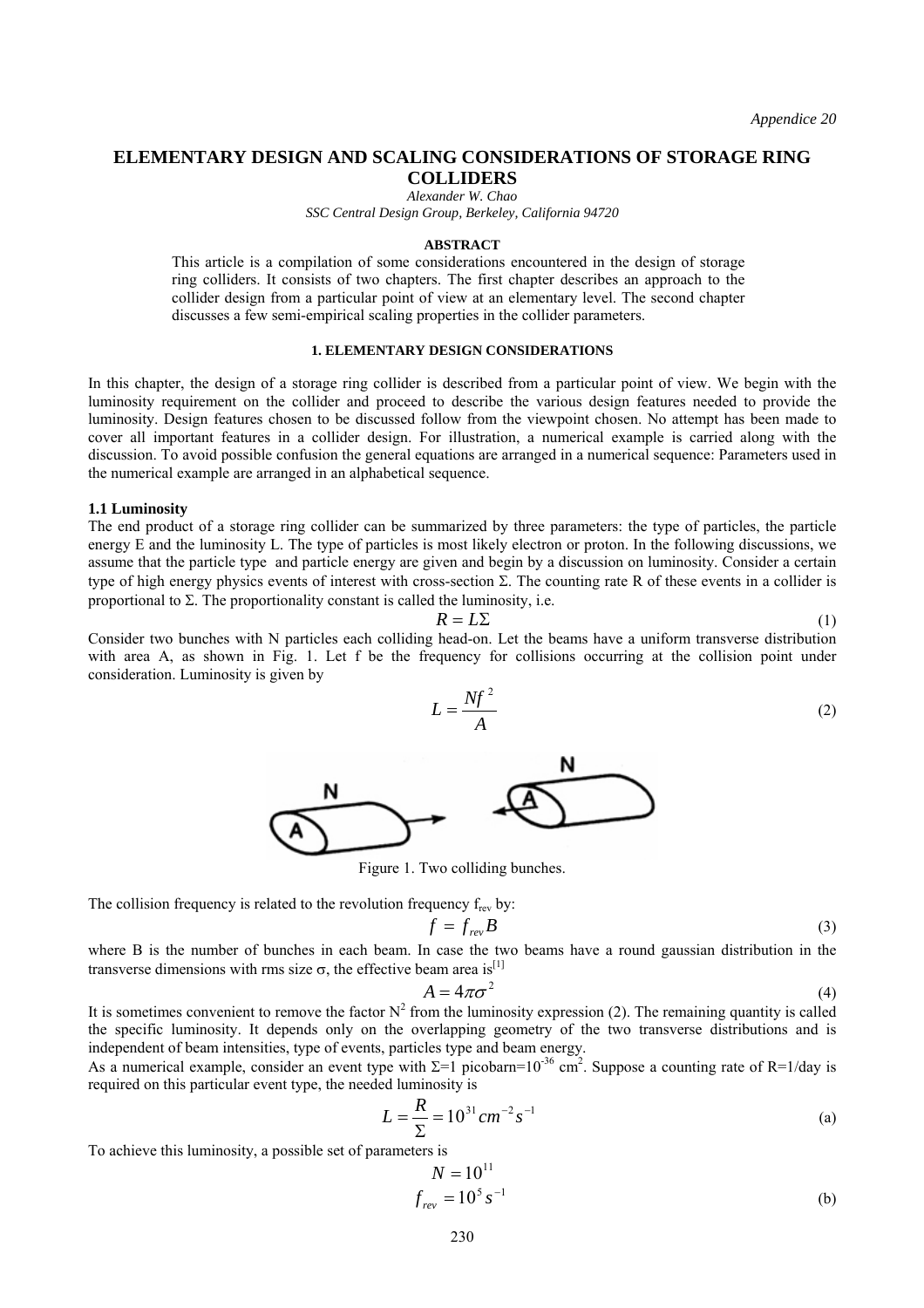# $A = 0.01$ <sub>*mm*<sup>2</sup></sub>  $B=1$

The probability that a particle actually collides with a particle in the on-coming beam is  $P=N\Sigma_{tot}/A$ , where  $\Sigma_{tot}$  is the total cross-section of collision. Assuming  $\Sigma_{\text{tot}}=100$  mb=10<sup>-25</sup> cm<sup>2</sup>, the probability of collision is found to be 10<sup>-10</sup> per crossing. The lifetime of the beam due to actual collisions is thus  $10^{10}$  crossings, which corresponds to  $10^5$  sec, or about 1 day, since we assumed a revolution period of  $10^{-5}$  sec.

#### **1.2 Beam-Beam Effects**

We found that the probability of actual collision is extremely small per crossing, meaning the bunch is basically transparent as far as particle crossing is concerned. However, particle motion across the collision points is by no means unperturbed. The perturbation comes from the elastic scattering by the collective Coulomb field associated with the oncoming bunch. This perturbation is referred to as the beam-beam interaction.<sup>[2]</sup>

The beam-beam interaction constitutes one of the main limiting effects on the luminosity. To achieve a high luminosity, one needs a high beam intensity and a small beam area. These requirements must be made so that the beam-beam effect is not made untolerably strong.

First let the transverse beam distribution be a uniform disc with radius a. Consider a test particle in beam 1 that passes through beam 2 with a transverse displacement x from center, as shown in Fig. 2. In the ultra-relativist limit, the electric field seen by the test particle points in the radial direction perpendicular to its direction of motion. Applying the Gauss law yelds

$$
\varepsilon_r = \begin{cases}\n\frac{2Ne}{l} \cdot \frac{x}{a^2} & \text{if } |x| < a \text{ uniform disc} \\
\frac{2Ne}{l} \cdot \frac{a}{x} & \text{if } |x| > a\n\end{cases}
$$
\n(5)

where *l* is the length of the beam bunch



Figure 2. the beam-beam encounter seen by a test charge

In addition to the electric field, there is a magnetic field  $B<sub>θ</sub>$  of the same strength (in cgs units) as the electric field. The Lorentz forces due to the electric and the magnetic fields add to give a force twice that due to the electric field alone. Continuing our numerical example with  $N=10^{11}$  and  $A=\pi a^2=0.01$  mm<sup>2</sup> and take  $l=10$  cm, the electric field is found to be 50 MV/m and the magnetic field is 1.5 kG evaluated at the edge of the beam,  $x=a$ , where the fields are maximum. In case of a round gaussian distribution, the electric field is

$$
\varepsilon_r = \frac{2Ne}{l} \left( \frac{1 - e^{-\frac{x^2}{2\sigma^2}}}{x} \right) \text{ round gaussian}
$$
 (6)

The beam-beam interaction imposes limitation on luminosity not because it is extraordinarily strong but because it is extraordinarily nonlinear. The linear part of the force acts like a quadrupole magnet, whose effect can be compensated by adjusting the strengths and arrangements of the neighboring quadrupoles. In particular, for the case of gaussian distribution, the linear force gives rise to a beam-beam tune shift given by $[2]$ 

$$
\xi = \frac{Nr_0\beta^*}{4\pi\sigma^2\gamma}
$$
\n(7)

where  $\beta^*$  is the  $\beta$ -function at the interaction point,  $\gamma$  is the relativistic factor,  $r_0$  is the classical radius of the particle type under consideration. Unlike the linear part, the nonlinear part of the beam-beam force is not so easy to deal with. Fig.3 shows the beam-beam force as a function of x for gaussian and uniform disc beams. The nonlinearity starts around  $x \rightarrow \sigma$ for the gaussian case. For the uniform disc case, the force inside the beam distribution is strictly linear. No particle feels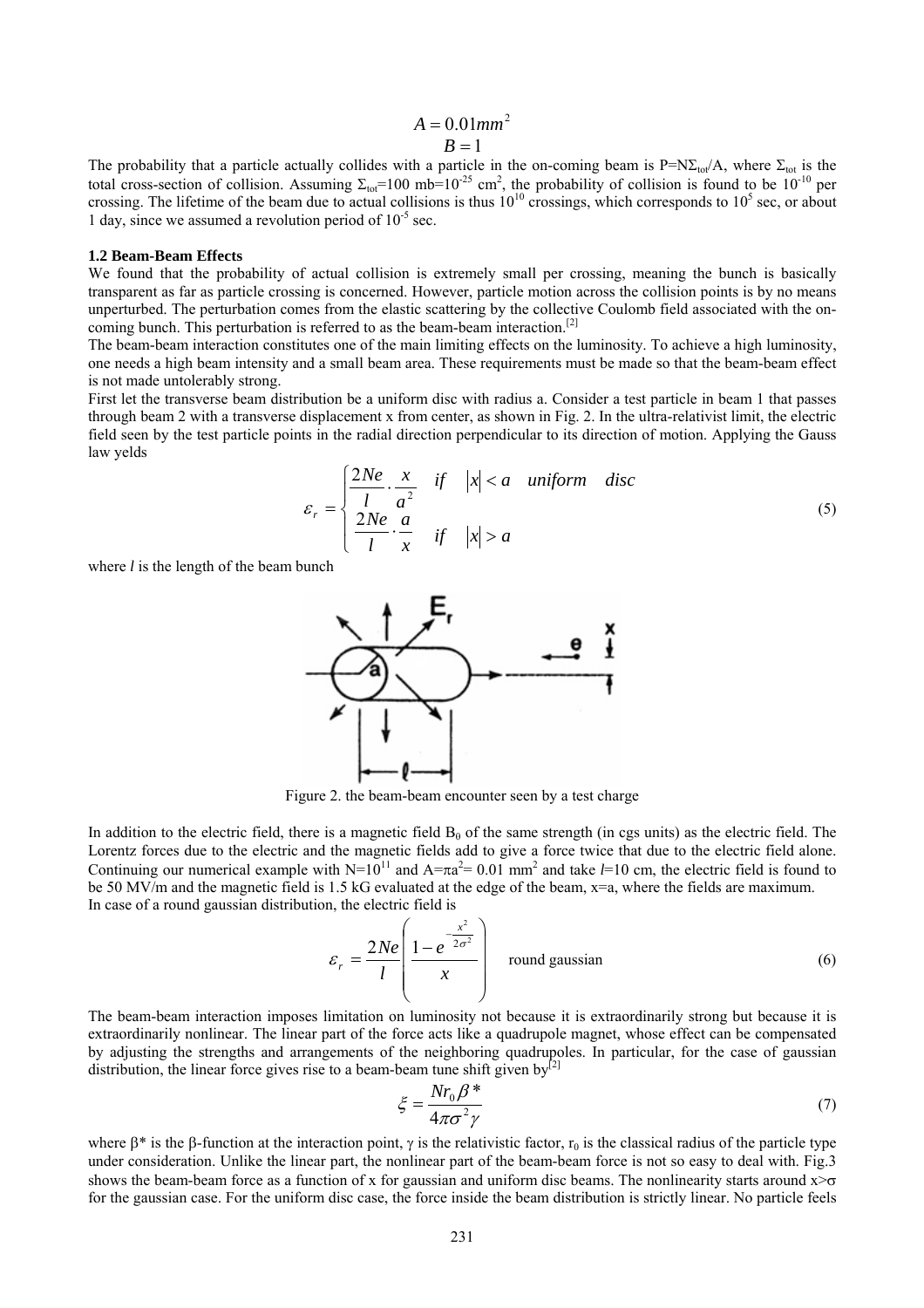the nonlinearity since the nonlinear region is not populated. If beams can be prepared with strictly uniform disc distribution at the collision points, it follows that it will be no beam-beam problem. However, there are two potential obstacles to this idea that we will only mention here. One is obviously the practical difficulty to provide a uniform disc beam. The other is that there is another type of beam-beam interaction  $-$  the type that involves coherent motion of the bunches – that perturbs beam motion; uniform disc beams are not exempted from the coherent beam-beam effects. To compare the nonlinearity of the beam-beam force with that of a multipole magnet field error, note that the beam-

beam force deviates from linearity at a transverse distance of the order of the beam size at the interaction point (of the order of 0.1 mm) while a magnet field nonlinearity has the characteristic distance of the magnetic coil or gap size (of the order of centimetres).



Figure 3. Beam-beam force as a function of the transverse displacement of the test particle for (a) a uniform disc beam and (b) a round gaussian beam

It turns out that the strength of the beam-beam non linearity is specified by the same quantity that specifies the linear part of the beam-beam force, namely the beam-beam tune shift ξ. To control the beam-beam nolinear effects, it is therefore necessary to limit ξ. One of the fundamental constants in the design of a storage ring collider is in fact the maximum ξ that allows stable motion of particles in the presence of the nonlinear beam-beam perturbation. For the purpose of our discussions, we assume without elaboration that the beam-beam limit is reached at

$$
\xi_{\text{limit}} = \begin{cases} 0.005 & \text{for} \quad \text{protons} \\ 0.05 & \text{for} \quad \text{electrons} \end{cases} \tag{8}
$$

By comparing the expressions (2) and (7), the condition imposed by the beam-beam limit puts a limit on gaining luminosity by increasing N and decreasing A. However, there is still the factor β\* in expression (7) free to be used for optimisation.

To proceed, we need to consider the condition imposed by the beam emittance. For a round beam, the emittance is given by

$$
\varepsilon = \frac{\sigma^2}{\beta^*} \tag{9}
$$

For protons, ε is inversely proportional to γ due to the adiabatic damping. For electrons, ε is proportional to  $\gamma^2$  due to quantum emission effects<sup>[1]</sup>. For a given beam energy, we assume for now that the beam emittance is given. The luminosity and the beam-beam tune shift are then rewritten as

$$
\begin{cases}\nL = \frac{N^2 f}{4\pi \varepsilon \beta^*} \\
\varepsilon = \frac{Nr_0}{4\pi \varepsilon \gamma}\n\end{cases}
$$
\n(10)

The only free variable that appears in ξ is the number of particles per bunch N. take a proton storage ring for example, we may have a normalized emittance  $\varepsilon y = 2 \times 10^{-6}$  m-rad, the beam-beam limit is reached at N=10<sup>11</sup>, i.e.

$$
\xi = 0.005\tag{c}
$$

With N given, luminosity can still be improved by increasing the number of bunches per beam B and by decreasing β\*. A small β\* decreasing is beneficial because (a) it makes the beam area A small which in turn makes higher luminosity and (b) it makes particle motion less sensitive to the nonlinear beam-beam perturbation. In the following, we will set B=1 and concentrate on the choice of  $\beta^*$ .

#### **1.3 Low-**β**\* Insertion**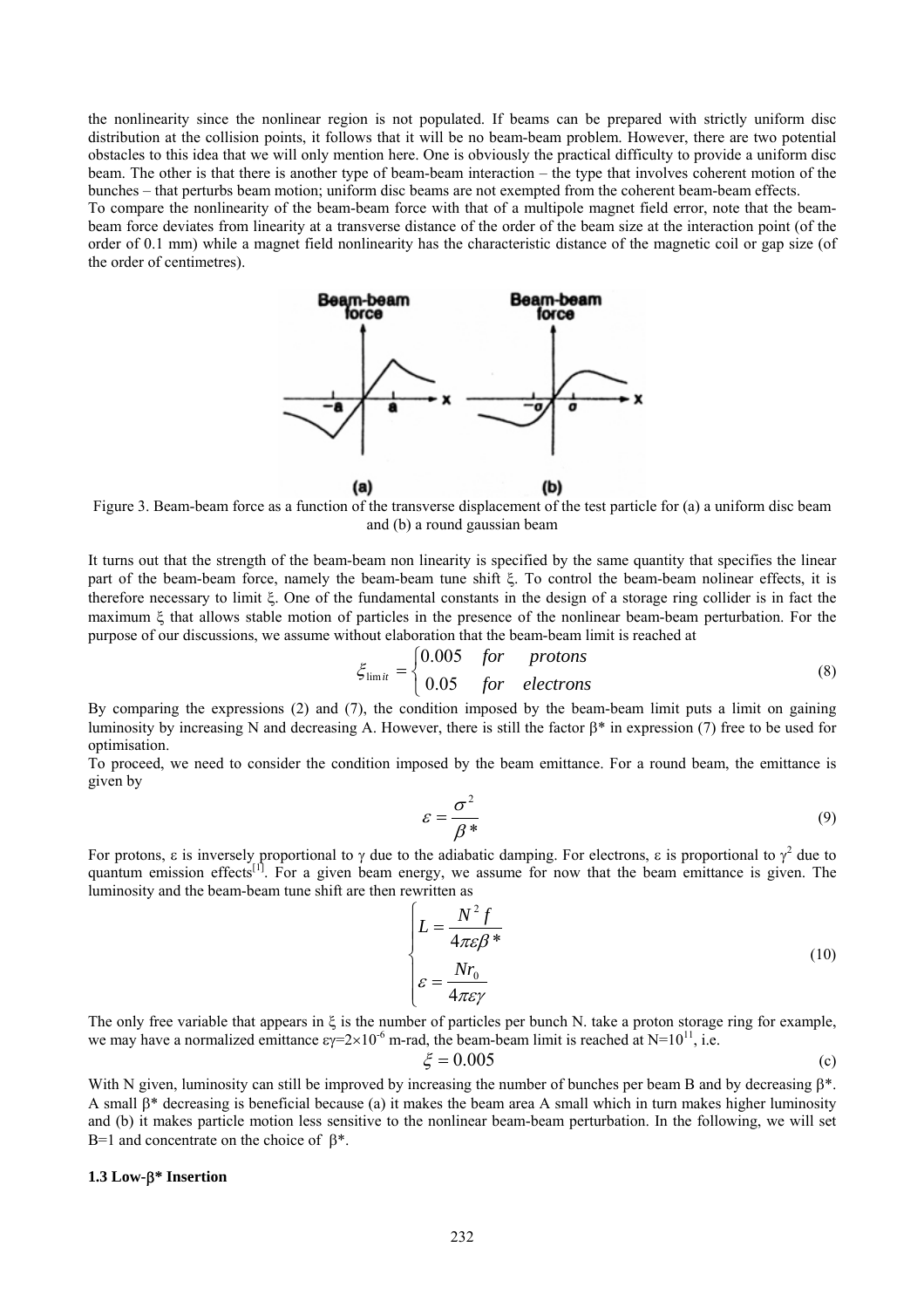We have assumed in our numerical example a revolution frequency of  $f_{rev}$ =10<sup>5</sup> sec<sup>-1</sup>. This means the storage ring has a circumference of 3 km or the ring radius is about 500 m. For a superconducting proton storage ring, this means a beam energy of 500 GeV using a scaling property to be discussed in the next chapter, i.e.

$$
\begin{cases}\nR = 500m \\
E = 500GeV\n\end{cases}
$$
\n(d)

The value of  $\gamma$  is therefore about 500 and beam emittance is

$$
\varepsilon = \frac{2 \times 10^{-6} \, m - rad}{500} = 4 \times 10^{-9} \, m - rad \tag{e}
$$

Substituting in Eq. (10), we find that the design goal of  $L=10^{31}$  cm<sup>-2</sup>sec<sup>-1</sup> can be reached if  $\beta^* = 0.2m$  (f)

This value of β-function at the interaction point is to be compared with the average β-function in the storage ring. For a storage ring with 500 m radius, as will be explained in the next chapter, the average β-function is approximately given by

$$
\langle \beta \rangle = 22m \tag{g}
$$

We thus conclude that there needs to be a special lattice insertion consisting of a sequence of quadrupole magnets to focus the β-function from an average value of 22 m down to 0.2 m at the interaction point. This special insertion – the low-β<sup>\*</sup> insertion – is an important invention that has strongly enhanced the luminosity of storage ring colliders.<sup>[3,4]</sup> The price to pay is that it also makes the optics of the storage ring quite strained, as will be discussed next.

#### **1.4 Optical Aberrations Due To Small** β**\***

There are several limitations in reducing β\* indefinitely in order to gain luminosity. Practical limitation on the strength of the low-β<sup>\*</sup> insertion quadrupole magnets is one example. Another limitation is that  $\beta^*$  should not be smaller than a length of the order of the bunch length.<sup>[5,6]</sup> These limitations, however, will not be discussed below. Instead, we discuss a third limitation, i.e. the aberration of the storage ring optics caused by the low-β\* insertions.

At the start, a storage ring is composed of bending magnets and quadrupole magnets – bending magnets to guide the trajectory of particles and quadrupoles to provide the focusing. The β-function around the storage ring is sketched in Fig. 4. The insertion has produced a small  $\beta^*$  at the interaction point, but it also produces a large  $\beta$ -function, which we assume to be  $\beta$ =500 m, at the insertion quadrupole magnets.



Figure 4. Sketch of the β-function in a storage ring collider.

If the particles in the beam do not have any energy spread, a storage ring consisting of only bending and quadrupole magnets will satisfactorily produce the behaviour shown in Fig. 4 and there will be no optical restriction on indefinitely reducing β\*. The motion of particles may be wild going through the variation of β-function but the motion is linear and is perfectly stable.

The difficulty arises when the beam has a finite energy spread. The low  $\beta^*$ , and thus the large  $\beta$  at the strong insertion quadrupoles, has associated with it a strong chromatic optical aberration. To see that, consider the effectof a quadrupole magnet on the motion of an off-momentum particle with energy error δ=∆E/E. the kick angle is given by

$$
\Delta x' = kx = \frac{k_0 x}{1 + \delta} = k_0 x (1 - \delta + \delta^2 - \ldots)
$$
\n(11)

where  $k_0$  is the quadrupole gradient seen by an on-momentum particle. The factor  $1/(1+\delta)$  represent the rigidity in the kick to the off-momentum particle under consideration. This rigidity factor is expanded in Eq. (11) into a power series to show its nonlinear behaviour in δ. It is very nonlinear even if it may not look so.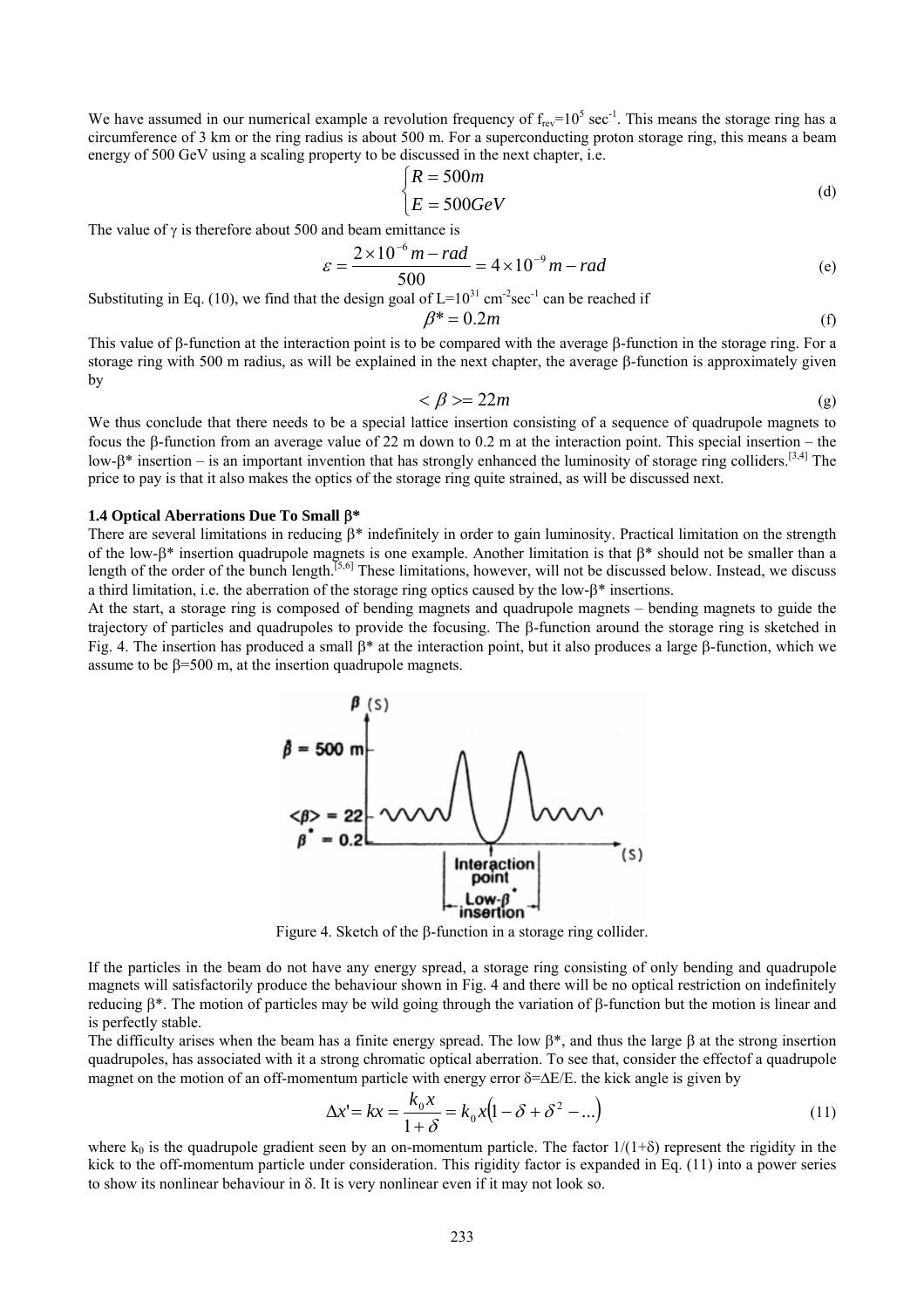One consequence of Eq. (11) is that the betatron tunes for an off-momentum particle will be different from the onmomentum values. In particular, one can define a quantity called chromaticity υ' to be the linear variation of tune with δ, i.e.

$$
v = v_0 + v'\delta + \dots \tag{12}
$$

In a storage ring with only bending and quadrupoles magnets, υ' tends to be negative because the focussing effect provided by the quadrupoles is weaker for a higher energy particle. There are of course two chromaticities, one for the horizontal tune and one for the vertical tune.

It is mathematically possible to design a storage ring with only bending and quadrupole magnets and achieve  $v=0$ . these designs however tend to give unacceptably strong nonlinearities in higher orders in δ. So far no such design has yet been regarded as practical.

Take now an electron storage ring collider for example. As we will discuss in the next chapter, the rms beam energy spread almost always is of the order of  $\sigma_{\delta}$ =10<sup>-3</sup>. furthermore, in electron storage rings, the momentum aperture needed is of the order of  $10\sigma_{\rm s}$  for the purpose of maintaining a good quantum lifetime<sup>[1]</sup>, leading to a neede total energy span of about  $\pm 1\%$ 

The finite energy spread, together with a finite chromaticity, gives a finite spread in the tunes. Since the tune spread in a storage ring is limited to avoid resonances, we need to impose the condition

$$
|\nu'\delta| \le 0.03\tag{13}
$$

the absolute value of the chromaticities must not exceed a value of the order of 3 or so.

There is another restriction on the chromaticity due to the head-tail instability effect<sup>[7,8]</sup>, which we will not elaborate on. To avoid the head-tail instability of beam motion, it is necessary to have a positive chromaticity, in conflict to the natural tendency. The range of acceptable chromaticity is thus approximately  $0 \le v \le 3$ .

A low-β\* insertion contributes to the chromaticity a term approximately given by

$$
\upsilon' = \frac{1}{2\pi} \sqrt{\frac{\beta}{\beta^*}}
$$
 per insertion. (14)

The smaller we make β\*, the higher β becomes, and the larger the chromaticity contribution from each insertion. In our numerical example, there is a chromaticity contribution of about  $-10$  from each insertion, which is large and negative. In a storage ring consisting of only bending and quadrupole magnets, therefore, the on-momentum particles enjoy a purely linear motion and no instability limit but the motion of an off-momentum particle will most likely be unstable because of unfortunate tunes. Fig. 5(a) shows schematically the stable region in an aperture diagram.





In the aperture diagram, the maximum stable betatron amplitude is called the dynamic aperture. The maximum stable energy width is called the momentum aperture. Fig.  $5(a)$  shows an infinite dynamic aperture and a very small momentum aperture in the case when the ring consists of only bending and quadrupole magnets. The momentum aperture is too small to be accepted.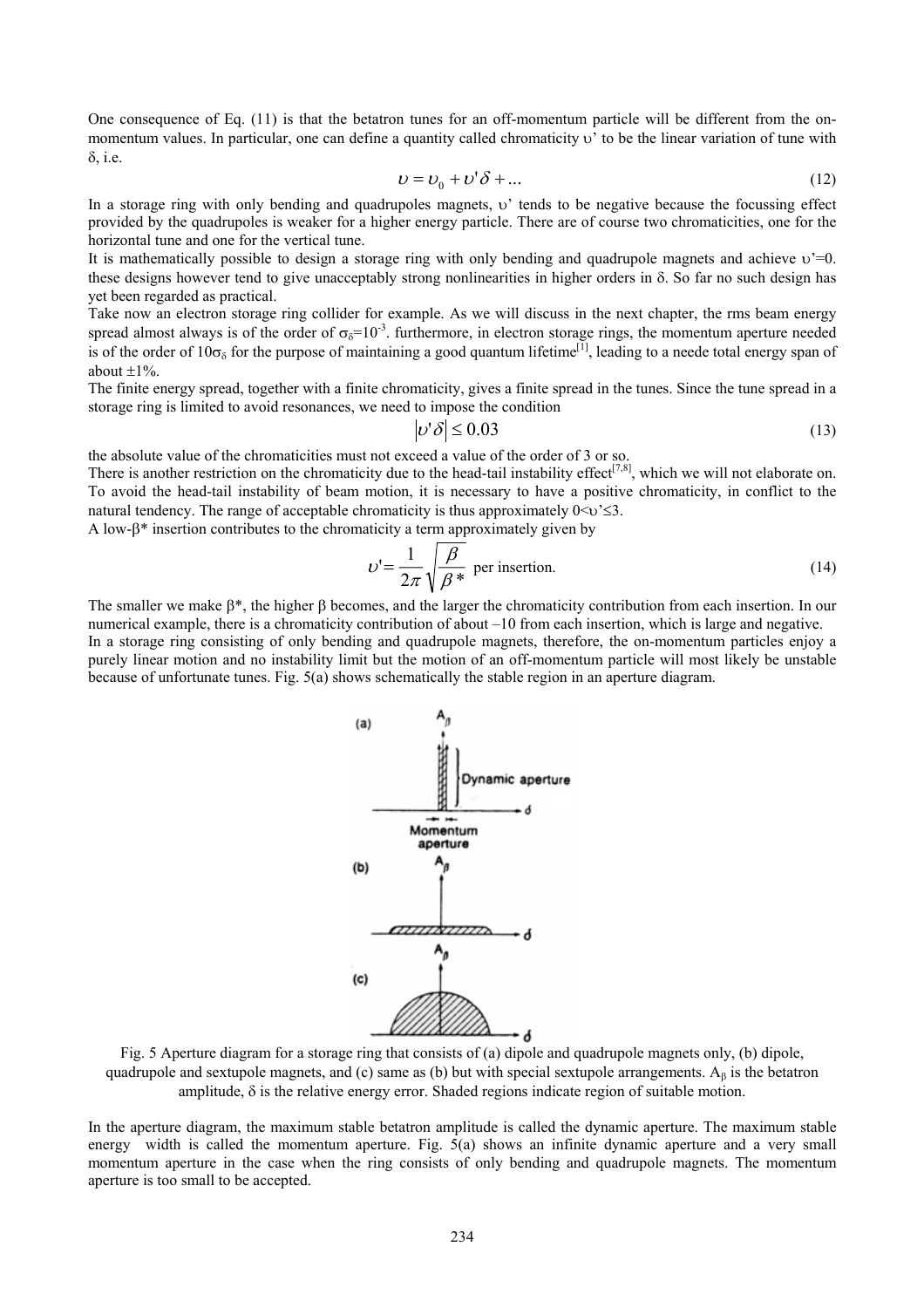### **1.5 Sextupoles**

The question is then how to control the chromaticities. The answer is to install sextupole magnets in the storage ring. Sextupoles have the property that they act like quadrupoles when the center of the beam passes through them offcentered horizontally. We recall that a particle with  $\delta \neq 0$  has its closed orbit displaced horizontally by an amount  $\eta \delta$ , where η is the horizontal dispersion function. The kick given by a sextupole is therefore

$$
\Delta x' = S(x + \eta \delta)^2 = Sx^2 + 2S\eta x \delta + S\eta^2 \delta^2
$$
\n(15)

There are three terms in Eq. (15): one good, one bad and one irrelevant. The good term is the middle one which is linear in x, providing a quadrupole type of action and contributing an additional term to the chromaticity. If the sextupole polarities are such that its equivalent quadrupole field is defocusing for particles with  $\delta$ >0 and focussing for  $\delta$ <0, it is possible to make the net chromaticity small and positive. The momentum aperture is thus be at least 2 sextupole families. The third term in Eq. (15) gives rise to a dispersion second order in δ. We do not consider its effect here.

The bad term is the first term in Eq. (15). It produces a serious side effect due to its nonlinear nature in x. As a result, although we have compensated a large fraction of the chromatic aberrations, we have introduced new nonlinearities in the x variable, which substantially suppress the dynamic aperture. The situation is sketched in Fig. 5 (b). the achieved stable region is still not acceptable.

### **1.6 Sextupole Schemes**

It is possible to improve the situation substantially by cleverly choosing the locations and strengths of the sextupoles. The idea is to make the sextupole nonlinearities cancel among themselves to a large extent. There are a few schemes to do that but we will describe one that is particularly simple, namely the achromat scheme.<sup>[9]</sup>

The spirit of the achromat scheme can perhaps be summarized by the simple principle of always forming pairs. In other words, if a sextupole is needed in the lattice, do not insert one sextupole; insert a pair instead. A properly arranged sextupole pair has much less nonlinear content than a single sextupole alone.

To make a sextupole pair, the two sextupoles of equal strength are spaced by  $a - 1$  transformation in the betatron motion, as shown in Fig. 6. It is easy to show that if a particle enters the first sextupole with coordinate and slope of  $(x_0, x_0)$ , the coordinate and slope of the particle as it exits the second sextupole is  $(-x_0, -x_0)$ , independent of the existence of the sextupoles. The nonlinearities effects of the sextupoles thus cancel each other as far as the betatron motion (the bad term) is concerned. On the other hand, the focussing effect for off-momentum particles (the good term) can be arranged to be additivebetween the two sextupoles, yelding the needed chromaticity control.

Fig. 5(c) shows the aperture diagram when sextupoles are arranged to minimize their betatron nonlinear effects. The arrangement does not affect the momentum aperture much but increases the dynamic aperture substantially. Hopefully the operation region needed by the beam is inside the stable region finally achieved.



Figure 6. A sextupole pair used in the achromat scheme.

#### **1.7 Recap**

We started the discussion with the end product, in particular the luminosity, requirements. Particle dynamic was introduced by asking the question: what does a particle experience as it collides with the on-coming beam? The beambeam interaction was then discussed. It was pointed out that the beam-beam interaction is a highly nonlinear effect. To limit its damage to the beam stability, a low-β\* insertion is needed around each collision point. It was found that this low-β\* insertions have severe side effects; they cause strong chromatic aberration which impose on the rest of the lattice design. To compensate for the chromatic aberrations, sextupoles are needed. The sextupoles in turn have their unfortunate side effects; to minimize those effects, it is necessary to arrange the sextupoles according to some clever scheme.

The design of a storage ring collider obviously does not stop here. The discussions offer only a possible elementary view, with its over-simplifications, of the design effort from a particular angle of single particle dynamics. To proceed further along this line, it is necessary to discuss another source of optical aberration, i.e. that from the magnet field errors. After that, there is the study of the effects due to the magnet alignment errors. Then there are issues such as how to make a closed orbit, dispersion function, β-function and linear coupling corrections. One shortcoming in discussing the design along this direction is that the important subject of collective effects is not discussed.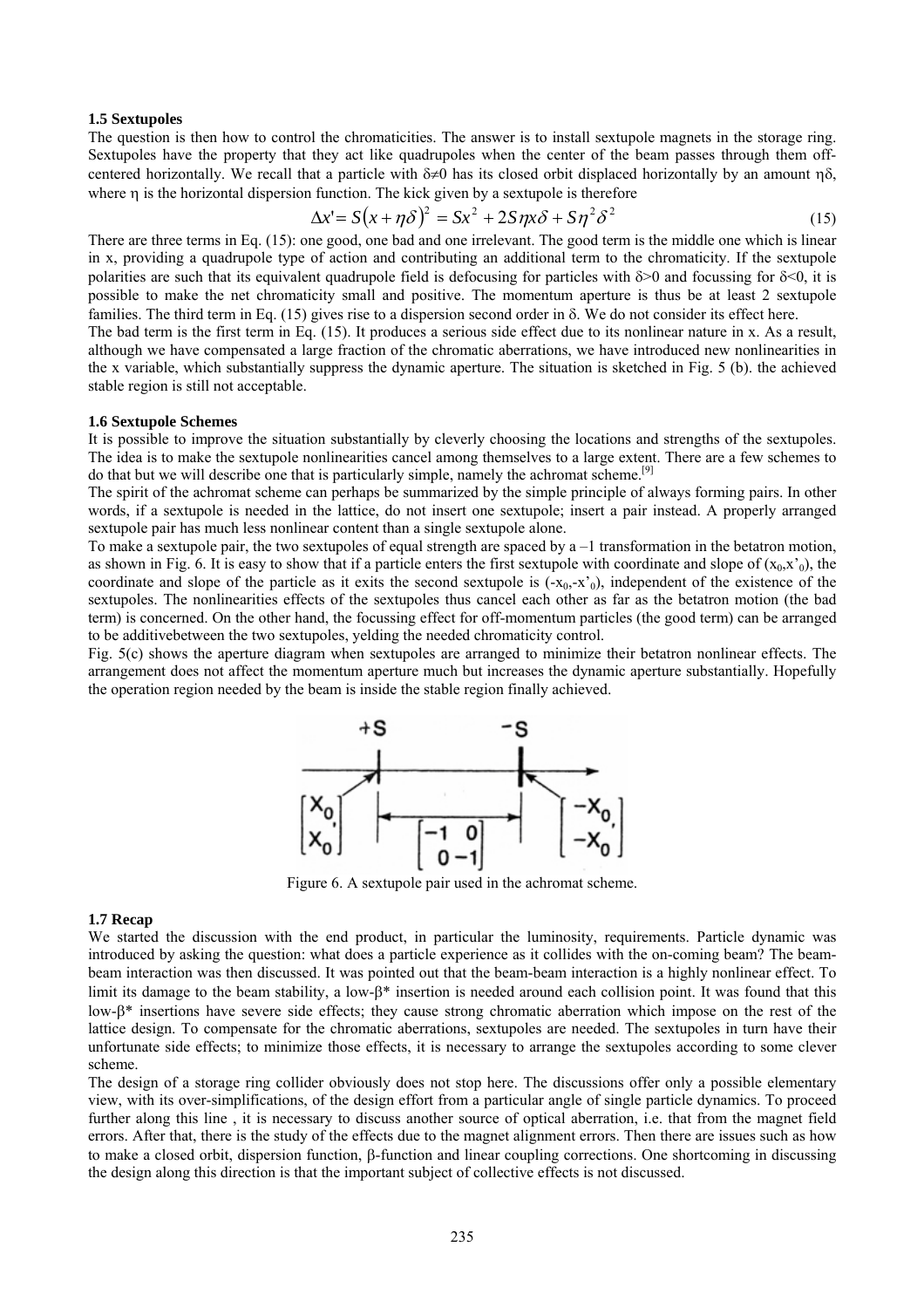#### **2. SOME SCALING PROPERTIES**

### **2.1 Three Scaling Laws**

In the previous chapter, we have carried along a numerical design example of a proton storage ring. We assumed it has a radius of R=500 m. we mentioned in Eqs. (d) and (g) that for a storage ring of this size, the beam energy is going to be 500 GeV, averageβ-function is 22 m. We also mentioned that an electron storage ring collider will have an rms energy spread of  $\sigma_{\delta}$ =10<sup>-3</sup>, regardless of its energy or size. These results are explained in this chapter by a few general scaling properties of storage ring collider parameters.

We first list three scaling laws together with the "experimental data" that confirm them. A few corollaries are derived from these laws. We then give the "mathematical proofs" of these laws. No attempt to be rigorous has been made. The three semi-empirical scaling laws relate the design beam energy E, the ring radius R and the betatron tune υ.

*The first law:* 

$$
U=\sqrt{R}
$$

To apply this law, take the ring radius R in units of meters and take the square root to obtain an approximate value for the betatron tune υ. This law applies to both electron and proton storage ring colliders.

*The second law:* 

$$
E=\sqrt{R}
$$

This law applies only to electron rings. Again, R is expressed in meters. The result expressed in GeV is approximately equal to the beam energy.

*The third law:* 

$$
E = \begin{cases} R & \text{For superconducting ring} \\ R & \text{For conventional ring} \end{cases}
$$

This law applies to proton rings. R and E are expressed in meters and GeV, respectively.

Before discussions of these scaling laws, Figs. 7 and 8 are the experimental data confirming them. Fig. 7 is a plot of the horizontal betatron tune versus the ring radius for several electron and proton storage rings. Tha dashed line represents the prediction according to the first scaling law.



Figure 7. Data showing scaling of betatron tune with storage ring radius.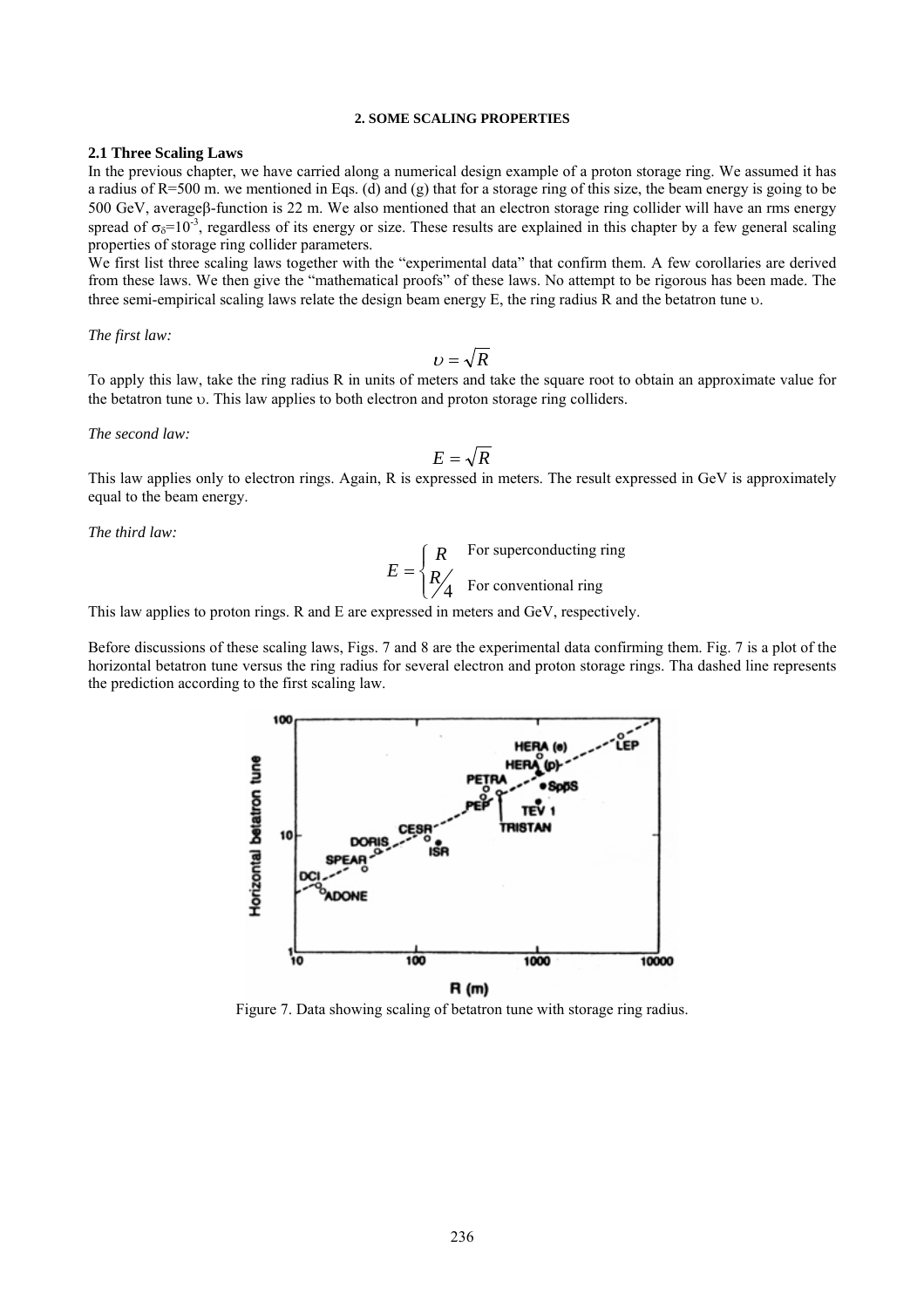

Figure 8. Data showing scaling of beam energy with storage ring radius.

Fig. 8 is a plot of the beam energy versus ring radius. The dashed line represents the second scaling law. The solid line represents the third scaling law. We see that the experimental results fit the first and the second laws quite well. As to the third law, not yet enough data points are available.

#### *Corollaries*

There are a few corollaries of the first law. First, we learn fro elementary lattice theory that the average β-function <β> is given by R/υ; therefore applying first law gives

$$
\text{corollary: } \langle \beta \rangle = \sqrt{R} \tag{16}
$$

where  $\langle \beta \rangle$  is in meters. Second, the average dispersion function  $\langle \eta \rangle$  is given by R/ $\nu^2$ , therefore

$$
\text{corollary: } \langle \eta \rangle = 1m \tag{17}
$$

which says all collider rings have average dispersion function of 1 m, regardless of whether it is electron or proton ring, or its size. A third corollary applies to the momentum compaction factor  $\alpha$ . It is approximately equal to  $1/\nu^2$ . Therefore,

$$
\text{corollary: } \alpha = \frac{1}{R} \tag{18}
$$

where R is in meters,  $\alpha$  is dimensionless.

Our numerical example is meant to be a superconducting proton ring. It has R=500 m. Applying the corollary (16), it has an average β-function of 22 m. Applying the 3<sup>rd</sup> scaling law, the ring energy is 500 GeV. As a more realistic example, the electron storage ring PEP has  $R=350$  m. the scaling law predict a betatron tune of  $\nu=19$ , a beam energy of 19 GeV, and an average β-function of 19 m. These values agree quite well with the PEP data. It is also interesting to see that  $\upsilon$ , E in GeV, and  $\leq \beta$  in meters are approximately equal for electron storage rings.

The above scaling laws obviously do not have rigorous scaling proofs. However, some understanding of storage ring designs can be obtained by studying the underlying reasons of their validity, even an approximate one. We shall begin with the proof of the third law, which is the most straightforward among the three.

#### **2.2 Proof of third law**

For a proton ring, the limit is the strength of the bending magnetic field. The higher the beam energy,er the ring has to be in proportion. Thus R∝E and the third scaling law is basically proven. The difference between the conventional and the superconductiong rings is due to their different bending strengths.

#### **2.3 Proof of the second law**

This law has two proofs, a wrong one and a right one. The wrong proof associates the scaling with a cost minimization consideration. The storage ring cost is first written as the sum of two terms,

$$
cost = ring cost + RF cost \tag{19}
$$

where the ring cost refers to the cost of magnets, tunnel, etc. The RF cost refer to the cost of the RF components needed to compensate for the energy loss by an electron due to synchrotron radiation. The ring cost is proportional to R and is basically independent of the beam energy. The RF cost on the other hand is proportional to the synchrotron radiation loss per turn, which is proportional to  $E^{4}/R$ . Thus,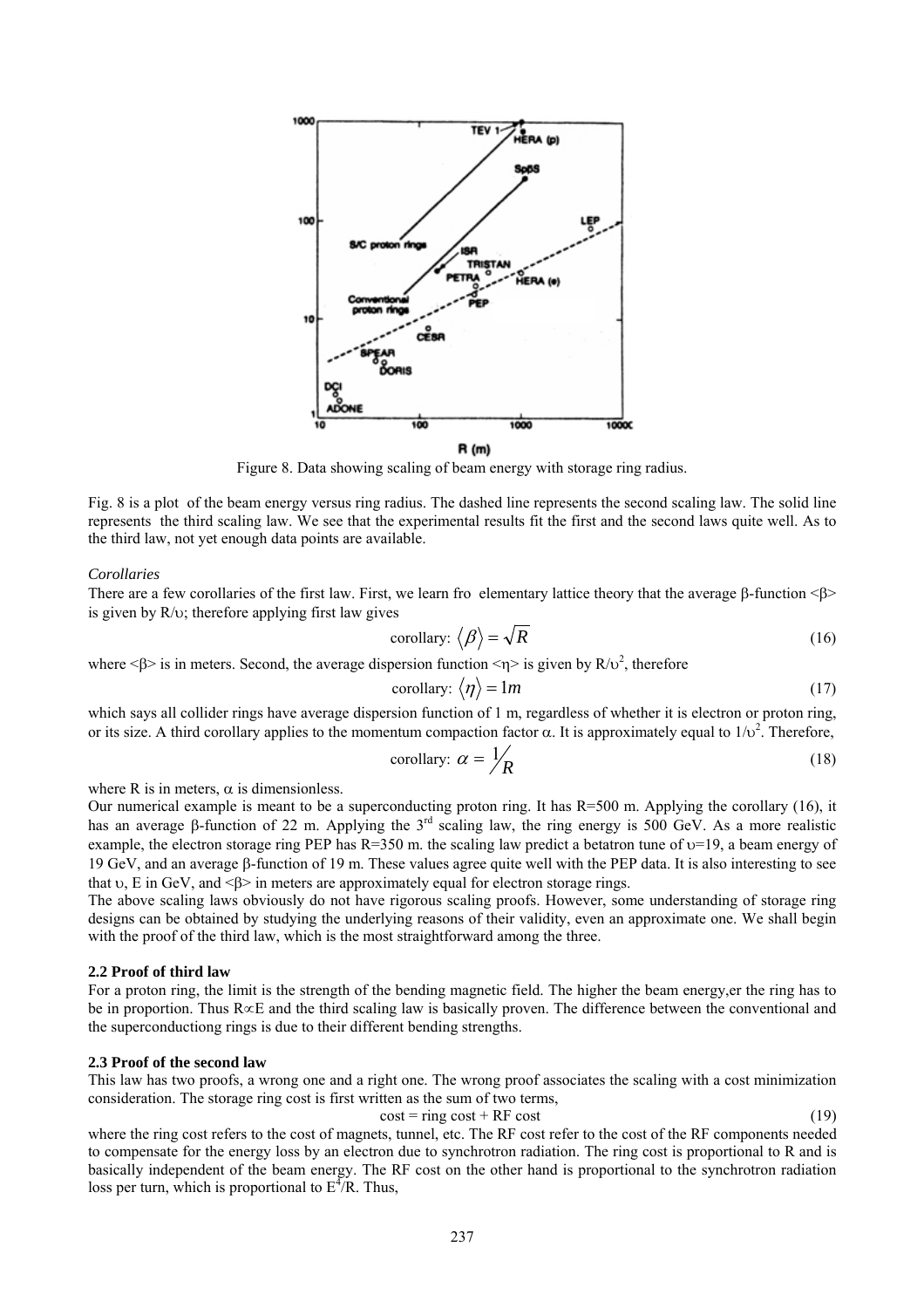$$
\cos t = fR + g \frac{E^4}{R}
$$
 (20)

By differentiating the cost expression with respect to R for given beam energy E, the minimum cost is obtained when

$$
f - g \frac{E^4}{R^2} = 0
$$
 (21)

or

$$
R \propto E^2 \quad \text{or} \quad E \propto \sqrt{R}
$$

thus providing the second law. $[10]$ 

There is nothing wrong with the argument itself. In fact, this exercise leads to the important conclusion that the size and cost of large electron storage rings increases quadratically with increasing beam energy, unlike proton rings whose size and cost increase only linearly. As a consequence, super electron storage rings are unfavourable as compared with electron linac colliders.<sup>[10,11]</sup> The reason this proof is incorrect here is that it applies only when the Rf cost becomes a significant part of the total cost. This does not happen until the beam energy is of the order of 30 GeV or so. Yet the scaling law is approximately valid already around a few GeV.

A more basic reason of the second law is from the beam dynamics considerations. We mentioned before that sextupoles are inserted in the ring design to open up a finite momentum aperture for the beam. It is important that the beam energy spread does not exceed the momentum aperture so painstakingly achieved. In an electron ring, the rms energy spread is given  $bv^{[1]}$ 

$$
\sigma_{\delta}^{2} = \frac{55}{64\sqrt{3}} \cdot \frac{\hbar}{m^{3}c^{5}} \cdot \frac{E^{2}}{R} = 10^{-6} \frac{E[GeV]^{2}}{R[m]}
$$
 (22)

where h is Planck's constant, m is the electron mass, c is the speed of light.

If we use a high bending field of a conventional magnet and  $E=R/4$  as the third law predicts, for example, the energy spread will increase as beam energy increases until the momentum aperture (taken to be  $\pm 10\sigma_8 = \pm 1\%$  in our discussion) is reached around 4 Gev or so. Beyond 4 Gev, it is necessary to impose the scaling  $E = \sqrt{R}$  thus proving the scaling law.

Inserting the scaling into Eq. (22), one obtains, for all electron collider storage rings, independent of the design energy E and the ring size,

$$
\text{corollary: } \sigma_{\delta} = 10^{-3} \tag{23}
$$

#### **2.4 Proof of first law**

We offer a proof for the electron case only. Basically what happens is that when υ is chosen too large , there will have to be too many quadrupoles, which makes the ring expensive. On the other hand, if the tune is chosen too small, the beam size becomes large correspondingly until at certain point beyond which any further increase in magnet bore size will sharply drive up the magnet cost.

The rms horizontal betatron beam size  $\sigma_{xB}$  of an electron beam is<sup>[1]</sup>

$$
\frac{\sigma_{x\beta}^2}{\beta} = 2\sigma_{\delta}^2 \frac{R}{\nu^3}
$$
 (24)

where β is the β-function at the point where beam size is observed. Inserting Eq. (23) for  $\sigma_{\delta}$  and replacing β by its average value R/υ, we obtain the average rms horizontal betatron size of

$$
\sigma_{x\beta} = \sqrt{2}10^{-3} \frac{R}{\nu^2}
$$
 (25)

To restrict  $\sigma_{\rm rB}$  under a realistic value, v has to keep pace at least as fast as  $\sqrt{R}$  as R increases. To minimize the number of quadrupole magnets, v is chosen to be equal to  $\sqrt{R}$ . This explains the first law for electron rings.

Substituting  $v = \sqrt{R}$  in Eq. (25), we obtain

$$
\text{corollary: } \sigma_{x\beta} = \sqrt{2} \, \text{mm} \tag{26}
$$

Equation (26) refers to the case in the absence of coupling between the two betatron dimensions x and y. in case of a total coupling, the betatron sizes are  $\sigma_{\rm xB} = \sigma_{\rm yB} = 1$  mm.

The total horizontal beam size is a quadratic sum of the betatron and the synchrotron sizes. In the absence of coupling, its value is given by

$$
\sigma_{x, tot} = \sqrt{\sigma_{x\beta}^2 + \eta^2 \sigma_{\delta}^2} = \sqrt{3}mm
$$
\n(27)

where we have used the property that  $\eta=1$  m and  $\sigma_{\delta}=10^{-3}$ .